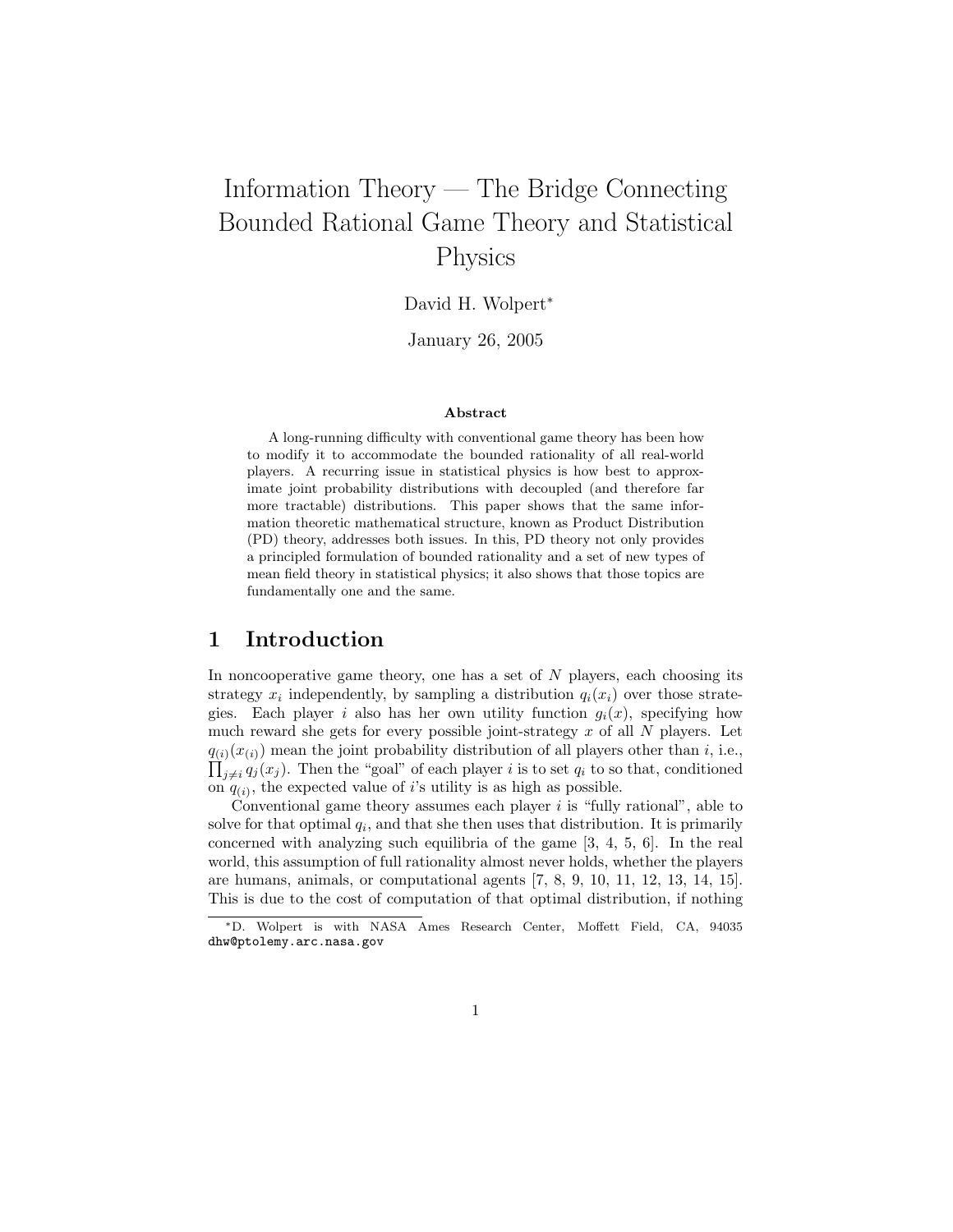else. This real-world **bounded rationality** is one of the major impediments to applying conventional game theory in the real world.

More generally, consider any scientific scenario, in which one wishes to make predictions about a particular physical system. To make those predictions it is necessary to first have *some* information / data concerning the system, to serve as the basis of one's prediction. Without such information, science can say nothing, and to pretend otherwise is erroneous. This is true even when the physical system is a set of human players engaged in a game: To make any predictions concerning the players, one must first be provided (or obtain through observation) some information concerning them and the game. Together with known scientific laws, only that provided information should be used in making one's prediction. So in particular, unless one explicitly is provided the information that the players in a game are fully rational, to simply *assume* that they are violates one of the fundamental tenets of how science is done.

This paper shows how Shannon's information theory [16, 17, 18] provides a principled way to modify conventional game theory to accommodate bounded rationality. This is done by following information theory's prescription that, given only partial knowledge concerning the distributions the players are using, we should use the minimum information (Maxent) principle to infer those distributions. Doing so results in the principle that the bounded rational equilibrium is the minimizer of a certain set of coupled Lagrangian functions of the joint distribution,  $q(x) = \prod_i q_i(x_i)$ . This mathematical structure is a special instance<br>of Product Distribution (PD) theory [19, 20, 21, 22, 23, 24, 11] of Product Distribution (PD) theory [19, 20, 21, 22, 23, 24, 11].

In addition to showing how to formulate bounded rationality, PD theory provides many other advantages to game theory. Its formulation of bounded rationality explicitly includes a term that, in light of information theory, is naturally interpreted as a cost of computation. PD theory also seamlessly accommodates multiple utility functions per player. It also provides many powerful techniques for finding (bounded rational) equilibria, and helps address the issue of multiple equilibria. Another advantage is that by changing the coordinates of the underlying space of joint moves  $x$ , the same mathematics describes a type of bounded rational cooperative game theory, in which the moves of the players are transformed into contracts they all offer one another.

Perhaps the most succinct and principled way of deriving statistical physics is as the application of the Maxent principle. In this formulation, the problem of statistical physics is cast as how best to infer the probability distribution over a system's states when one's prior knowledge consists purely of the expectation values of certain functions of the system's state [25, 18]. For example, this prescription says we should infer that the probability distribution  $p$  governing the system is the Boltzmann distribution when our prior knowledge is the system's expected energy. This is known as the "canonical ensemble". Other ensembles arise when other expectation values are added to one's prior knowledge. In particular, if the number of particles in the system is uncertain, but one knows its expectation value, one arrives at the "grand canonical ensemble".

One major difficulty with working with these ensembles is that under them the particles of the system are statistically coupled with one another. For high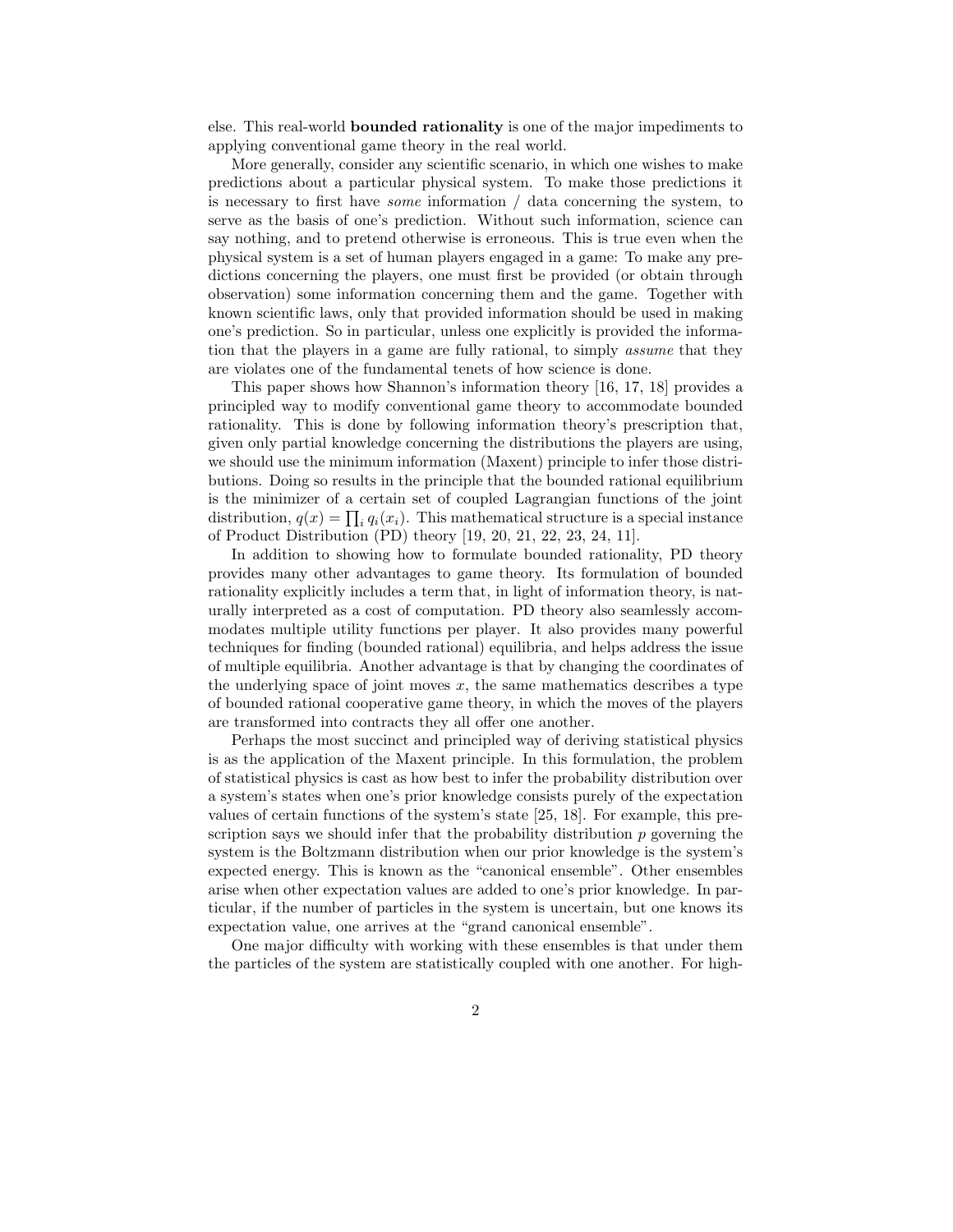dimensional systems, this can make statistical physics calculations very difficult. Accordingly, a large body of work has been produced under the rubric of Mean Field (MF) theory, in which the ensemble is approximated with a distribution in which the particles are independent [26]. In an MF approximation, a product distribution q governs the joint state of the particles — just as a product distribution governs the joint strategy of the players in a game.

MF approximations are usually derived in an ad hoc manner. The principled way to derive a MF approximation (or any other kind) to a particular ensemble is to specify a distance measure saying how close two probability distributions are, and then solve for the  $q$  that is closest to the distribution being approximated, p. To do this one needs to specify the distance measure. How best to measure distances between probability distributions is a topic of ongoing controversy and research [27]. The most common way to do so is with the infinite limit log likelihood of data being generated by one distribution but misattributed to have come from the other. This is known as the Kullback-Leibler (KL) distance [16, 28, 17]. It is far from being a metric. In particular, it is not symmetric under interchange of the two distributions being compared.

It turns out that the simplest MF theories minimize the KL distance from  $q$ to p. However it can be argued it is the KL distance from  $p$  to  $q$  that is the most appropriate measure, not the KL distance from  $q$  to  $p$ . Using that distance, the optimal  $q$  is a new kind of approximation not usually considered in statistical physics.

For the canonical ensemble, the type of KL distance arising in simple MF theories turns out to be identical to the maxent Lagrangian arising in bounded rational game theory. This shows how bounded rational (independent) players are formally identical to the particles in the MF approximation to the canonical ensemble. Under this identification, the moves of the players play the roles of the states of the particles, and particle energies are translated into player utilities. The coordinate transformations which in game theory result in cooperative games are, in statistical physics, techniques for allowing the canonical ensemble to be more accurately approximated with a product distribution.

This identification raises the potential of transferring some of the powerful mathematical techniques that have been developed in the statistical physics community (e.g., extensions of mean field theory [26] or cavity methods [29]) to noncooperative game theory. In also suggests translating some of the other ensembles of statistical physics to game theory, in addition to the canonical ensemble. As an example, in the grand canonical ensemble the number of particles is variable, which, after a MF approximation, corresponds to having a variable number of players in game theory. Among other applications, this provides us with a new framework for analyzing games in evolutionary scenarios, different from evolutionary game theory. Finally, much work has been done in statistical physics on approximations that are higher-order than mean-field, introducing extra random variables that allow for some statistical dependencies coupling the variables. The associated generalization of PD theory is a full-blown theory of Probability Lagrangians.

In the next section noncooperative game theory and information theory are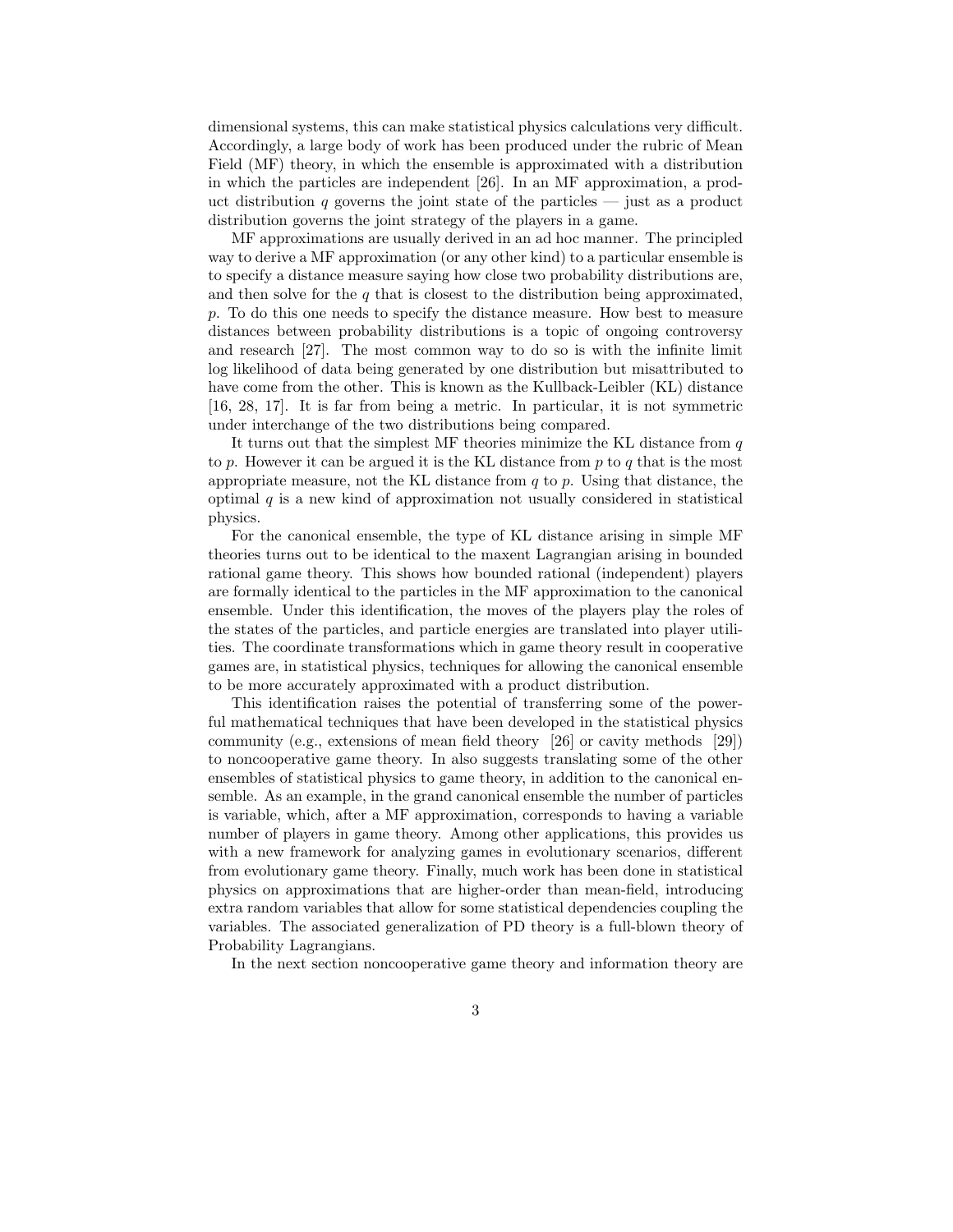cursorily reviewed. Then bounded rational game theory is derived, and its many advantages are discussed. The following section starts with a cursory review of the information-theoretic derivation of statistical physics. After that is a discussion of the two kinds of KL distance and the MF theories they induce, and a discussion of coordinate systems. This section also includes a discussion on translating a MF version of the grand canonical ensemble into a new kind of evolutionary game theory.

Miscellaneous proofs can be found in the appendix.

As discussed in the physics section, the maxent Lagrangian and associated Boltzmann solution at the core of this paper has been investigated for an extremely long time in the context of many-particle systems. The use of the Boltzmann distribution over possible moves also has a long history in the Reinforcement Learning (RL) literature, i.e., in the design of algorithms for a player involved in an iterated game with Nature [30, 31]. Related work has considered multiple players [32, 33]. In particular, some of that work has been done in the context of "mechanism design" of many players, i.e., in the context of designing the utility functions of the players to induce them to maximize social welfare [34, 35, 36, 37]. In all of this RL work the Boltzmann distribution is usually motivated either as an *a priori* reasonable way to trade off exploration and exploitation, as part of Markov Chain Monte Carlo procedure, or by its asymptotic convergence properties [38].

In addition, independent of the work reported in this paper, the maxent Lagrangian and/or the Boltzmann distribution has previously been muted as a way to model human players [39, 40, 10]. Some of that work has explicitly noted the relation between the Boltzmann distribution and statistical physics [41]. However the motivation of the maxent Lagrangian and Boltzmann distribution in that work is *ad hoc*, based on particular simple models of human decision-making and/or of player interactions. There is no use of information theory to derive the maxent Lagrangian from first principles. Due to this, no connection is made in that previous work between the maxent Lagrangian and the cost of computation, no extension is made to other kinds of prior knowledge concerning the game, there is no recognition of how to modify the Lagrangian for multiple cost functions, there is no extension to the grand canonical ensemble and therefore variable numbers of players, and there is no development of rationality operators, or the relation between semi-coordinate transformations and cooperative game theory. Ultimately, this lack of theoretical underpinnings is also why that previous work did not note the formal identity between the game theory of actual bounded rational human players and MFT.

Finally, it's important to note that PD theory also has many applications in science beyond those considered in this paper. For example, see [21, 22, 42, 43, 44] for work relating the maxent Lagrangian to distributed control and to distributed optimization. See [43] for algorithms for speeding up convergence to bounded rational equilibria. Some of those algorithms are related to simulated and deterministic annealing [28]. In [20] others of those algorithms are related to Stackelberg games, and more generally to the problem of finding the optimal control hierarchy for team of players with a common goal, i.e., finding an optimal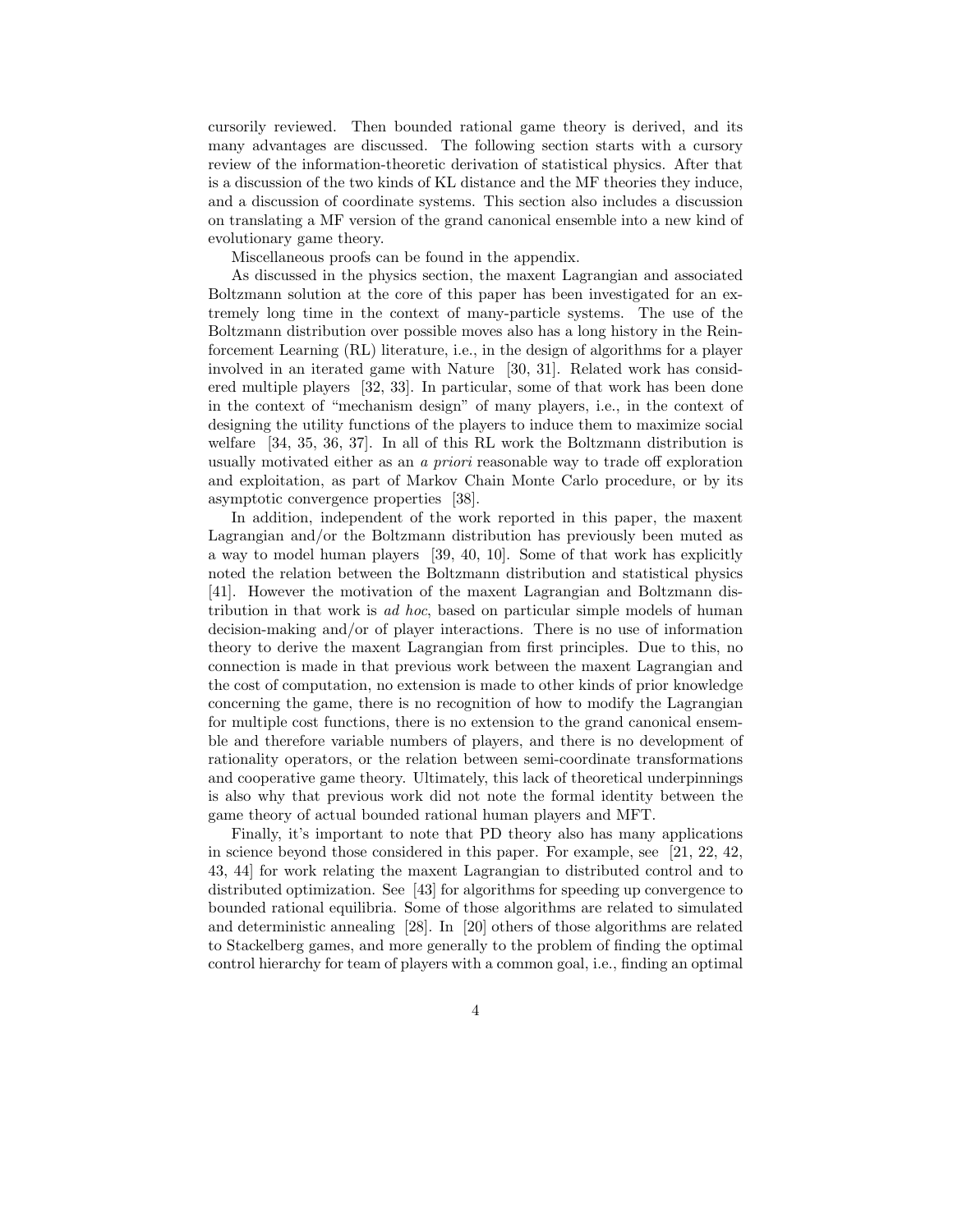organization chart. See also [45, 46, 47] for work showing, respectively, how to use PD theory to improve Metropolis-Hastings sampling, how to relate it to the mechanism design work in [34, 35, 36, 37], and how to extend it to continuous move spaces and time-extended strategies.

## **2 PD theory as Bounded Rational Noncooperative Game Theory**

This section motivates PD theory as a way of addressing several of the shortcomings of conventional noncooperative game theory.

#### **2.1 Review of noncooperative game theory**

In noncooperative game theory one has a set of N **players**. Each player i has its own set of allowed **pure strategies**. A **mixed strategy** is a distribution  $q_i(x_i)$  over player i's possible pure strategies. Each player i also has a **utility function**  $g_i$  that maps the pure strategies adopted by all N of the players into the real numbers. So given mixed strategies of all the players, the expected utility of player i is  $E(g_i) = \int dx \prod_j q_j(x_j)g_i(x)^{-1}$ .<br>This basic framework can be elaborated to m

This basic framework can be elaborated to model many interactions between biological organisms, and in particular between human beings. These interactions range from simple abstractions like the famous prisoner's dilemma to iterated games like chess, to international relations [48, 3, 4].

Much of noncooperative game theory is concerned with **equilibrium concepts** specifying what joint-strategy one should expect to result from a particular game. In particular, in a **Nash equilibrium** every player adopts the mixed strategy that maximizes its expected utility, given the mixed strategies of the other players. More formally,  $\forall i, q_i = \arg \max_{q'_i} \int dx \ q'_i \prod_{j \neq i} q_j(x_j) \ g_i(x)$ .<br>Several very rich fields have benefited from a close relationship with

Several very rich fields have benefited from a close relationship with noncooperative game theory. Particular examples are evolutionary game theory (in which the set of  $N$  players is replaced by an infinite set of reproducing organisms) and cooperative game theory (in which players choose which **coalitions** of other players to join) [49, 6]. Game theory as a whole is also closely related to economics, in particular the field of mechanism design, which is concerned with how to induce the set of players to adopt a socially desirable joint-strategy [50, 3, 51, 52].

## **2.2 Problems with conventional noncooperative game theory**

A number of objections to the Nash equilibrium concept have been resolved. In particular, it was Nash who proved that every game has at least one Nash

<sup>1</sup>Throughout this paper, the integral symbol will be interpreted in the appropriate measuretheoretic terms, e.g., as Lebesgue integrals, point-sums, etc.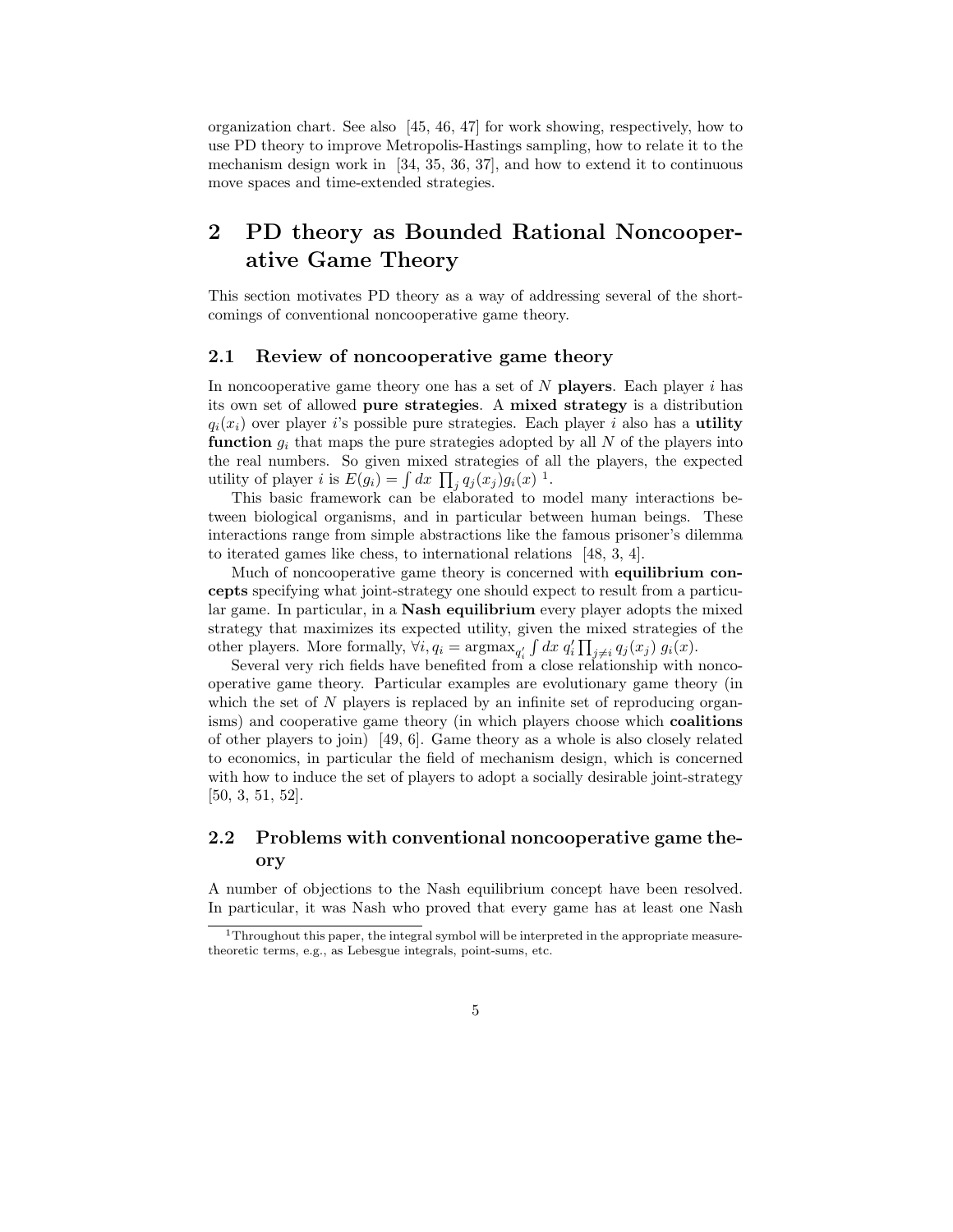equilibrium if one expands the realm of discourse to include mixed strategies. (The same is not true for pure strategies.) Other objections have been more or less resolved through numerous **refinements** of the Nash equilibrium concept.

However there are several major problems with the concept that are still outstanding. One of them is the possible multiplicity of equilibria; this multiplicity means the Nash equilibrium concept cannot be used to specify the joint strategy that is actually adopted in a real world game. (Some refinements of the Nash equilibrium concept attempt to address this problem, though none has succeeded.) Another problem is that while calculating Nash equilibria is straightforward in many simple games (e.g., 2 players in a zero-sum game), calculating them in the general case can be a very difficult computational multicriteria optimization problem. Yet another problem is that there is no general way to extend the concept to allow each player to have multiple utility functions.

Another set of problems has to do with the connection between the Nash equilibrium concept and real world games. In the traditional game theory view, the Nash equilibrium of a game arises all at once, by each player performing the needed calculations beforehand. This requires in particular that each player know the other players' payoff functions. When such an assumption is too egregious, somewhat contorted alternatives like correlated equilibria or Bayesian equilibria are invoked <sup>2</sup>.

Perhaps the major example of such a problem with the connection between the Nash equilibrium concept and the real world is its assumption of **full rationality**. This is the assumption that every player i can both calculate what the strategies  $q_{i\neq i}$  will be and then calculate its associated optimal distribution. In other words, it is the assumption that every player will calculate the entire joint distribution  $q(x) = \prod_j q_j(x_j)$ . If for no other reasons than computational limitations of real humans, this assumption is essentially untenable. This problem tations of real humans, this assumption is essentially untenable. This problem is just as severe if one allows statistical coupling among the players [53, 3].

Under the rubric of "behavioral economics" a large body of empirical lore has been generated characterizing the bounded rationality of humans. Much (but hardly all) of that lore is encapsulated in formalisms like Prospect theory. Similarly, much has been learned about the empirical behavior of (bounded rational) machine learning computer algorithms playing games with one another [7, 13]. None of this work has resulted in a full mathematical theory of bounded rationality however.

There have also been numerous theoretical attempts to incorporate bounded rationality into noncooperative game theory by modifying the Nash equilibrium concept. Some of them assume essentially that every player's mixed strategy is its Nash-optimal strategy with some form of noise superimposed [6]. Others explicitly model the humans, typically as computationally limited automata,

<sup>2</sup>The "all at once" view of Nash equilibrium is not adopted in Evolutionary game theory. There the Nash equilibrium arises through a sequence of multiple games, as the fixed point of the replicator dynamics. That dynamics is an *ad hoc* learning rule, i.e., a model for how humans update their strategies. Interestingly, a bounded rational version of that very dynamics "falls out" of PD theory, without any need for the fuzzy arguments Evolutionary game theory uses to justify it as a model for human learning. See [46].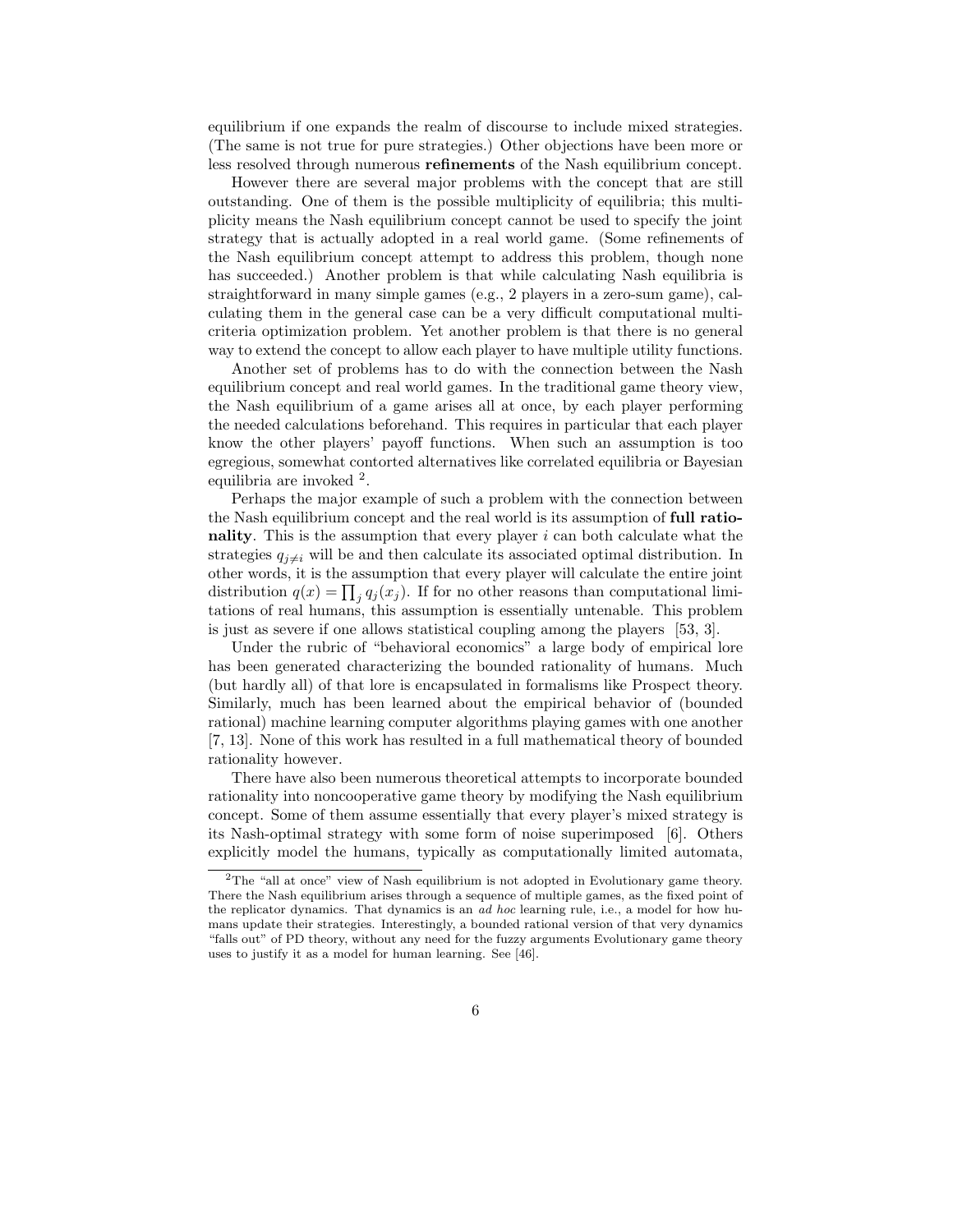and assume the automata perform optimally subject to those computational limitations [10]. Both approaches, while providing insight, are very *ad hoc* when viewed as models of games involving real-world organisms or real-world (i.e., non-trivial) machine learning algorithms.

The rest of this section shows how statistical inference can be used to extend game theory to avoid many of these shortcomings. In a nutshell, the perspective adopted here is purely empiricist — you are a scientist, with limited information about a particular game, and must predict what strategies are being followed in the game. The prediction you make is the associated equilibrium concept.

This is an exercise in statistical inference, an old and well-understood field. No modeling of the players and their thought processes need arise in such inference. However if we are provided hard data (!) concerning how the players behave, those should be taken into account in the inference. In addition, models concerning the behaviors of players can be used, if desired, for example via Bayesian inference. Note that any priors arising in that inference are set by *us*, the scientists predicting the game, not by the players involved in the game. If we believe the players to be Bayesians, that simply means that our inference algorithm must involve probability distributions over the possible priors of the players.

The particular inference algorithm explored in this paper is the standard (non-Bayesian) one arising from information theory. (As discussed below, others are more appropriate in certain circumstances.) The difficulty of calculating equilibria is addressed in the sections below on solving for the distributions of PD theory. In adition, the sections after this one present some other extensions of game theory, in particular to allow for a variable number of players. (Games with variable number of players arise in many biological scenarios as well as economic ones.)

## **2.3 Review of the minimum information principle**

Shannon was the first person to realize that based on any of several separate sets of very simple desiderata, there is a unique real-valued quantification of the amount of syntactic information in a distribution  $P(y)$ . He showed that this amount of information is (the negative of) the Shannon entropy of that distribution,  $S(P) = -\int dy P(y) ln[\frac{P(y)}{\mu(y)}]^{3}$ .<br>So for example, the distribution with n

So for example, the distribution with minimal information is the one that doesn't distinguish at all between the various  $y$ , i.e., the uniform distribution. Conversely, the most informative distribution is the one that specifies a single possible y. Note that for a product distribution, entropy is additive, i.e.,  $S(\prod_i q_i(y_i)) = \sum_i S(q_i).$ <br>Say we are given some

Say we are given some incomplete prior knowledge about a distribution  $P(y)$ . How should one estimate  $P(y)$  based on that prior knowledge? Shannon's result

 $3\mu$  is an *a priori* measure over *y*, often interpreted as a prior probability distribution. Unless explicitly stated otherwise, in this paper we will always assume it is uniform, and not write it explicitly. See [25, 18, 16].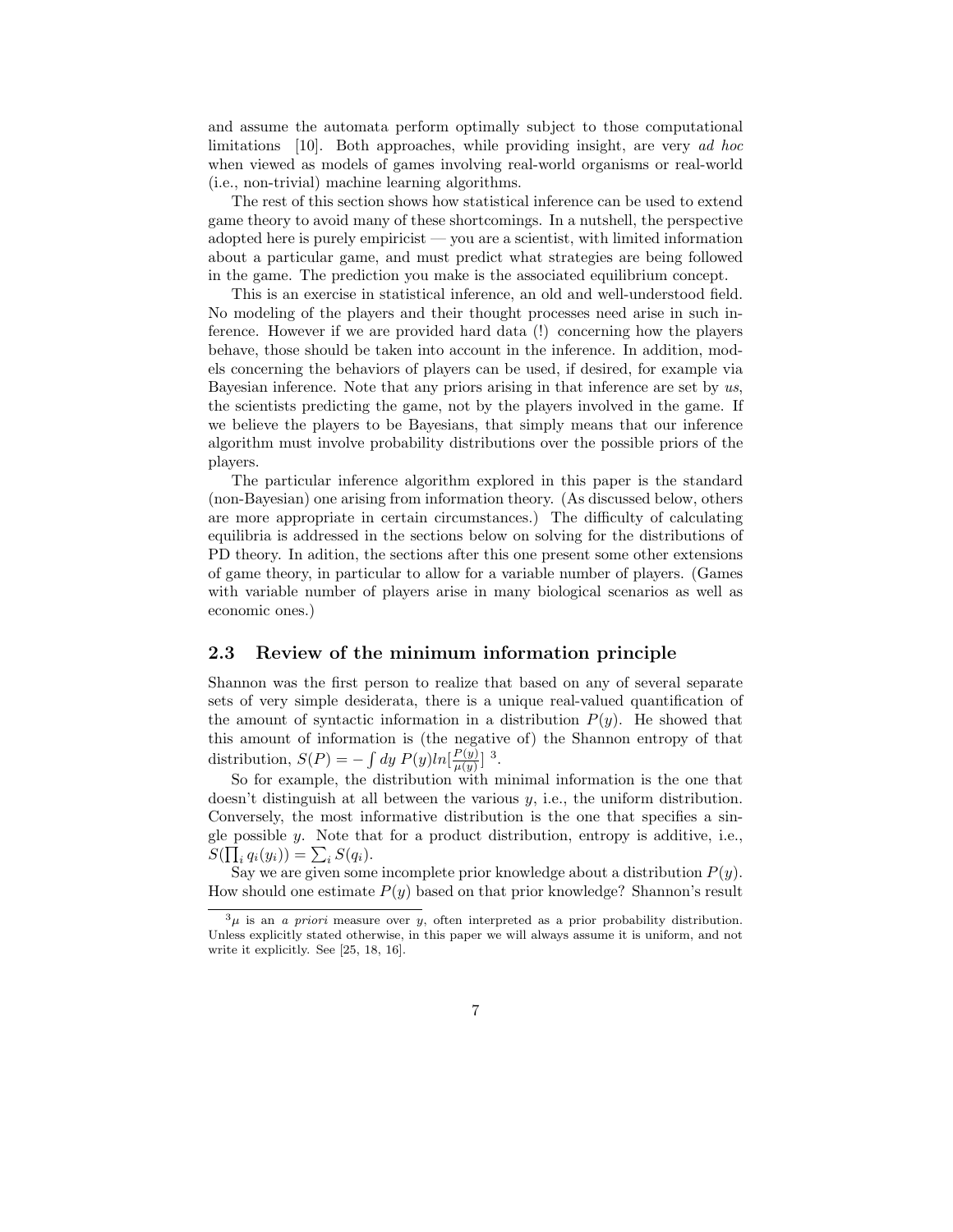tells us how to do that in the most conservative way: have your estimate of  $P(y)$  contain the minimal amount of extra information beyond that already contained in the prior knowledge about  $P(y)$ . Intuitively, this can be viewed as a version of Occam's razor. This approach is called the minimum information (or "maxent") principle. It has proven extremely useful in domains ranging from signal processing to image processing to supervised learning [17].

#### **2.4 Maxent Lagrangians**

Much of the work on equilibrium concepts in game theory adopts the perspective of an external observer of a game. We are told something concerning the game, e.g., the moves sets and utility functions of the separate players, information sets, etc., and from that wish to predict what joint strategy will be followed by real-world players of the game. Say that in addition to such information, we are told the expected utilities of the players. What is our best estimate of the distribution  $q$  that generated those expected utility values? By the maxent principle, it is the distribution with maximal entropy, subject to those expectation values.

To formalize this, for simplicity assume a finite number of players, and a finite number of possible moves (pure strategies) for each player. To agree with the convention in other fields, from now on we implicitly flip the sign of each  $g_i$  so that the associated player i wants to minimize that function rather than maximize it. Intuitively, this flipped  $g_i(x)$  is the "cost" to player i when the joint-strategy is  $x$ , rather than its utility then.

So our prior knowledge is that the players are independent, that their cost functions are the  ${g_i}$ , and that their expected utilities are given by the set of values  $\{\epsilon_i\}$ . The maxent estimate of the q for that prior knowledge is given by the minimizer of the Lagrangian

$$
\mathcal{L}(q) \triangleq \sum_{i} \beta_i [E_q(g_i) - \epsilon_i] - S(q)
$$

$$
= \sum_{i} \beta_i [\int dx \prod_{j} q_j(x_j) g_i(x) - \epsilon_i] - S(q) \tag{1}
$$

where the subscript on the expectation value indicates that it evaluated under distribution q, and the  $\{\beta_i\}$  are Lagrange parameters implicitly set by the constraints on the expected utilities <sup>4</sup>.

Solving, we find that the mixed strategies minimizing the Lagrangian are related to each other via

$$
q_i(x_i) \propto e^{-E_{q_{(i)}}(G|x_i)} \tag{2}
$$

where the overall proportionality constant for each  $i$  is set by normalization, and  $G \triangleq \sum_i \beta_i g_i$ , and the subscript  $q_{(i)}$  on the expectation value indicates that

<sup>4</sup>Throughout this paper the terms in any Lagrangian that restrict distributions to the unit simplices are implicit. The other constraint needed for a Euclidean vector to be a valid probability distribution is that none of its components are negative. This will not need to be explicitly enforced in the Lagrangian here.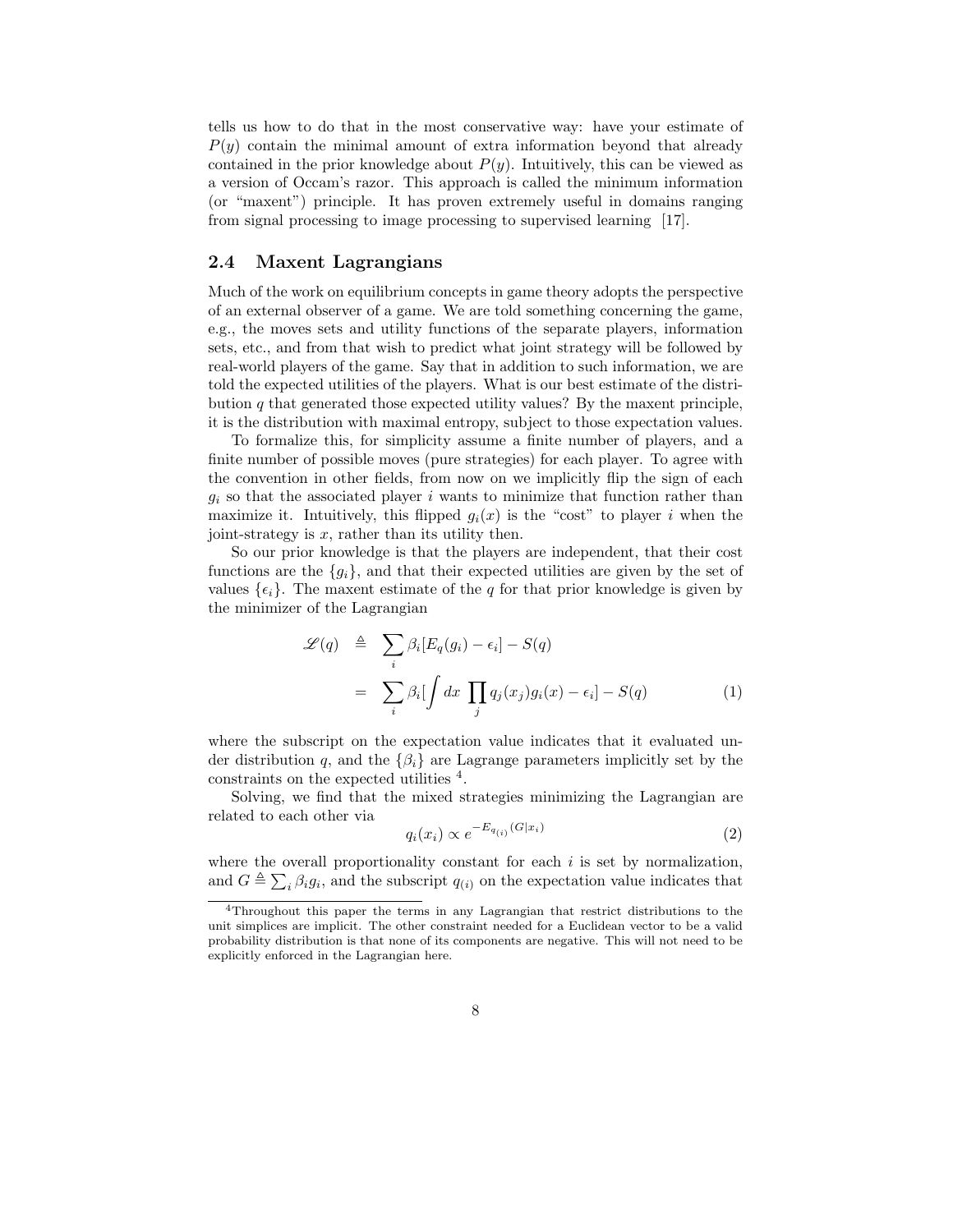it is evaluated according to the distribution  $\prod_{j\neq i} q_j$ . In Eq. 2 the probability<br>of player *i* choosing pure strategy *x*; depends on the effect of that choice on of player i choosing pure strategy  $x_i$  depends on the effect of that choice on the utilities of the other players. This reflects the fact that our prior knowledge concerns all the players equally.

If we wish to focus only on the behavior of player  $i$ , it is appropriate to modify our prior knowledge. To see how to do this, first consider the case of maximal prior knowledge, in which we know the actual joint-strategy of the players. For this case, trivially, the maxent principle says we should "estimate"  $q$  as that joint-strategy (it being the  $q$  with maximal entropy that is consistent with our prior knowledge). The same conclusion holds if our prior knowledge also includes the expected cost of player i.

Now modify this maximal set of prior knowledge by removing from it specification of player i's strategy. So our prior knowledge is the mixed strategies of all players other than  $i$ , together with player  $i$ 's expected cost. We can incorporate the prior knowledge of the other players' mixed strategies directly into our Lagrangian, without introducing Lagrange parameters. That **maxent Lagrangian** is

$$
\mathscr{L}_i(q_i) \triangleq \beta_i [E_q(g_i) - \epsilon_i] - S_i(q_i)
$$
  
=  $\beta_i [\int dx \prod_j q_j(x_j) g_i(x) - \epsilon_i] - S_i(q_i).$ 

All of these Lagrangians (one for each i) are jointly solved at a  $q$  given by a set of coupled **Boltzmann distributions**:

$$
q_i^B(x_i) \propto e^{-\beta_i E_{q(i)}(g_i|x_i)}
$$
\n(3)

where the  $\{\beta_i\}$  are Lagrange parameters enforcing our constraints in the usual way. Following Nash, we can use Brouwer's fixed point theorem to establish that for any fixed set of non-negative values  $\{\beta_i\}$ , there must exist at least one product distribution given by the product of these Boltzmann distributions (one term in the product for each i).

The first term in  $\mathscr{L}_i$  is minimized by a perfectly rational player. The second term is minimized by a perfectly *irrational* player, i.e., by a perfectly uniform mixed strategy  $q_i$ . So  $\beta_i$  in the maxent Lagrangian explicitly specifies the balance between the rational and irrational behavior of the player. In particular, for  $\beta_i \to \infty$ , by minimizing the Lagrangians we recover the Nash equilibria of the game. More formally, in that limit the set of  $q$  that simultaneously minimize the Lagrangians is the same as the set of delta functions about the Nash equilibria of the game. The same is true for Eq. 2.

The  $\beta < \infty$  solutions of Eq. 3 can also be viewed as "equilibra" in the conventional game theory sense, of being a self-consistent set of mixed strategies of the players. To see this, posit that for each player there is a rule (implicit or otherwise) for how it sets its mixed strategy. Say that each player's rule for forming its mixed strategy is based on the expected costs of each of that player's pure strategies. Have each player's rule take the form of a Boltzmann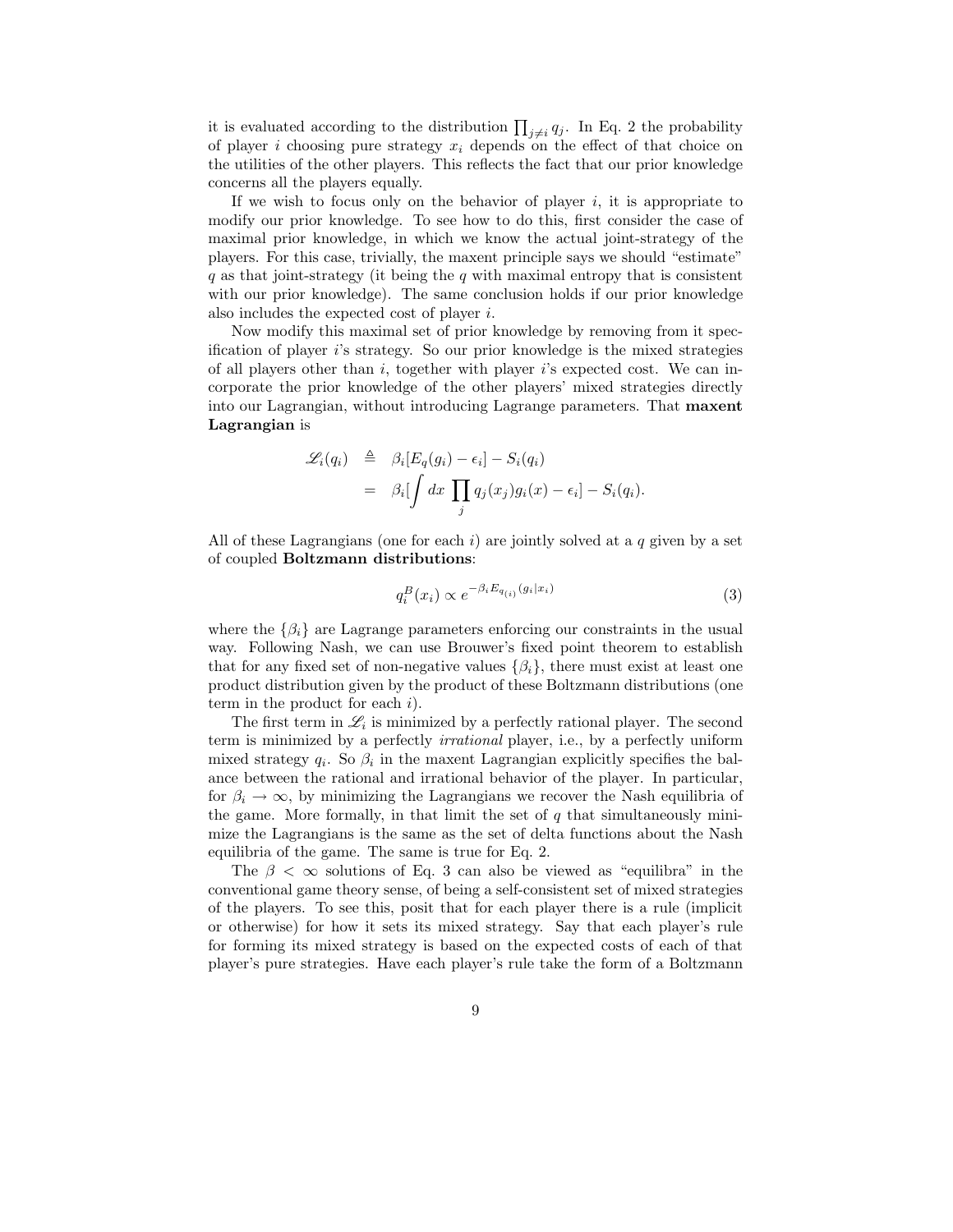distribution over those expected costs for each of the player's possible pure strategies. (Such a rule may reflect cost of computation (see below), desire by the player to explore as well as exploit, inherent psychological biases, etc.) Then the  $\beta < \infty$  solutions of Eq. 3 constitute a joint mixed strategy where all the players follow their separate rules in a globally consistent manner.

Eq. 2 is just a special case of Eq. 3, where all player's share the same cost function G. (Such games are known as **team games**.) Due to this, our guarantee of the existence of a solution to the set of maxent Lagrangians implies the existence of a solution of the form Eq. 2.

Typically players aren't close to perfectly self-defeating. Almost always they will be closer to minimizing their expected cost than maximizing it. For prior knowledge consistent with such a case, the  $\beta_i$  are all non-negative. Examples of games and their associated bounded rational equilibria can be found below in Sec. 2.11, after the discussion of rationality operators.

Finally, our prior knowledge often will not consist of exact specification of the expected costs of the players, even if that knowledge arises from watching the players make their moves. Such other kinds of prior knowledge are addressed in several of the following subsections.

## **2.5 Alternative interpretations of Lagrangians**

There are numerous alternative interpretations of these results. For example, change our prior knowledge to be the entropy of each player  $i$ 's strategy, i.e., how unsure it is of what move to make. Now we cannot use information theory to make our estimate of  $q$ . Given that players try to minimize expected cost, a reasonable alternative is to predict that each player i's expected cost will be as small as possible, subject to that provided value of its entropy and the other players' strategies. The associated Lagrangians are  $\alpha_i[S(q_i)-\sigma_i]-E(q_i)$ , where  $\sigma_i$  is the provided entropy value for player i. This is equivalent to the maxent Lagrangian, and in particular has the same form of solution, Eq. 3.

Another alternative interpretation involves **world cost** functions, which are quantifications of the quality of a joint pure strategy  $x$  from the point of view of an external observer (e.g., a system designer, the government, an auctioneer, etc.). A particular class of world cost functions are "social welfare functions", which can be expressed in terms of the cost functions of the individual players. Perhaps the simplest example is  $G(x) = \sum_i \beta_i g_i(x)$ , where the  $\beta_i$  serve to trade<br>off how much we value one player's cost vs. anothers. If we know the value of off how much we value one player's cost vs. anothers. If we know the value of this social welfare function, but nothing else, then maxent tells us to minimize the Lagrangian of Eq. 1.

An important aspect of any of these interpretations is that typically one does not have to explicitly specify the values in one's "prior knowledge", e.g.,  $\epsilon_i$ . This is because typically the associated Lagrange parameters are montonic functions of those "prior knowledge" values, e.g.,  $\beta_i$  is monotically increasing in  $\epsilon_i$  [43]. So it suffices to only specify the values of the Lagrange parameters; having "prior knowledge" of an expected value is purely notional. For example, we can take our prior knowledge to be a value of  $\beta_i$  (which sets  $\epsilon_i$ ) rather than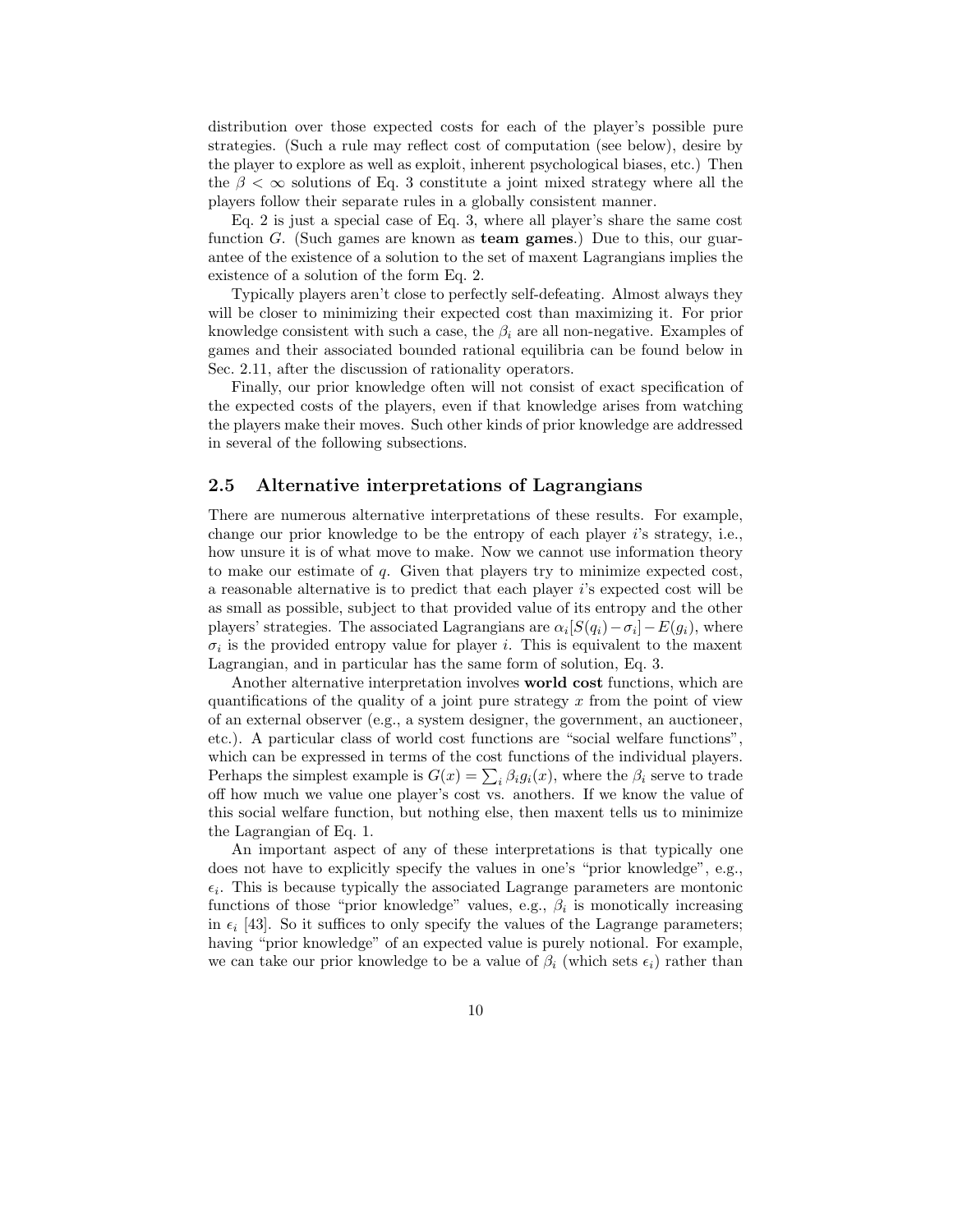a value of  $\epsilon_i$  (which sets the equilibrium value for  $\beta_i$ ). This is formalized in the subsection on rationality operators, where the prior knowledge is explicitly formulated as the values of Lagrange parameters.

## **2.6 Bounded rational game theory**

In many situations we have prior knowledge different from (or in addition to) expected values of cost functions. This is particularly true when the players are human beings (so that behavioral economics studies can be brought to bear) or simple computational algorithms. To apply information theory in such situations, we simply need to incorporate that prior knowledge into our Lagrangian(s).

To give a simple example, say that we know that the players all want to ensure not just a low expected cost, but also that the actual cost doesn't vary too much from one sample of  $q$  to the next. We can formalize this by saying that in addition to expected costs, our prior knowledge includes variances in the costs. Given the expected values of the costs, such variances are specified by the expected values of the squares of the cost. Accordingly, all our prior knowledge is in the form of expectation values. Modifying Eq. 3 appropriately, we arrive at the solution

$$
q_i(x_i) \propto e^{-E_{q_{(i)}}(\alpha_i(g_i-\lambda_i)^2|x_i)}.
$$
\n(4)

where the Lagrange parameters  $\alpha_i$  and  $\lambda_i$  are given by the provided expectations and variances of the costs of the players.

Eq. 4 is our best guess for what the actual mixed strategy of player  $i$  is, in light of our prior knowledge concerning that player. Note that this formula directly reflects the fact that player  $i$  does make her decision based only on minimizing cost, i.e., maximizing utility. In this, we are directly incorporating the possibility that the player violates the axioms of utility theory — something not allowed in conventional game theory. Other behavioral economics phenomena like risk aversion can be treated in a similar fashion.

A variant of this scenario would have our prior knowledge only give the variances of the costs of the players and not their expected costs. In this cost the Lagrangian must involve a term quadratic in  $q$ , in addition to the entropy term and a term linear in q. (See the subsection on multiple cost functions.) More generally, our prior knowledge can be any nonlinear function of q. In addition, even if we stick to prior knowledge that is linear in  $q$ , that knowledge can couple the cost functions of the players. For example, if we know that the expected difference in cost of players i and j is  $\epsilon$ , the associated Lagrange constraint term is  $\int dx q(x)[g_i(x) - g_j(x) - \epsilon]$ . In this situation our prior knowledge couples the strategies of the players, even though those players are independent. See the discussions on constrained optimization in [23, 21].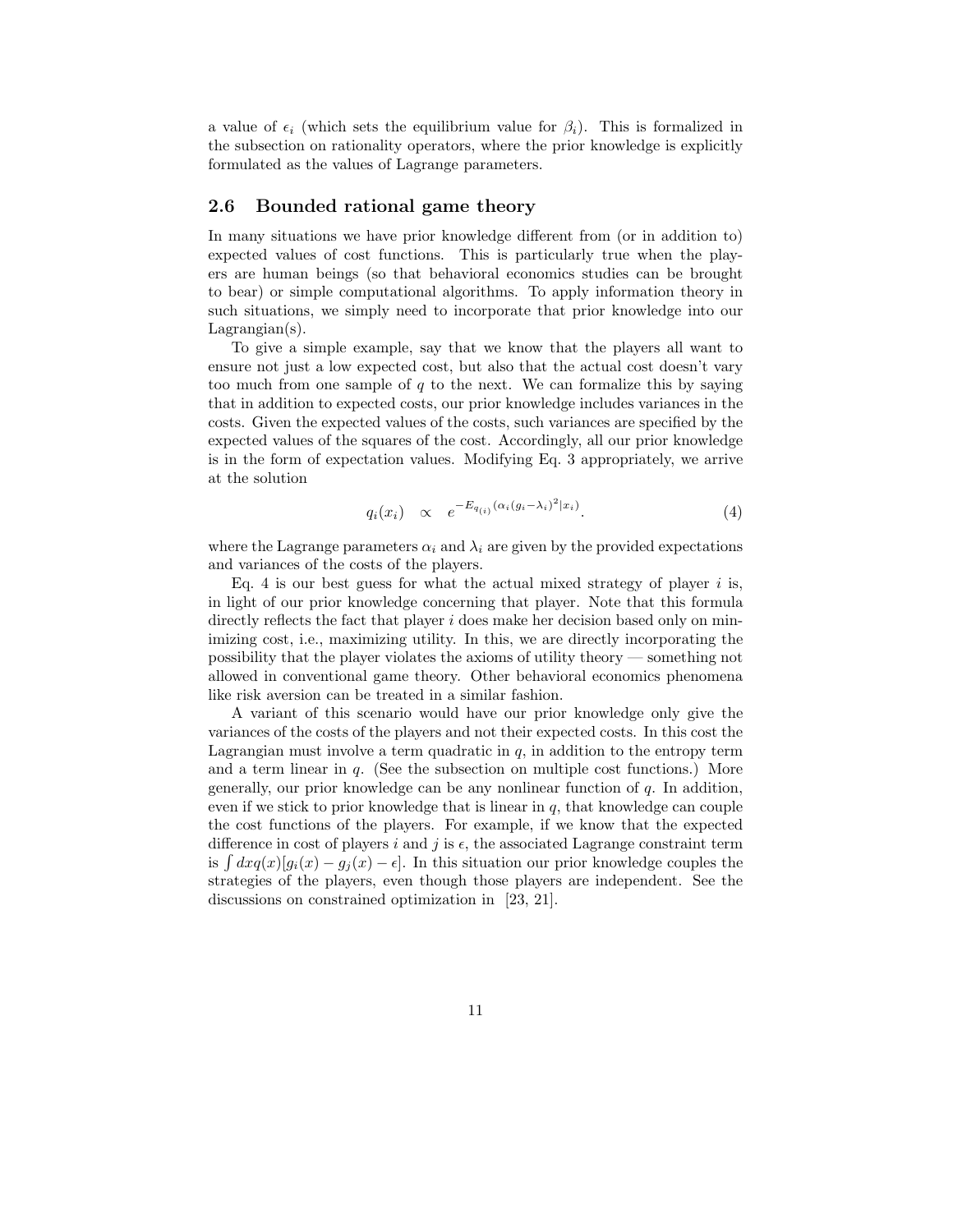## **2.7 Cost of computation**

As mentioned above, bounded rationality is an unavoidable consequence of the cost of computation to player i of finding its optimal strategy. Unfortunately, one cannot simply incorporate that cost into  $g_i$ , and then presume that the player acts perfectly rationally for this new  $g_i$ . The reason is that this cost is associated with the entire distribution  $q_i(x_i)$  that player i calculates; it not associated with some particular joint-strategy formed by sampling such a distribution.

How might we quantify the cost of calculating  $q_i$ ? The natural approach is to use information theory. Indeed, that cost arises naturally in the bounded rationality formulation of game theory presented above. To see how, for each player i define

$$
f_i(x, q_i(x_i)) \triangleq \beta_i g_i(x) + \ln[q_i(x_i)].
$$

Then we can write the maxent Lagrangian for player  $i$  as

$$
\mathcal{L}_i(q) = \int dx \, q(x) f_i(x, q_i(x_i)). \tag{5}
$$

Now in a bounded rational game every player sets its strategy to minimize its Lagrangian, given the strategies of the other players. In light of Eq. 5, this means that we *can* interpret each player in a bounded rational game as being perfectly rational for a cost function that incorporates its computational cost. To do so we simply need to expand the domain of "cost functions" to include probability values as well as joint moves.

Similar results hold for non-maxent Lagrangians. All that's needed is that we can write such a Lagrangian in the form of Eq. 5 for some appropriate function  $f_i$ .

## **2.8 Geometry of the Lagrangian**

In this subsection we investigate the surface  $\mathscr{L}_i$  with  $\beta_i$  and  $\epsilon_i$  both treated as fixed parameters. (So in particular,  $E_q(g_i)$  need not equal  $\epsilon_i$ .) For simplicity, we consider team games where all  $q_i = G$ .

To investigate the geometry of this Maxent Lagrangian we must be careful to distinguish between the various possible parameterizations of distributions. To begin, let  $P$  be the space of distributions (product or otherwise) over our variables. In addition define  $\mathcal{Q} \subset \mathcal{P}$  as the set of product distributions over X. Also for all  $i = 1, \ldots, n$ , define  $o(X_i)$  as the number of possible values  $x_i$ (for simplicity taken to be finite), and write  $o(X) = \prod_i o(X_i)$ . So the simplex  $\mathcal{D} \subset \mathbb{R}^{o(X)}$  $\mathcal{P} \subset \mathbb{R}^{o(X)}_+.$ 

Let t be an arbitrary element of  $\mathbb{R}^{\circ(X)}_+$ , not necessarily normalized. The entropy with its domain extended to all  $t$ ,  $-\int dx t(x) \ln t(x)$ , is a concave function over  $\mathbb{R}^{o(X)}_+$ . Therefore it is also concave over any subset of  $\mathbb{R}^{o(X)}_+$ , and in particular the entropy of normalized vectors  $p \in \mathcal{P}$  with components  $p(x)$  is concave. In addition  $\int dx G(x)t(x)$  is a convex function of t. So the Maxent Lagrangian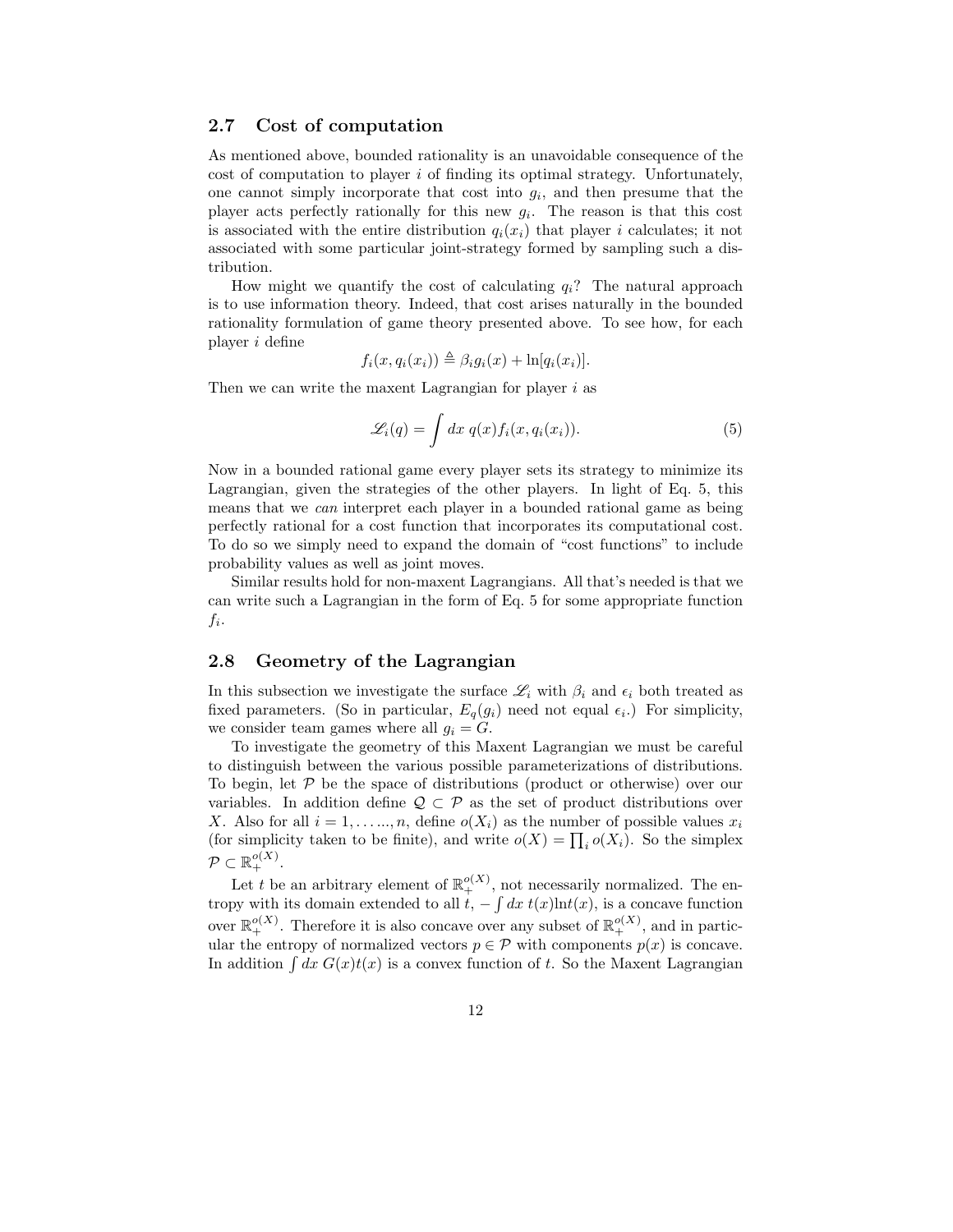$L(p \in \mathcal{P})$  is a convex function. Since  $\mathcal P$  is a convex space, this means the Maxent Lagrangian has at most one minimum over P.

However we are restricting attention to  $\mathcal{Q}$  (to reduce the number of parameters we're going to be using, if for no other reason). In general this is not a convex subspace of P; if  $p \in \mathcal{Q}$  and  $p' \in \mathcal{Q}$ , then distributions on the line connecting  $p$  and  $p'$  may not be. So even though the Maxent Lagrangian is convex over Q, we do not have guarantees of a single local minimum.

There are other ways to parameterize product distributions however. In particular, consider the space  $\mathbb{R}_+^{\sum_i o(X_i)}$ . The most appropriate way to express a product distribution  $q$  is as a vector in this space, since that way we can assign each separate distribution  $q_i$  to a different set of components. For example, we can parameterize any  $q \in \mathcal{Q}$  in terms of vectors in the space  $\mathbb{R}^{\sum_i o(X_i)}_+$  via the **Naive Distributed Parameterization** (NDP),  $q(x) = \prod_i q_i(x_i)$ .<sup>5</sup>

Unlike Q itself, its pre-image in  $\mathbb{R}^{o(X_i)}_+$  under the NDP is convex; it is the set of  $\{q_i\}$  such that  $\int dx_i q_i(x_i) = 1 \forall i$ , i.e., the n-fold Cartesian product of unit simplices. In addition, say we express the entropy via the NDP as  $S(\{q_i\}) = -\int dx \prod_i q_i(x_i) \ln(q_i(x_i))$ . If we restrict each  $q_i$  to be normalized,<br>then  $S(f, g, \lambda) = -\sum_i \int dx_i g_i(x_i) \ln(q_i(x_i))$  and is concave as before then  $S({q_i}) = -\sum_i \int dx_i q_i(x_i) \ln(q_i(x_i))$ , and is concave, as before.

As an aside, note that if we allow  $\{q_i\}$  to range over all  $\mathbb{R}_+^{\sum_i o(X_i)}$ , then the entropy as just defined is not concave in general:

$$
- \int dx \, [\prod_i q_i(x_i)] \ln(q_i(x_i) \quad \neq \quad - \sum_i \int dx_i \, q_i(x_i) \ln(q_i(x_i))
$$

for non-normalized  $\{q_i\}$ , the Hessian of S has off-diagonal entries, and its eigenvalues can have mixed signs. To avoid ever confronting this issue, it is expedient to simply redefine how we extend the domain of the entropy function for the NDP, as

$$
S({q_i}) \triangleq -\sum_i \int dx_i \, q_i(x_i) \ln(q_i(x_i)).
$$

Return now to the issue of the convexity of our particular (normalized distributions) optimization problem under the NDP. While with the NDP our feasible set is convex as desired, and the entropy term of the Maxent Lagrangian is concave as desired, now expected G presents problems:  $\int dx G(x) \prod_i q_i(x_i)$  is a multilinear function of the components of  $a \lambda$  and therefore is not convex multilinear function of the components of  $\{q_i\}$ , and therefore is not convex.

We can fix this while still using the space  $\mathbb{R}_+^{\sum_i o(X_i)}$ , so long as we change from the NDP. For example, since geometric means are concave functions,  $\int dx \prod_i [r_i(x_i)]^{1/n} G(x)$  is a convex function of  $\{r_i\}$ , so long as  $G(x) \leq 0 \ \forall x$ .<br>Unfortunately in this new parameterization the subtracted entropy term in the Unfortunately, in this new parameterization the subtracted entropy term in the Lagrangian,  $\sum_i \int dx_i$   $[r_i(x_i)]^{1/n} \ln([r_i(x_i)]^{1/n})$ , is concave rather than convex. i

<sup>&</sup>lt;sup>5</sup>Note that  $\mathbb{R}^{\sum_i o(X_i)}_+$  is not resticted to normalized vectors. Accordingly, this parameterization of Q is many-to-one, i.e., many  $\mathbb{R}_+^{\sum_i o(X_i)}$  vectors with components  $\{q_i(x_i)\}\$  map to the same  $q \in \mathcal{Q}$ .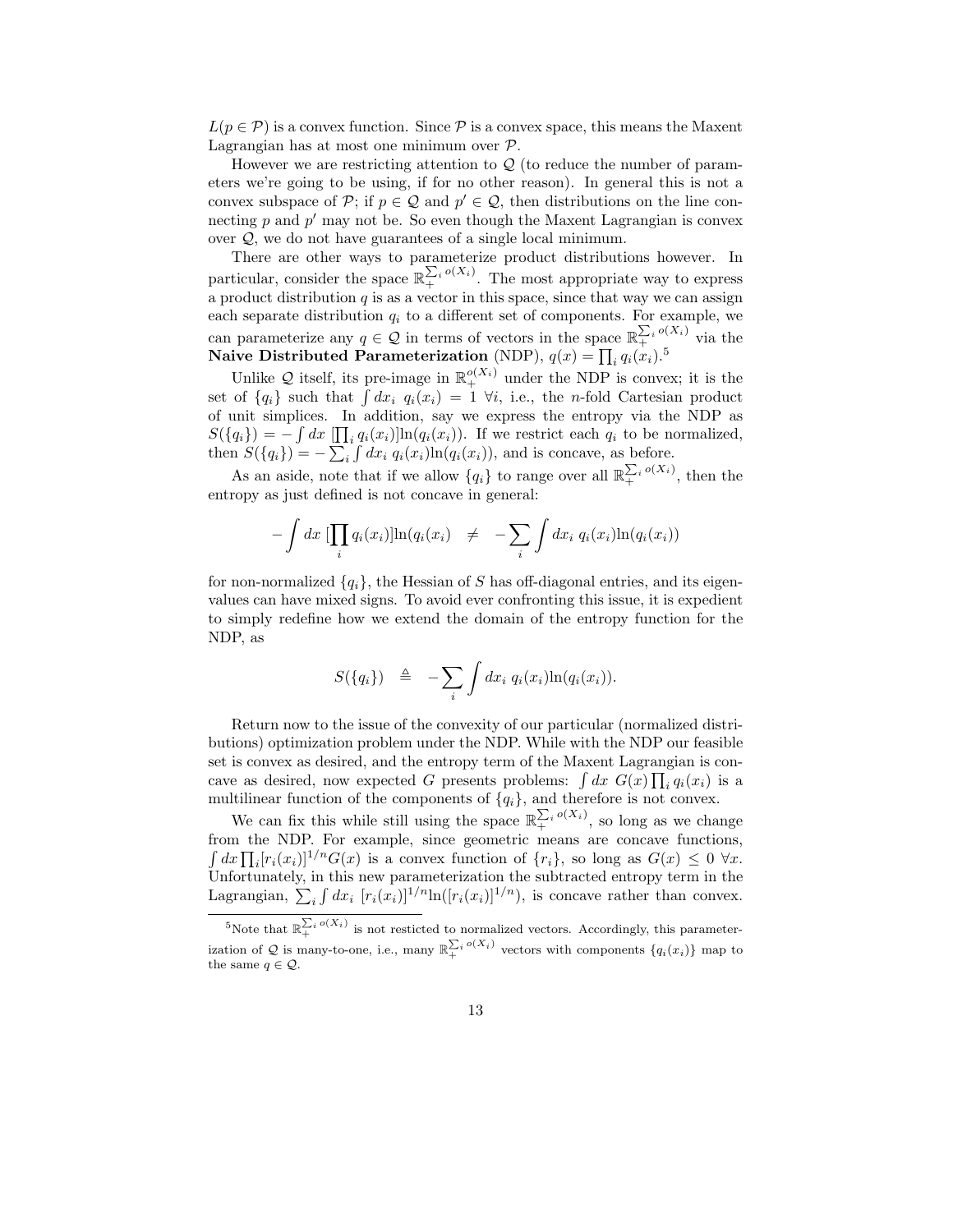A more important problem is that the set of r such that  $\prod_i [r_i(x_i)]^{1/n}$  is nor-<br>malized is not convex. So for simplicity, from now on we will use the NDP and malized is not convex. So for simplicity, from now on we will use the NDP, and write "q" as shorthand for  ${q_i}$ .

Consider L as a function of q, with  $\beta$  and  $\gamma$  both treated as fixed parameters. (So in particular,  $E_q(g)$  need not equal  $\gamma$ .) First, say that  $q_{(i)}$  is held fixed, with only  $q_i$  allowed to vary. This makes  $E(q_i)$  be linear in  $q_i$ . In addition, entropy is a concave function, and the unit simplex is a convex region. Accordingly, the Lagrangian of Eq. 3 has a unique local minimum over  $q_i$ . So there is no issue of choosing among multiple minima when all of  $q_{(i)}$  is fixed. Nor is there any problem of "getting trapped in a local minimum" in a computational search for that minimum. Indeed, in this situation we can just jump directly to that global optimum, via Eq. 3. All of this is also true if we are considering the Lagrangian  $\mathscr{L}_{i\neq i}$  rather than  $\mathscr{L}_i$ ; the function from *i*'s strategy to *j*'s Lagrangian has a single optimum, interior to *i*'s simplex.

Now introduce the shorthand

$$
[U]_{i,p}(x_i) \triangleq \int dx_{(i)} U(x_i, x_{(i)}) p(x_{(i)} | x_i),
$$

so that  $[g_i]_{i,q_{(i)}}(x_i)$  is player i's effective cost function,  $E_{q_{(i)}}(g_i | x_i)$ . Consider the value  $E_{q^B}([g_i]_{i,q(i)})$ . This is the value of  $E(g_i)$  at i's bounded rational equi-<br>librium for the fixed  $g_{i,j}$  i.e., it is the value at the minimum over  $g_i$  of  $\mathscr{C}$ . View librium for the fixed  $q_i$ , i.e., it is the value at the minimum over  $q_i$  of  $\mathscr{L}_i$ . View that value as a function of  $\beta_i$ . One can show that this is a decreasing function. In fact, its derivative just equals the negative of the variance of  $[g_i]_{i,q(i)}(x_i)$  evaluated under distribution  $q_t^B(x_i)$ . Since  $E(g_i)$  is bounded below (for bounded a) this means that that variance must go to zero for large enough  $\beta$ . So as  $\beta$ .  $g_i$ ), this means that that variance must go to zero for large enough  $\beta_i$ . So as  $\beta_i$ grows,  $q_i^B(x_i) \to 0$  for all  $x_i$  that don't minimize  $E_{q(i)}(g_i | x_i)$ . In other words, in that limit,  $q_i$  becomes Nash-optimal.

One can generalize this result as

$$
\frac{\partial E(g_i)}{\partial \beta_j} = -\text{Cov}([g_i]_{j,q_{(j)}^B}, [g_j]_{j,q_{(j)}^B}).
$$

In this equation  $Cov(., .)$  is just the usual covariance, here evaluated between the two functions  $E(g_i | x_j)$  and  $E(g_j | x_j)$ , taken as functions of the random variable  $x_j$  (which is distributed according to  $q_j^B$ ).<br>This result has a very intuitive explanation  $\beta$ 

This result has a very intuitive explanation.  $\beta_j$  measures how much player  $j$ 's mixed strategy is weighted towards optimizing  $j$ 's cost function, i.e., how rational player  $j$  is. (See the subsection on rationality operators below.) So the result says that the first-order dependence of  $i$ 's cost function on player  $j$ 's rationality is just given by the covariance of the two players' cost functions. The more independent those cost functions are (under  $q_j^B$ ), the less that making j<br>more rational will affect i's cost more rational will affect *i*'s cost.

Next consider varying over all  $q \in \mathcal{Q}$ , the space of all product distributions q. Over this space, the  $E(g_i)$  term in  $\mathscr{L}_i$  is multilinear. So  $\mathscr{L}_i$  is not a simple convex function of q. This is true even for a team game, with shared  $\beta_i$ , for which case every  $i$  has the same Lagrangian. So we do not have the guarantees of a single local minimum provided by convexity even in this case.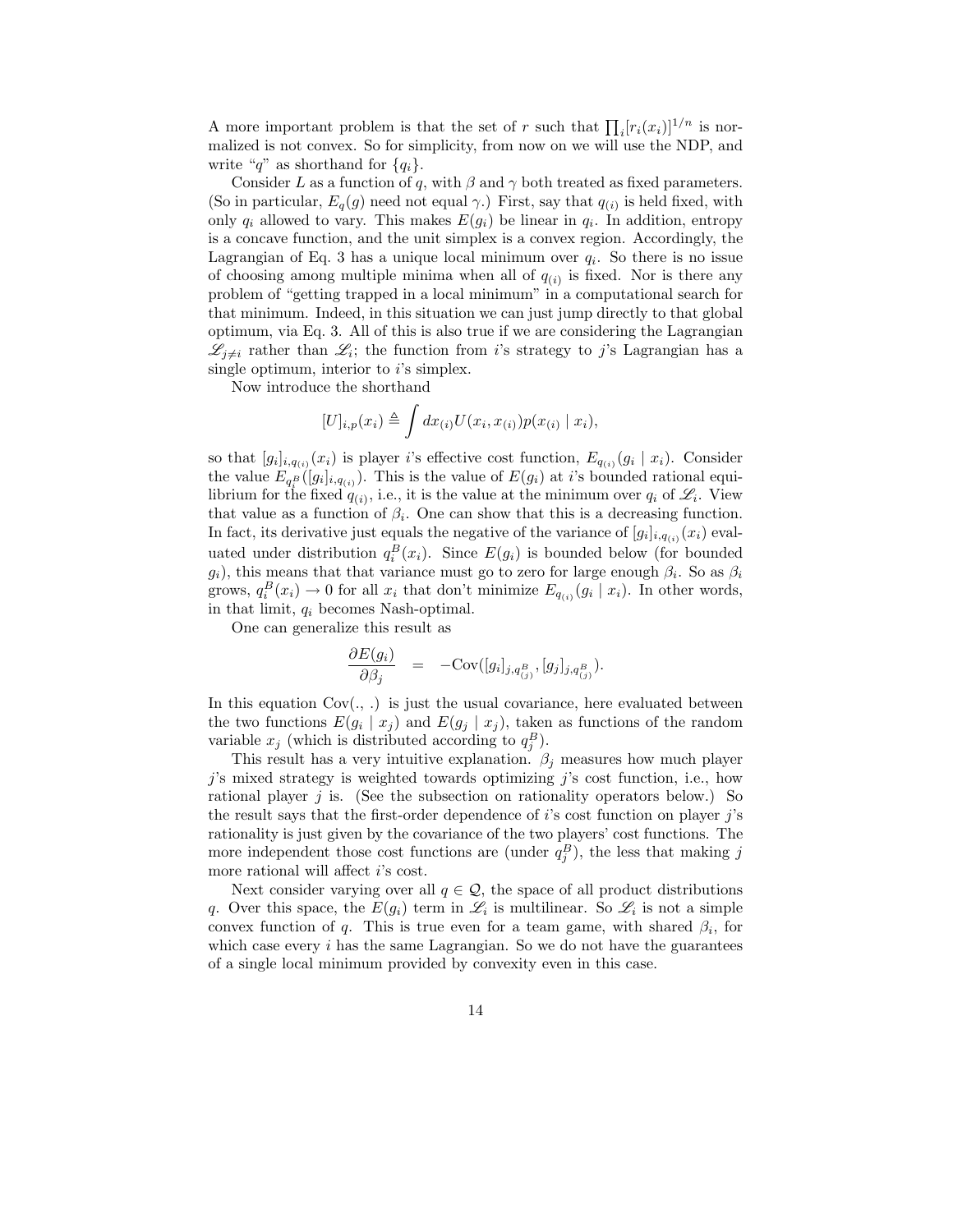To further analyze the shape of the team game Lagrangian as a function of q, we start with the following lemma, which extends the technique of Lagrange parameters to off-equilibrium points:

**Lemma 1:** Consider the set of all vectors leading from  $x' \in \mathbb{R}^n$  that are, to first order, consistent with a set of constraints over  $\mathbb{R}^n$ . Of those vectors, the one giving the steepest ascent of a function  $V(x)$  is  $\vec{u} = \nabla V + \sum_i \lambda_i \nabla f_i$ , up to an overall proportionality constant, where the  $\lambda_i$  enforce the first order consistency overall proportionality constant, where the  $\lambda_i$  enforce the first order consistency conditions,  $\vec{u} \cdot \nabla f_i = 0 \ \forall i$ .

Note that the gradient of entropy is infinite at the border of  $Q$ , since at least one  $\ln(q_i)$  term will be negative infinite there. Combined with Lemma 1, this can be used to establish that at the edge of  $Q$ , the steepest descent direction of any player's Lagrangian points into the interior of  $\mathcal{Q}$  (assuming finite  $\beta$  and  $\{q_i\}$ ). (This is reflected in the equilibrium solutions Eq. 3.) Accordingly, whereas Nash equilibria can be on the edge of  $\mathcal{Q}$  (e.g., for a pure strategy Nash equilibrium), in bounded rational games any equilibrium must lie in the interior of Q. In other words, any equilibrium (i.e., any local minimum) of a bounded rational game has non-zero probability for all joint moves. So just as when only varying a single  $q_i$ , we never have to consider extremal mixed strategies in searching for equilibria over all Q. We can use local descent schemes instead [21, 23, 43].

Lemma 1 can also be used to construct examples of games with more than one bounded rational equilibrium (just like there are games with more than Nash equilibrium). One can also show that for every player  $i$  and any point q interior to  $Q$ , there are directions in  $Q$  along which i's Lagrangian is locally convex. Accordingly, no player's Lagrangian has a local maximum interior to  $Q$ . So if there are multiple local minima of i's Lagrangian, they are separated by saddle points across ridges. In addition, the uniform  $q$  is a solution to the set of coupled equations Eq. 3 for a team game, but typically is not a local minimum, and therefore must be a saddle point.

Say we modify the Lagrangians to be defined for all possible  $p$ , not just those that are product distributions. For example the Lagrangian of Eq. 1 becomes

$$
\mathscr{L}(p) \triangleq \sum_{i} \beta_i [\int dx \ g_i(x) p(x) - \epsilon_i] - S(p).
$$

The first term in this Lagrangian is linear in  $p$ . Since entropy is a concave function of the Euclidean vector  $p$  over the unit simplex, this means that the overall Lagrangian is a convex function of  $p$  over the space of allowed  $p$ . This means there is a *unique* minimum of the Lagrangian over the space of all possible legal p. Furthermore, as mentioned previously, for finite  $\beta$  at least one of the derivatives of the Lagrangian is negative infinite at the border of the allowed region of p. This means that the unique minimum of the Lagrangian is interior to that region, i.e., is a legal probability distribution.

In general this optimal  $p$  will not be a product distribution, of course. Rather the strategy choices of the players are typically statistically coupled, under this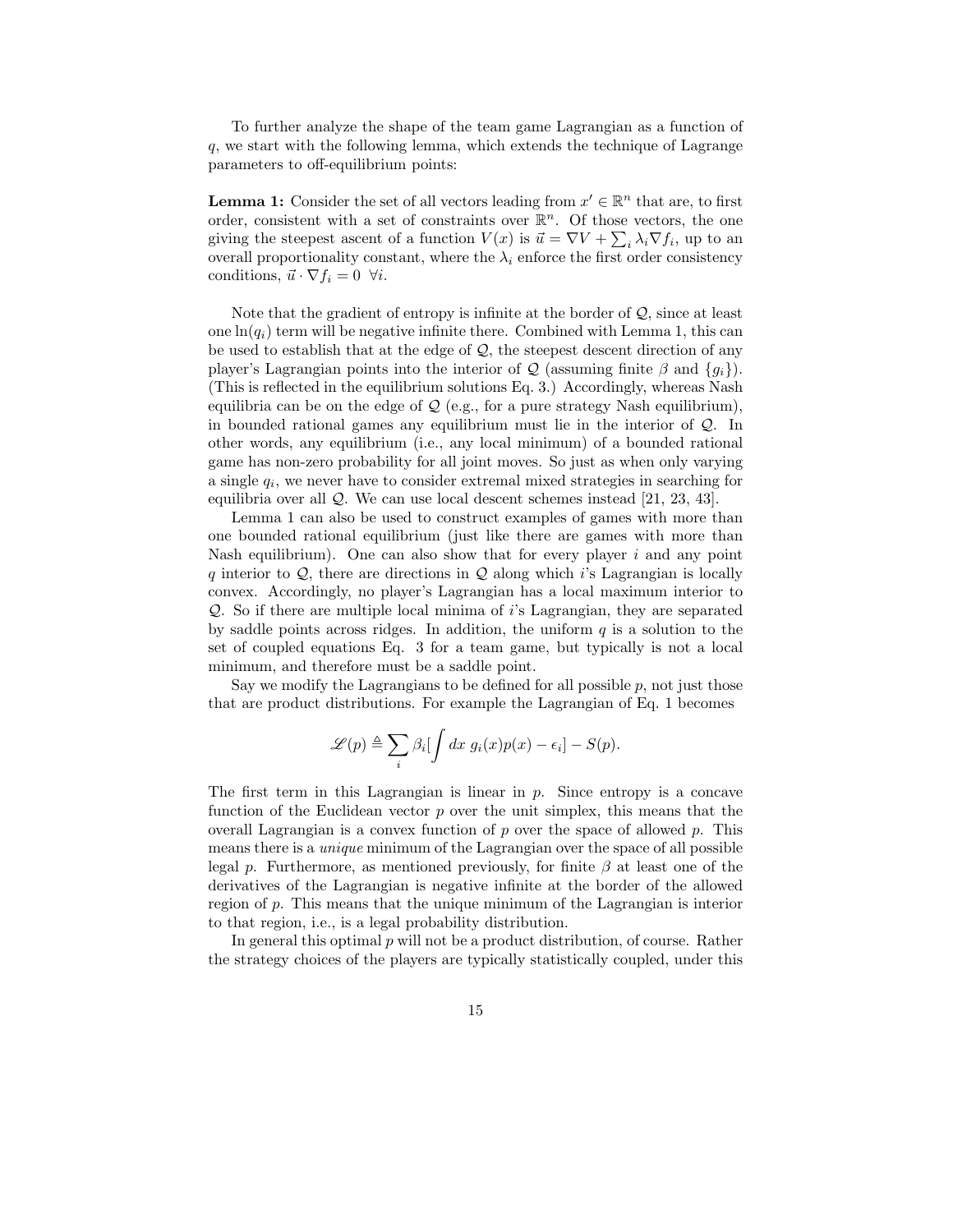p. Such coupling is very suggestive of various stochastic formulations of noncooperative game theory. Coupling also arises in cooperative game theory, in which binding contracts couple the moves of the players [48, 6].

Similarly, as is proven in the appendix, the Lagrangian  $\mathcal{L}(p) = \beta \sum_i [E_p(g_i)]^2 -$ <br>i) is convex over the manifold of legal *n* assuming pop-persitive  $\beta$ . So the  $S(p)$  is convex over the manifold of legal p, assuming non-negative  $\beta$ . So the model of mechanism design introduced below in Sec. 2.9 has a unique equilib $rium$  — if we allow the players to be statistically coupled.

## **2.9 Multiple cost functions per player**

Say player *i* has several different cost functions  $\{g_i^j\}$  and wants to choose a strategies we can strategy that will do well at all of them. In the case of pure strategies we can simply "roll up" the cost functions into an aggregate function and employ that in a conventional, single-cost-function-per-player game theoretic analysis. An aggregate cost function like  $\frac{\sum_j g_i^j(x)}{\sum_j 1}$  would not necessarily work, since it may be that the pure strategy x minimizing that sum results in a relatively large value for one of the  $g_i^j(x)$ . However by construction, minimizing a function like  $\max_j g_i^j(x)$  will ensure that no particular cost function is favored over the others.<br>Player i will perform well according to such an aggregate function iff it performs Player  $i$  will perform well according to such an aggregate function iff it performs well according to all of the constituent  $g_i^j$ .<br>One might think that for mixed strat

One might think that for mixed strategies one could similarly roll up the  $\cot$  functions and say that player i works to minimize an aggregate cost function. However especially when player  $i$  has many cost functions, it may be that performance according to one or more of the constituent cost functions is quite bad even though the performance according to this average function is good. In particular, it may be that player i has relatively low value of the expectation of the maximum of its cost functions, even though the maximum of the expected costs is quite high <sup>6</sup>. More generally, we cannot ensure that the expected costs of player i,  $E_q(g_i^j) = \int dx \ g_i^j(x) q_i(x) q_{(i)}(x_{(i)})$ , all have good values by appropri-<br>ately defining an aggregate quantity counting only that  $\int dx \ g_i(x) q_i(x) q_{(i)}(x_{(i)})$ ately defining an aggregate  $g_i$  and requiring only that  $\int dx g_i(x)q_i(x)q_{i}(x(i))$ <br>is good. Instead, we must redefine the goal of "minimizing expected easts" is good. Instead, we must redefine the goal of "minimizing expected costs".

One way to reformulate our goal proceeds by analogy with the goal typically ascribed to a player in pure strategy games. This analogy is based on viewing the cost function for player  $i$  as controlled by a fictional player in a meta-game. The concept of dominant strategies in conventional game theory involves having player i choose a pure strategy to minimize the worst case (over other players'

 $6$ This can even occur if all players other than i are playing pure strategies. For example, say that the number of cost functions is one less than  $N$ , the number of potential moves available to player *i*. Say that for the pure strategies of the other players, we can write  $g_i^j(x) = a\delta_{x_i,x_j} + b\delta_{x_i,N}$  where  $a > b$ . Then  $E(\max_j g_i^j(x))$  is minimized by the mixed strategy  $q_i(x_i) = \delta_{x_i,N}$ , which results in  $E(g_i^j) = b$  for all j. So the worst-case (over cost functions) expected cost for this mixed strategy is b. On the other hand the uniform strategy functions) expected cost for this mixed strategy is  $b$ . On the other hand the uniform strategy results in  $E(g_i^j) = (a+b)/N$  for all j, i.e., for this mixed strategy the worst-case expected cost is  $(a+b)/N$ . That difference in worst-case expected costs may be very large; the  $q_i$  optimizing  $E(\max_j g_i^j(x))$  is very different from the one optimizing  $\max_j [E_q(g_i^j)]^2$ , giving a very different value of  $\max_j [E_q(g_i^j)]^2$ .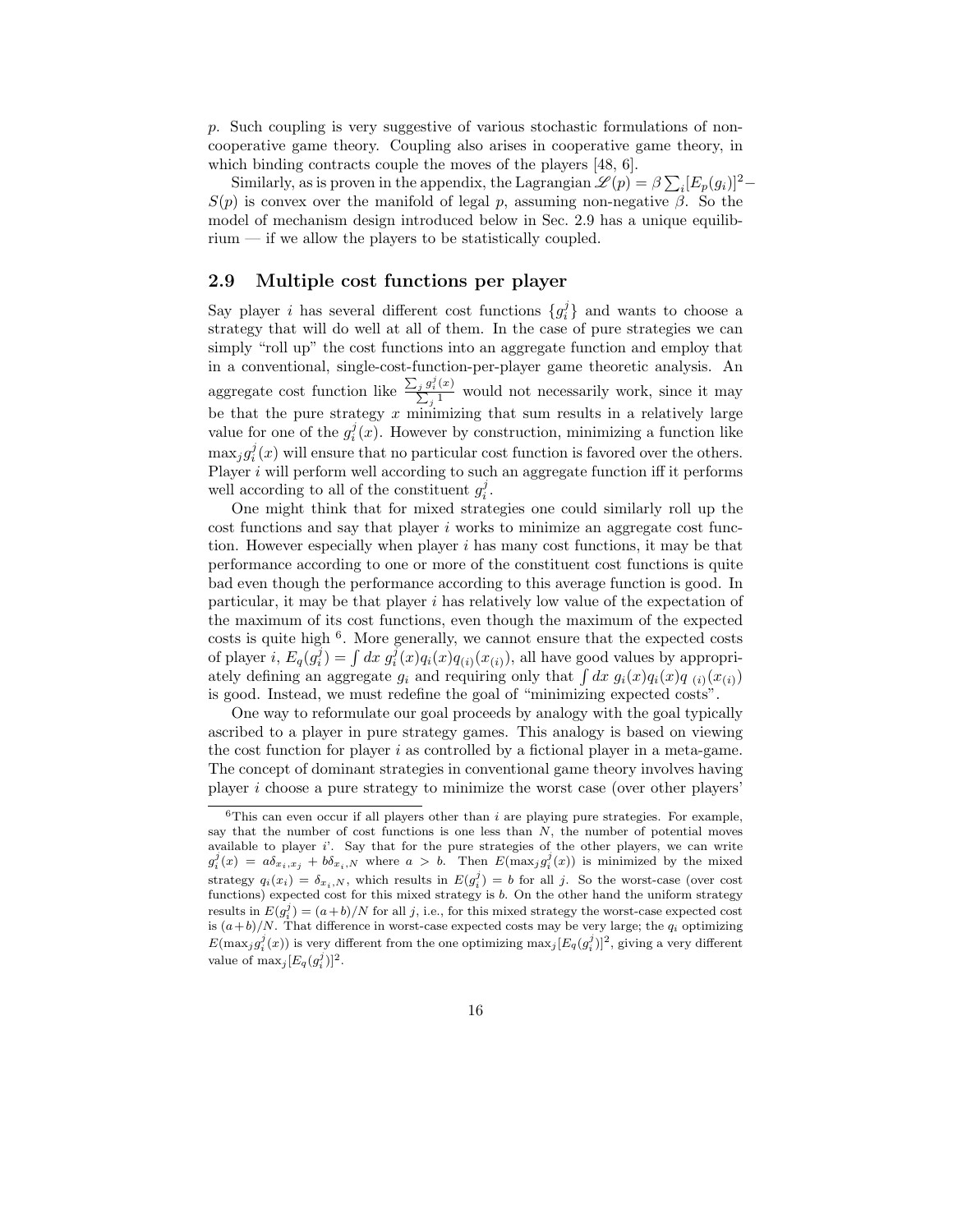moves) cost to *i*, i.e., to minimize  $\max_{x_{(i)}} g^i(x_i, x_{(i)})$ . Here the analogy would be for the player to choose a mixed strategy to minimize the worst case (over moves by the fictional player) expected cost, i.e., to minimize  $\max_j E_q(g_i^j)$ .<br>A similar solution, appropriate when all of the cost functions are now

A similar solution, appropriate when all of the cost functions are nowherenegative, is for player *i* to minimize  $\sum_{j} [E_q(g_i^j)]^2$ . Due to the convexity of the squaring operator such minimization will be possible that no single expectation squaring operator such minimization will help ensure that no single expectation value  $E_q(g_i^j)$  is too high <sup>7</sup>. Indeed, consider increasing the power we raise the costs to, getting the function  $[\sum_j [E_q(g_i^j)]^n]^{1/n}$ . Minimizing this for large n will approximate the lim-sup norm, which would force all  $g_i^j$  to have the same (as low as possible) expectation value low as possible) expectation value.

As far as the math is concerned,  $\sum_{j} [E_q(g_i^j)]^2$  is just a "Lagrangian" of q,<br>that is convex like the Lagrangian in Eq. 3. If we wish we can modify one that is convex like the Lagrangian in Eq. 3. If we wish, we can modify such a Lagrangian to incorporate bounded rationality, to force the solution to be interior to Q, getting Lagrangians like  $\sum_j \beta_j [E_q(q_i^j)]^2 - S(q_i)$ , where the  $\beta$ , determine the relative rationalities of player *i* according to its various cost  $\beta_j$  determine the relative rationalities of player *i* according to its various cost functions.

These kinds of Lagrangians can also model the process of mechanism design, where there is an external designer who induces the players to adopt a desirable joint-strategy [3]. As an example, "desirable" sometimes means that no single player's expected cost is high. A system that meets this goal fairly well can be modeled with a Lagrangian involving terms like  $\sum_i [E_q(g_i)]^2$ .

## **2.10 Rationality operators**

Often our prior knowledge will not concern expected costs. In particular, this is usually true if our prior knowledge is provided to us before the game is played, rather than afterward. In such a situation, prior knowledge will more likely concern the "intelligences" of the players, i.e., how close they are to being rational. In particular, if we want our prior knowledge concerning player  $i$  to be relatively independent of what the other players do, we cannot use  $i$ 's expected cost as our prior knowledge. Our prior knowledge will often concern how peaked i's mixed strategy is about whichever of those of its moves minimizing its cost (or how peaked we can assume it to be), not the associated minimal cost values.

Formally, the problem faced by player  $i$  is how to set its mixed strategy  $q_i(x_i)$  so as to maximize the expected value of its **effective cost function**,  $E(q_i \mid x_i)$ . Generalizing, what we want is a *rationality* operator  $R(U, p)$  that measures how peaked an arbitrary distribution  $p(y)$  is about the minimizers of an arbitrary cost function  $U(y)$ ,  $\operatorname{argmin}_y U(y)$ .

<sup>&</sup>lt;sup>7</sup>Choosing  $q_i$  to minimize the expectation value  $\int dx q(x) \sum_j [g_i^j(x)]^2$  will do a roughly similar thing to minimizing  $\sum_j [E_q(g_i^j)]^2$ , in that it will help ensure that  $q_i(x_i)$  is small where the individual  $E(g_j \mid x_i)$  are large. However it will also favor having small variances in the value of the costs, perhaps at the expense of the expected values of the costs:  $E_q(\sum_j [g_i^j]^2)$  =  $\sum_{j} ([E_q(g_i^j)]^2 + \text{Var}_q(g_i^j))$ . In accord with conventional game theory and the axiomatization of utility, here we assume players are interested in expected costs (negatie utilities), not variances in those costs.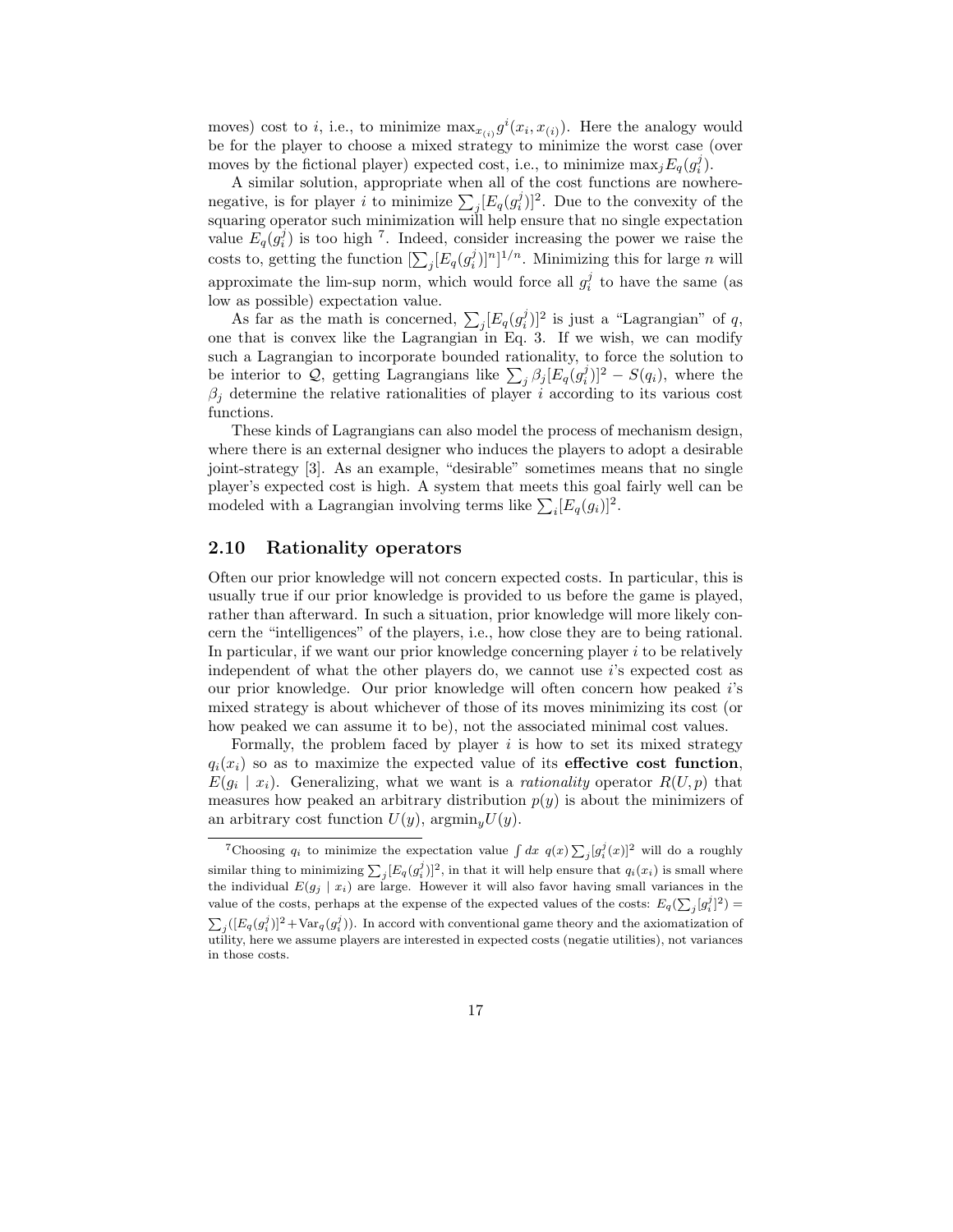The naive choice of such an operator might be the entropy of  $p$ . However this choice would falsely characterize a player  $i$  as irrational if its Nash optimal strategy were not a pure strategy, but rather had extended support across  $x_i$ . To correct this problem we could use the entropy of the U-space distribution,  $P(u) \triangleq \int dx \delta(U(x) - u)p(x)$ . However this choice still has problems. In particular, it doesn't quantify how peaked  $P(u)$  is about low U values, just how peaked it is in general.

Formally, we make two requirements of R:

- 1. If  $p(y) \propto e^{-\beta U(y)}$ , for non-negative  $\beta$ , then it is natural to require that the peakedness of the distribution — its rationality value — is  $\beta$ .
- 2. We also need to also specify something of  $R(U, p)$ 's behavior for non-Boltzmann p. It will suffice to require that of the p satisfying  $R(U, p) = \beta$ , the one that has maximal entropy is proportional to  $e^{-\beta U(y)}$ . In other words, we require that the Boltzmann distribution maximizes entropy subject to a provided value of the rationality operator.

As an illustration, a natural choice for  $R(U, p)$  would be the  $\beta$  of the Boltzmann distribution that "best fits" p. Information theory provides us such a measure for how well a distribution  $p_1$  is fit by a distribution  $p_2$ . This is the **Kullback-Leibler distance** [16, 28]:

$$
KL(p_1 \mid p_2) \triangleq S(p_1 \mid p_2) - S(p_1) \tag{6}
$$

where  $S(p_1 \mid p_2) \triangleq -\int dy \ p_1(y) \ln[\frac{p_2(y)}{\mu(y)}]$  is known as the **cross entropy** from  $p_1$  to  $p_2$  (and as usual we implicitly choose uniform  $\mu$ ).

The KL distance is always non-negative, and equals zero iff its two arguments are identical. In addition,  $KL(\alpha p^1 + (1 - \alpha)p^2 || p^2)$  is an increasing function of  $\alpha \in [0.0, 1.0],$  i.e., as one moves along the line from  $p^1$  to  $p^2$ , the KL distance from  $p^{1}$  to  $p^{2}$  shrinks.<sup>8</sup> The same is true for  $KL(p^{2} || \alpha p^{1} + (1 - \alpha)p^{2})$ . In addition, those two KL distances are identical to 2nd order about  $\alpha = 0$ . However they differ as one moves away from  $\alpha = 0$  in general; KL distance is not a symmetric function of its arguments. In addition, it does not obey the triangle inequality, although it obeys a variant [16]. Despite these shortcomings, it is by far the most common way to measure the distance between two distributions.

Define  $N(U) \triangleq \int dy \, e^{-U(y)}$ , the normalization constant for the distribution proportional to  $e^{-U(y)}$ . (This is called the **partition function** in statistical physics.) Then using the KL distance, we arrive at the rationality operator

$$
R_{KL}(U, p) \triangleq \operatorname{argmin}_{\beta} KL(p || \frac{e^{-\beta U}}{N(\beta U)})
$$
  
= 
$$
\operatorname{argmin}_{\beta} [\beta \int dy \ p(y)U(y) + \ln(N(\beta U))].
$$

<sup>&</sup>lt;sup>8</sup>This follows from the fact that the second derivative with respect to  $\alpha$  is non-negative for all  $\alpha$ , combined with the fact that KL distance is never negative and equals 0 when  $\alpha = 0$ .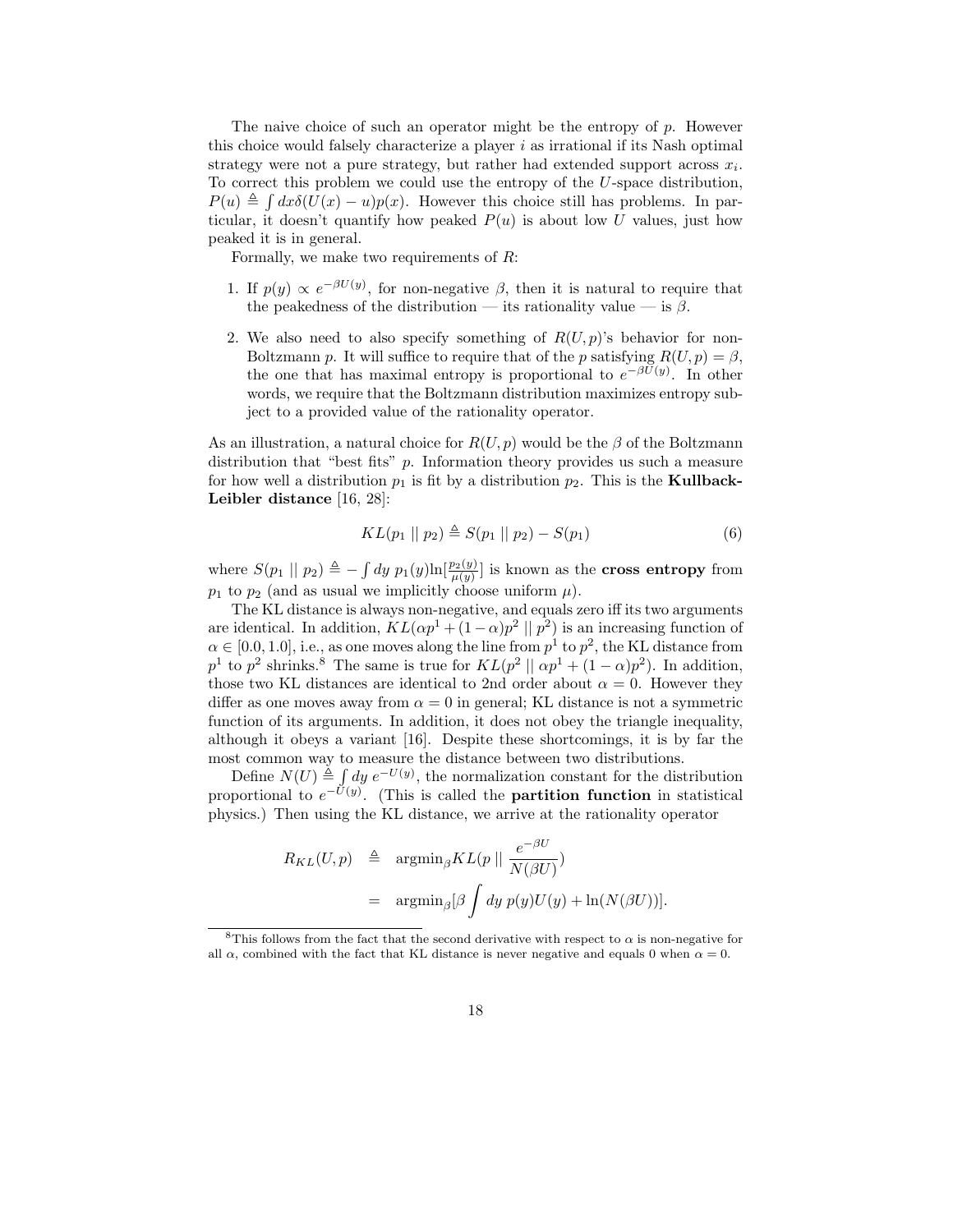In the appendix it is proven that  $R_{KL}$  respects the two requirements of rationality operators.

The quantity  $\ln(N(\beta U))$  appearing in the second equation, when scaled by  $\beta^{-1}$ , is called the **free energy**. It is easy to verify that it equals the Lagrangian  $E_p(U) - S(p)/\beta$  if p is given by the Boltzmann distribution  $p(y) \propto e^{-\beta U(y)}$ .

Say our prior knowledge is  $\{\rho_i\}$ , the rationalities of all the players for their associated effective cost functions. Then the Lagrangian for our prior knowledge is

$$
\mathscr{L}(q) = \sum_{i} \lambda_i [R([g_i]_{i,q}, q_i) - \rho_i] - S(q). \tag{7}
$$

where the  $\lambda_i$  are the Lagrange parameters. Just as before, there is an alternative way to motivate this Lagangian: if our prior knowledge consists of the entropy of the joint system, and we assume each player will have maximal rationality subject to that prior knowledge, we are led to the Lagrangian of Eq. 7.

It is shown in the appendix that for the Kullback-Leibler rationality operator, we can replace any constraint of the form  $R([g_i]_{i,q}, q_i) = \rho_i$  with  $E_q(g_i) =$  $\int dx \ g_i(x) \frac{e^{-\rho_i E(g_i|x_i)}}{N(\rho_i g_i)} q_{(i)}(x_{(i)})$ . In other words, knowing that player *i* has KL rationality  $\rho_i$  is equivalent to knowing that the actual expected value of  $g_i$  equals the "ideal expected value", where  $q_i$  is replaced by the Boltzmann distribution of Eq. 3 with  $\beta = \rho_i$ . This contrasts with the prior knowledge underlying the Lagrangian in Eq. 1, in which we know the actual numerical value of  $E_q(g_i)$ .

Now return to the consideration of rationality operators in general, not just KL rationality operators. Just as before, we can focus on player  $i$  by augmenting our prior knowledge to include the strategies of all the other players. The associated Lagrangian is

$$
\mathscr{L}_i(q_i) = \lambda_i [R([g_i]_{i,q}, q_i) - \rho_i] - S(q_i). \tag{8}
$$

(The prior knowledge concerning the strategies of the other players is implicit, arising in the effective cost function.) It is shown in the appendix that the set of all the Lagrangians in Eq. 8 (one for each player) are minimized simultaneously by any distribution  $q<sup>g</sup>$  obeying the equation

$$
q^{g} = \prod_{i} \frac{e^{-\rho_i[g_i]_{i,qg}}}{N(\rho_i[g_i]_{i,qg})}
$$

$$
= \frac{\prod_{i} e^{-\rho_i[g_i]_{i,qg}}}{N(\sum_{i} \rho_i[g_i]_{i,qg})}
$$

where the second equation follows trivially from the first. It is also shown in the appendix that there is at least one distribution solving this equation and therefore simultaneously minimizing all the Lagrangians.

Such a  $q<sup>g</sup>$  obeys all the constraints in the Lagrangian in Eq. 7. This means that there exists a solution to Eq. 7's associated primal problem, i.e, there is at least one feasible point of that problem.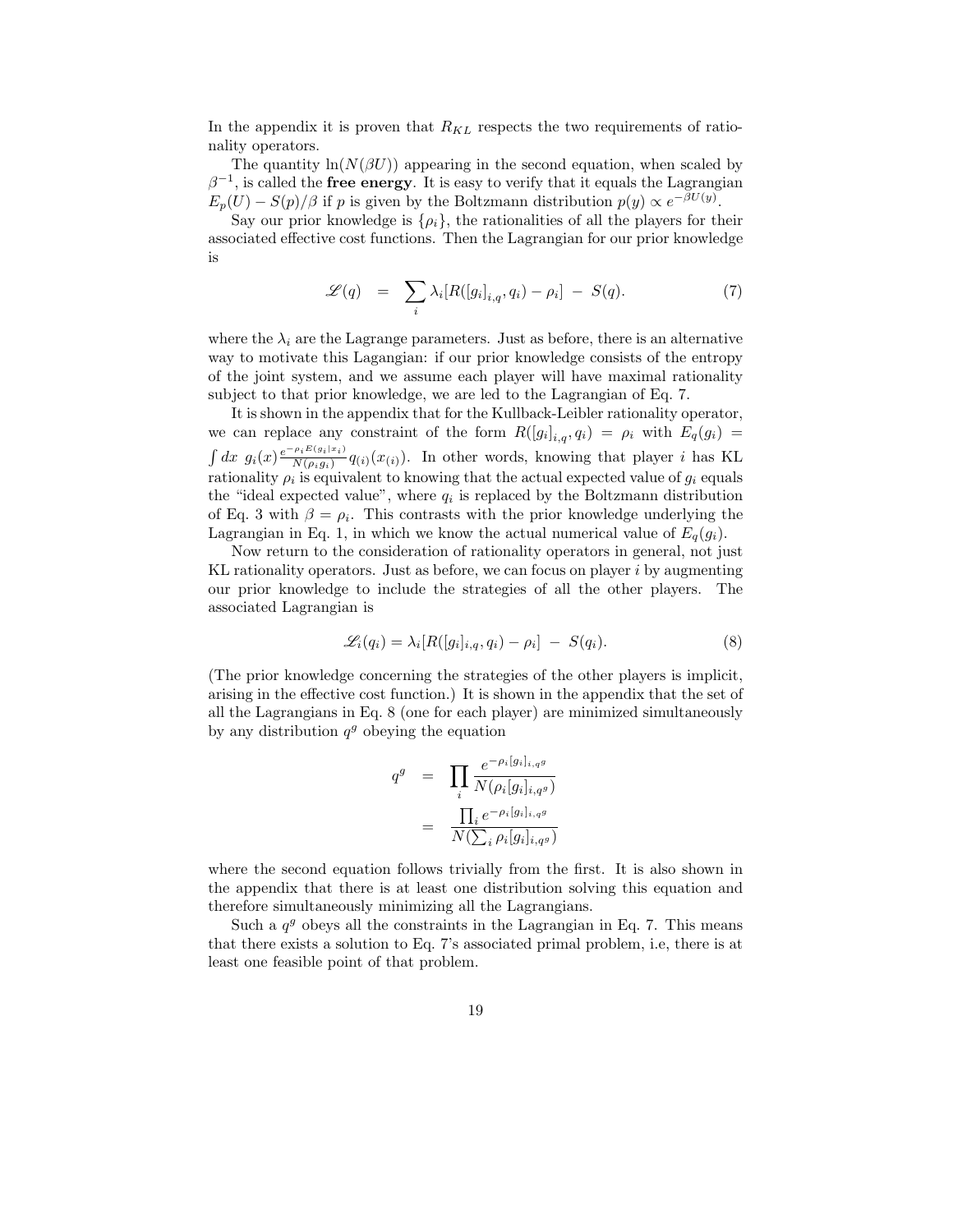Note that the Lagrangian  $\mathscr{L}_i$  of Eq. 8 for player i arises in response to prior knowledge specific to player i. Changing from one player and its Lagrangian to another changes the associated prior knowledge. The same is true for the Lagrangians in Eq. 3.

In contrast, the Lagrangian of Eq. 7 arises for a single centralized body of prior knowledge, namely the set of all players' rationalities. For that single body of knowledge, the equilibrium of the game is the solution to a *single*-objective optimization problem. This contrasts with the conventional formulation of full rationality game theory, where the equilibrium is cast as a solution to a multiobjective optimization problem (one objective per player). Furthermore, as usual, for finite  $\beta$  at least one of the derivatives of the Lagrangian of Eq. 7 is negative infinite at the border of the allowed region of product distributions (i.e., at the border of the Cartesian product of unit simplices). Accordingly, all solutions lie in the interior of that region. This can be a big advantage for finding such solutions numerically, since it allows one to use local descent algorithms.

## **2.11 Examples of bounded rational equilibria**

It can be difficult to write down a set of cost functions and associated rationalities  $\beta_i$  and then solve for the associated bounded rational equilibrium. Starting with expected costs rather than rationalities (so the  $\beta_i$  are not specified upfront but instead are Lagrange parameters that we must solve for) can be even more tedious. However there is a simple alternative way to construct examples of games and their bounded rational equilibria. In this alternative one starts with a particular mixed strategy q and then solves for a game for which  $q$  is a bounded rational equilibrium, rather than the other way around.

To illustrate this, consider a 2-person noncooperative single-stage game. Let each player have 3 possible moves. Indicate each players' three possible moves by the numerals 0, 1, and 2. Say the (bounded rational) mixed strategy equilibrium is

$$
q_1(0) = 1/2, q_1(1) = 1/4, q_1(2) = 1/4;
$$
  
\n $q_2(0) = 2/3, q_2(1) = 1/4, q_2(2) = 1/12.$  (9)

Now we know that at the equilibrium,  $q_1(x_1) \propto e^{-\beta_1 E(g_1|x_1)}$ , where  $\beta_1$  is player 1's rationality, and  $g_1$  is her cost function (the negative of her utility function). This means for example that

$$
\exp -(\beta_1 [E(g_1 \mid x_1 = 0) - E(g_1 \mid x_1 = 1)]) = \frac{q_1(0)}{q_1(1)} = 2; \beta_1 [E(g_1 \mid x_1 = 0) - E(g_1 \mid x_1 = 1)] = -\ln(2).
$$
\n(10)

We have a similar equation for the remaining independent difference in expectation values for player 1. The analogous pair of equations for player 2 also hold.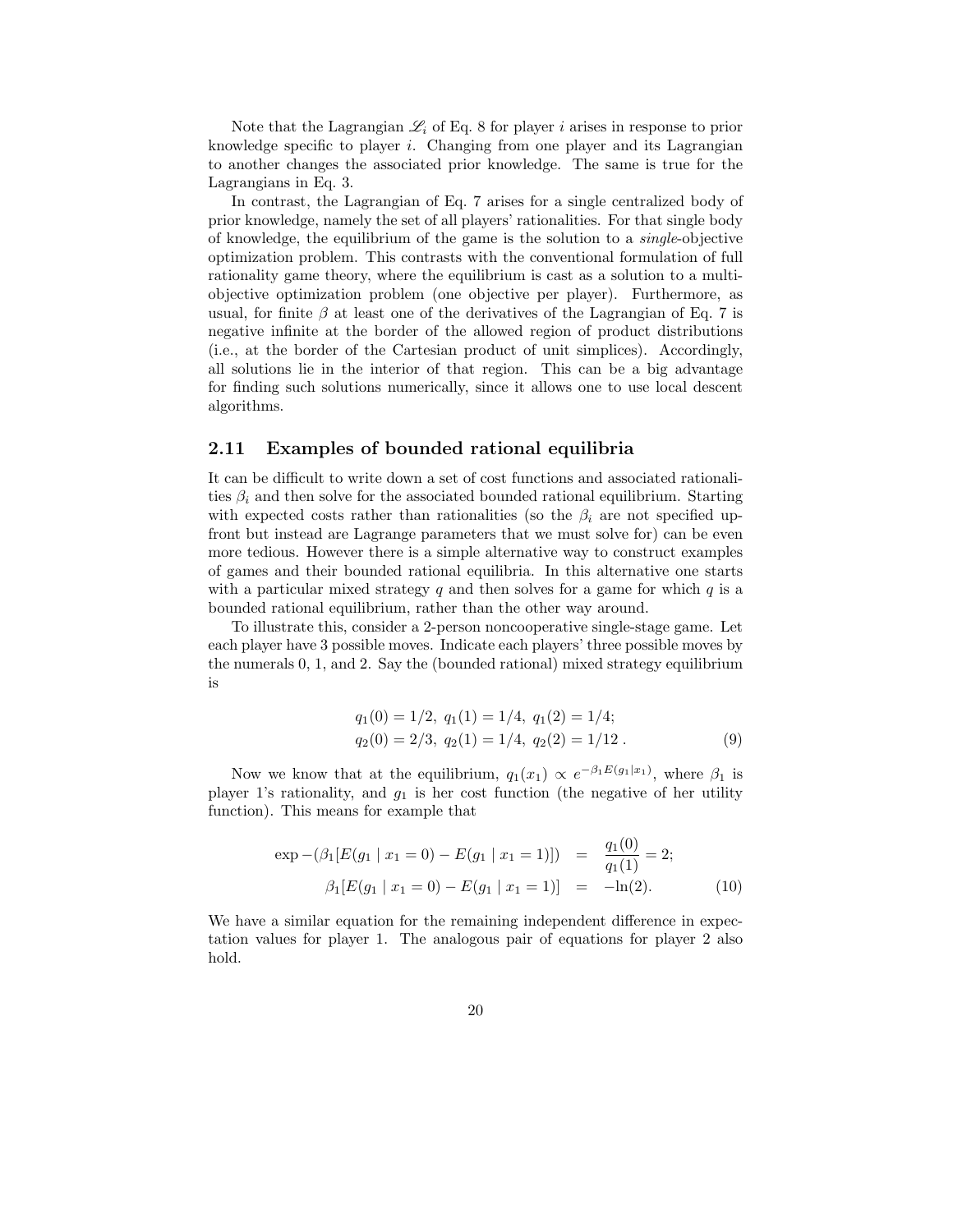Now define the vectors  $\mathbf{g}_{i;j}$  ( $j \geq g_i(x_i = j,.)$ ). So for example  $\mathbf{g}_{1;0} = (g_1(x_1 = j, ...)$   $g_i(x_1 = 0, x_2 = 1), g_i(x_2 = 0, x_3 = 2))$ . Then we can express our  $(0, x_2 = 0), g_1(x_1 = 0, x_2 = 1), g_1(x_1 = 0, x_2 = 2)$ . Then we can express our equations compactly as four dot product equalities:

$$
\beta_1(\mathbf{g}_{1;0} - \mathbf{g}_{1;1}) \cdot q_2 = -\ln(2), \n\beta_1(\mathbf{g}_{1;0} - \mathbf{g}_{1;2}) \cdot q_2 = -\ln(2) ; \n\beta_2(\mathbf{g}_{2;0} - \mathbf{g}_{2;1}) \cdot q_1 = -\ln(8/3), \n\beta_2(\mathbf{g}_{2;0} - \mathbf{g}_{2;2}) \cdot q_1 = -\ln(8) .
$$
\n(11)

Note that we can absorb each  $\beta_i$  into its associated  $g_i$ ; all that matters is their product. We can now plug in for the vectors  $q_1$  and  $q_2$  from Eq. 9 and simply write down solutions for the four three-dimensional vectors  $\mathbf{g}_{i,j}$ . If desired, we can then evaluate the associated expected values of the cost functions for the two players.

Note that the variables in the first pair of equalities in Eq. 11 are independent of those in the second pair. In other words, whereas the Boltzmann equations giving q for a specified set of  $g_i$  are a set of coupled equations, the equations giving the  $g_i$  for a specified  $q$  are not coupled. Note also that our equations for the  $g_{i,j}$  are (extremely) underconstrained. This illustrates how compressive the mapping from the  $g_i$  to the associated equilibrium q is. Bear in mind though that that mapping is also multi-valued in general; in general a single set of cost functions can have more than one equilibrium, just like it can have more than one Nash equilibrium.

The generalization of this example to arbitrary numbers of players with arbitrary move spaces is immediate. As before, indicate the moves of every player by an associated set of integer numerals starting at 0. Let the subscript  $(i)$  on a vector indicate all components but the  $i$ <sup>th</sup> one. Also absorb the rationalities  $\beta_i$  into the associated  $g_i$ .

Now specify q and the vectors  $g_i(x_i = 0,.)$  (one vector for each i) to be anything whatsoever. Then for all players  $i$ , the only associated constraint on the *i*'th cost function concerns certain projections of the vectors  $g_i(x_i > 0,.)$ (one projection for each value  $x_i$ ):

$$
\int dx'_{(i)} g_i(x_i, x'_{(i)}) \prod_{j \neq i} q_j(x'_j) = -\ln(\frac{q_i(0)}{q_i(x_i)}) + \int dx'_{(i)} g_i(0, x'_{(i)}) \prod_{j \neq i} q_j(x'_j)
$$
  

$$
\forall i, x_i
$$

i.e.,

$$
\mathbf{g}_i(x_i,.) \cdot q_{(i)} = -\ln(\frac{q_i(0)}{q_i(x_i)}) + \mathbf{g}_i(0,.) \cdot q_{(i)}
$$
  

$$
\forall i, x_i.
$$
 (12)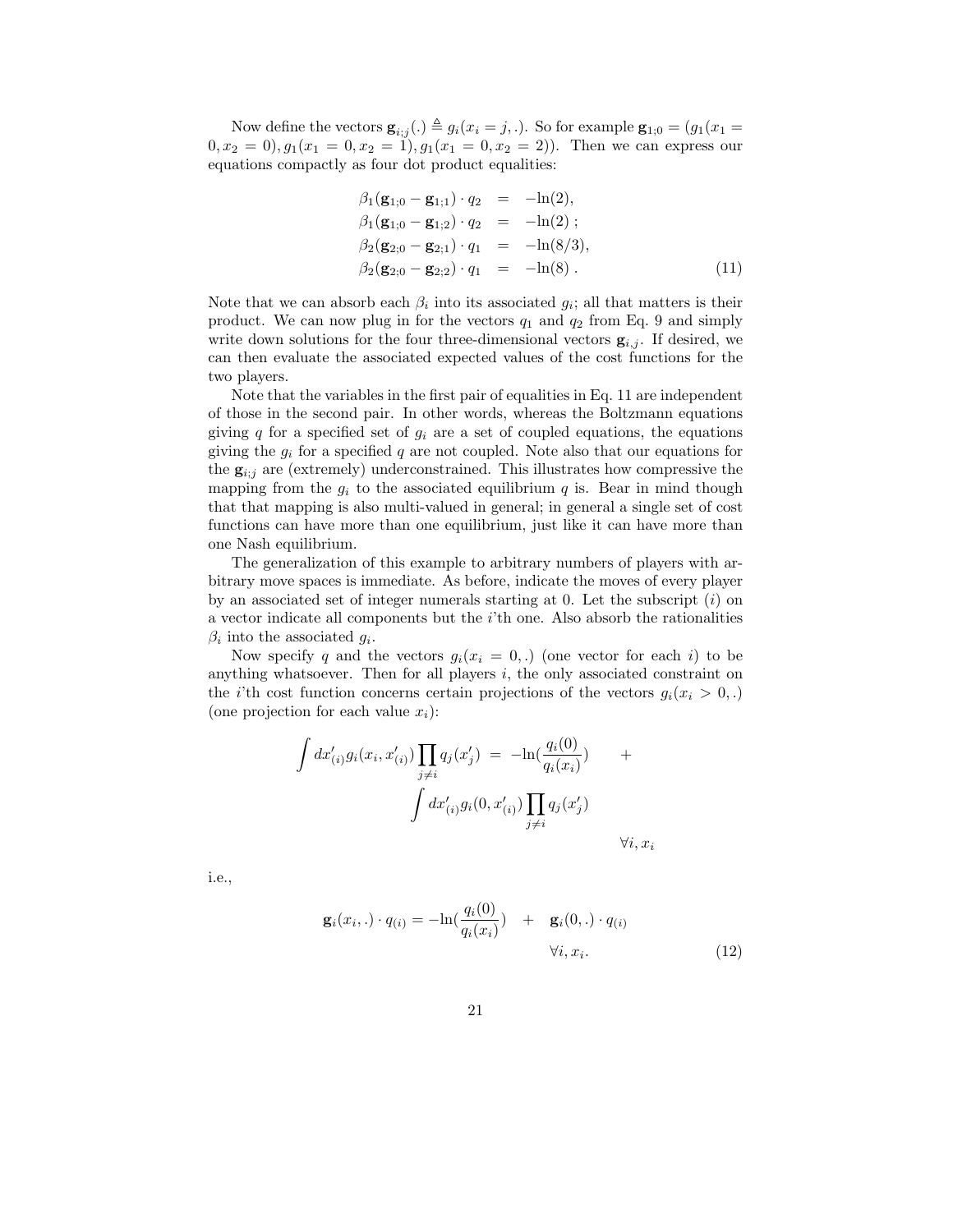## **2.12 Semi-coordinate systems**

Consider a multi-stage game like chess, with the stages (i.e., the instants at which one of the players makes a move) delineated by  $t$ . Now strategies are what are set by the players before play starts. So in such a multi-stage game the strategy of player  $i, x_i$ , must be the set of  $t$ -indexed maps taking what that player has observed in the stages  $t' < t$  into its move at stage t. Formally, this set of maps is called player i's **normal form** strategy.

The joint strategy of the two players in chess sets their joint move-sequence, though in general the reverse need not be true. In addition, one can always find a joint strategy to result in any particular joint move-sequence. Typically there is overlap in what the players in chess have observed at stages preceding the current one. This means that even if the players' strategies are statistically independent, their move sequences are statistically coupled. In such a situation, by parameterizing the space of joint-move-sequences  $z$  with joint-strategies  $x$ , we shift our focus from the coupled distribution  $P(z)$  to the decoupled product distribution,  $q(x)$ . This is the advantage of casting multi-stage games in terms of normal form strategies.

More generally, any onto mapping  $\zeta : x \to z$ , not necessarily invertible, is called a **semi-coordinate system**. The identity mapping  $z \rightarrow z$  is a trivial example of a semi-coordinate system. Another example is the mapping from joint-strategies in a multi-stage game to joint move-sequences is an example of a semi-coordinate system. So changing the representation space of a multi-stage game from move-sequences  $z$  to strategies  $x$  is a semi-coordinate transformation of that game.

We can perform a semi-coordinate transformation even in a single-stage game. Say we restrict attention to distributions over spaces of possible  $x$  that are product distributions. Then changing  $\zeta(.)$  from the identity map to some other function means that the players are no longer independent. After the transformation their strategy choices — the components of  $z$  — are statistically coupled, even though we are considering a product distribution.

Formally, this is expressed via the standard rule for transforming probabilities,

$$
P_z(z) \triangleq \zeta(P_x) \triangleq \int dx P_x(x)\delta(z-\zeta(x)),\tag{13}
$$

where  $\zeta(.)$  is the mapping from x to z, and  $P_x$  and  $P_z$  are the distributions across  $x$ -space and  $z$ -space, respectively. To see what this rule means geometrically, let  $\mathcal P$  be the space of all distributions (product or otherwise) over z's. Recall that Q is the space of all product distributions over x, and let  $\zeta(Q)$  be the image of  $\mathcal Q$  in  $\mathcal P$ . Then by changing  $\zeta(.)$ , we change that image; different choices of  $\zeta(.)$ will result in different manifolds  $\zeta(\mathcal{Q})$ .

As an example, say we have two players, with two possible strategies each. So z consists of the possible joint strategies, labeled  $(1, 1), (1, 2), (2, 1)$  and  $(2, 2)$ . Have the space of possible x equal the space of possible z, and choose  $\zeta(1,1)$  = (1, 1),  $\zeta(1,2) = (2,2), \, \zeta(2,1) = (2,1),$  and  $\zeta(2,2) = (1,2).$  Say that q is given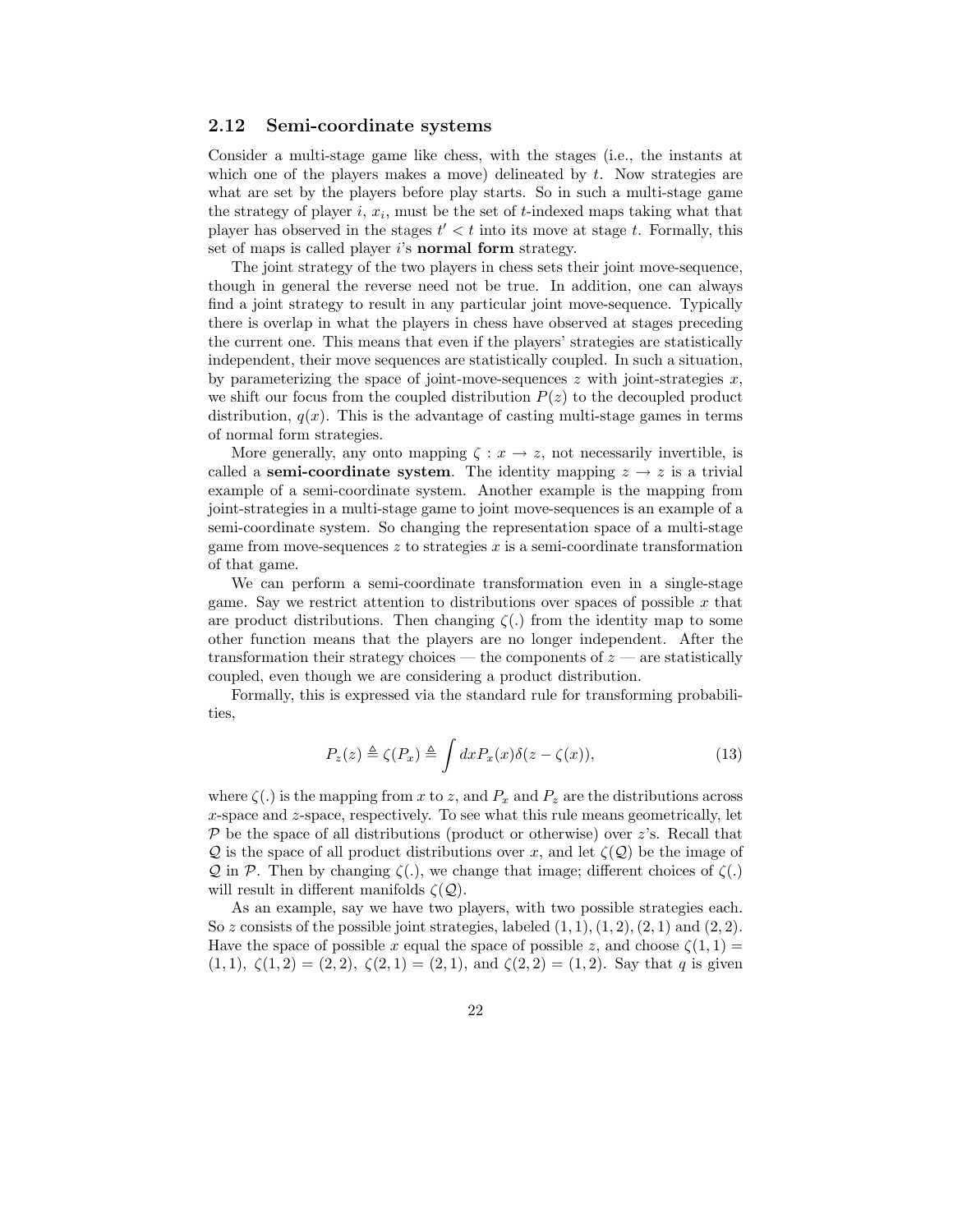by  $q_1(x_1 = 1) = q_2(x_2 = 1) = 2/3$ . Then the distribution over joint-strategies z is  $P_z(1,1) = P_x(1,1) = 4/9$ ,  $P_z(2,1) = P_z(2,2) = 2/9$ ,  $P_z(1,2) = 1/9$ . So  $P_z(z) \neq P_z(z_1)P_z(z_2)$ ; the strategies of the players are statistically coupled.

Such coupling of the players' strategies can be viewed as a manifestation of sets of potential binding contracts. To illustrate this return to our two player example. Each possible value of a component  $x_i$  determines a pair of possible joint strategies. For example, setting  $x_1 = 1$  means the possible joint strategies are  $(1, 1)$  and  $(2, 2)$ . Accordingly such a value of  $x_i$  can be viewed as a set of proffered binding contracts. The value of the other components of  $x$  determines which contract is accepted; it is the intersection of the proffered contracts offered by all the components of  $x$  that determines what single contract is selected. Continuing with our example, given that  $x_1 = 1$ , whether the joint-strategy is  $(1, 1)$  or  $(2, 2)$  (the two options offered by  $x_1$ ) is determined by the value of  $x_2$ .

Binding contracts are a central component of cooperative game theory. In this sense, semi-coordinate transformations can be viewed as a way to convert noncooperative game theory into a form of cooperative game theory.

While the distribution over x uniquely sets the distribution over  $z$ , the reverse is not true. However so long as our Lagrangian directly concerns the distribution over  $x$  rather than the distribution over  $z$ , by minimizing that Lagrangian we set a distribution over z. In this way we can minimize a Lagrangian involving product distributions, even though the associated distribution in the ultimate space of interest is not a product distribution.

The Lagrangian we choose over  $x$  should depend on our prior information, as usual. If we want that Lagrangian to include an expected value over z's (e.g., of a cost function), we can directly incorporate that expectation value into the Lagrangian over  $x$ 's, since expected values in  $x$  and  $z$  are identical:  $\int dz P_z(z)A(z) = \int dx P_x(x)A(\zeta(x))$  for any function  $A(z)$ . (Indeed, this is the standard institution of the nula for transforming probabilities. Eq. 12.) standard justification of the rule for transforming probabilities, Eq. 13.)

However other functionals of probability distributions can differ between the two spaces. This is especially common when  $\zeta(.)$  is not invertible, so the space of possible x is larger than the space of possible z. For example, in general the entropy of a  $q \in \mathcal{Q}$  will differ from that of its image,  $\zeta(q) \in \zeta(\mathcal{Q})$  in such a case. (The prior probability  $\mu$  in the definition of entropy only gives us invariance when the two spaces have the same cardinality.) A correction factor is necessary to relate the two entropies [46].

In such cases, we have to be careful about which space we use to formulate our Lagrangian. If we use the transformation  $\zeta(.)$  as a tool to allow us to analyze bargaining games with binding contracts, then the direct space of interest is actually the x's (that is the place in which the players make their bargaining moves). In such cases it makes sense to apply all the analysis of the preceding sections exactly as it is written, concerning Lagrangians and distributions over x rather than  $z$  (so long as we redefine cost functions to implicitly pre-apply the mapping  $\zeta(.)$  to their arguments). However if we instead use  $\zeta(.)$  simply as a way of establishing statistical dependencies among the strategies of the players, it may make sense to include the entropy correction factor in our xspace Lagrangian.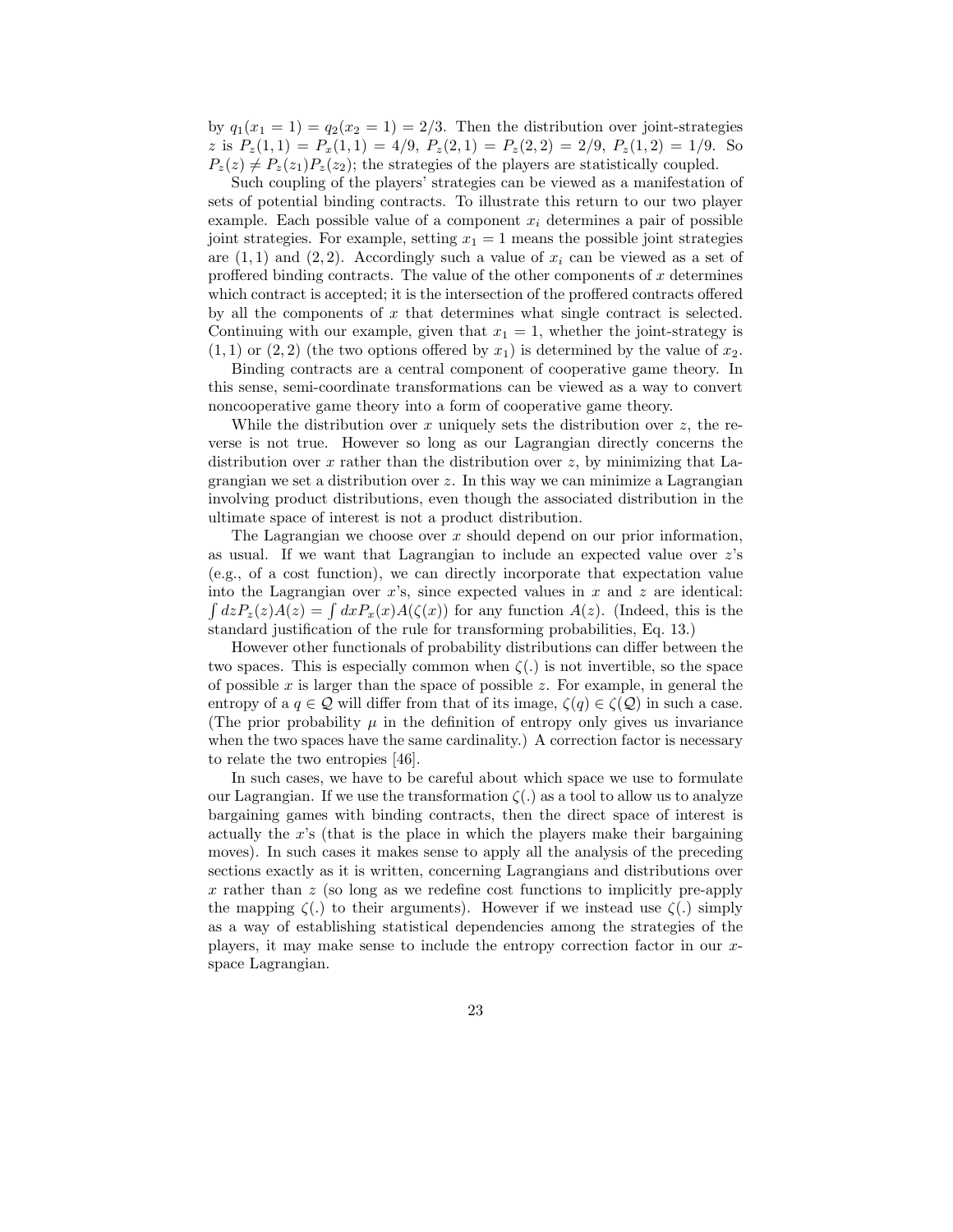An important special case is where the following three conditions are met: Each point z is the image under  $\zeta(.)$  of the same number of points in x-space, n;  $\mu(x)$  is uniform (and therefore so is  $\mu(z)$ ); and the Lagrangian in x-space,  $\mathscr{L}_x$ , is a sum of expected costs and the entropy. In this situation, consider a z-space Lagrangian,  $\mathscr{L}_z$ , whose functional dependence on  $P_z$ , the distribution over z's, is identical to the dependence of  $\mathscr{L}_x$  on  $P_x$ , except that the entropy term is divided by  $n^9$ . Now the minimizer  $P^*(x)$  of  $\mathscr{L}_x$  is a Boltzmann distribution in values of the cost function(s). Accordingly, for any  $z$ ,  $P^*(x)$  is uniform across all n points  $x \in \zeta^{-1}(z)$  (all such x have the same cost value(s)). This in turn means that  $S(\zeta(P_x)) = nS(P_z)$  So our two Lagrangians give the same solution, i.e., the "correction factor" for the entropy term is just multiplication by  $n$ .

## **2.13 Entropic prior game theory**

Finally, it is worth noting that in the real world the information we are provided concerning the system often will not consist of *exact* values of functionals of q, be those values expected costs, rationalities, or what have you. Rather that knowledge will be in the form of data, D, together with an associated likelihood function over the space of  $q$ . For example, that knowledge might consist of a bias toward particular rationality values, rather than precisely specified values:

$$
P(D | q) \propto e^{-\alpha \sum_i [R_{KL}([g_i]_{i,q}) - \rho_i]^2}.
$$

where  $\alpha$  sets the strength of the bias.

The extension of the minimum information principle to such situations uses the **entropic prior**,  $P(q) \propto e^{-\gamma S(q)}$ . Bayes' theorem is then invoked to get the posterior distribution [18]:

$$
P(q | D) \propto e^{-\sum_i \alpha_i [R_{KL}([g_i]_{i,q}) - \rho_i]^2 - \gamma S(q)}.
$$

The **Bayes optimal** estimate for q, under a quadratic penalty term, is then given by  $E(q | D)$ . The maxent principle for estimating q is given by this estimate under the limit of all  $\alpha_i$  going to infinity. For finite  $\alpha$  solving for  $E(q | D)$  can be quite complicated though. For simplicity, such cases are not considered here.

More generally, it may well be that the entropic prior itself is inappropriate in a particular situation, and some other prior should be used. This is standard in Bayesian statistics; how to best infer a distribution  $q$  from provided information (or more generally a posterior distribution over such  $q$ ) depends on the details of the full statistical scenario. See for example [54].

## **3 PD theory and statistical physics**

There are many connections between bounded rational game theory  $-$  PD  $theory$  — and statistical physics. This should not be too surprising, given

<sup>&</sup>lt;sup>9</sup>For example, if  $\mathscr{L}_x(P_x) = \beta E_{P_x}(G(\zeta(.))) - S(P_x)$ , then  $\mathscr{L}_z(P_z) = \beta E_{P_z}(G(.)) - S(P_z)/n$ , where  $P_x$  and  $P_z$  are related as in Eq. 13.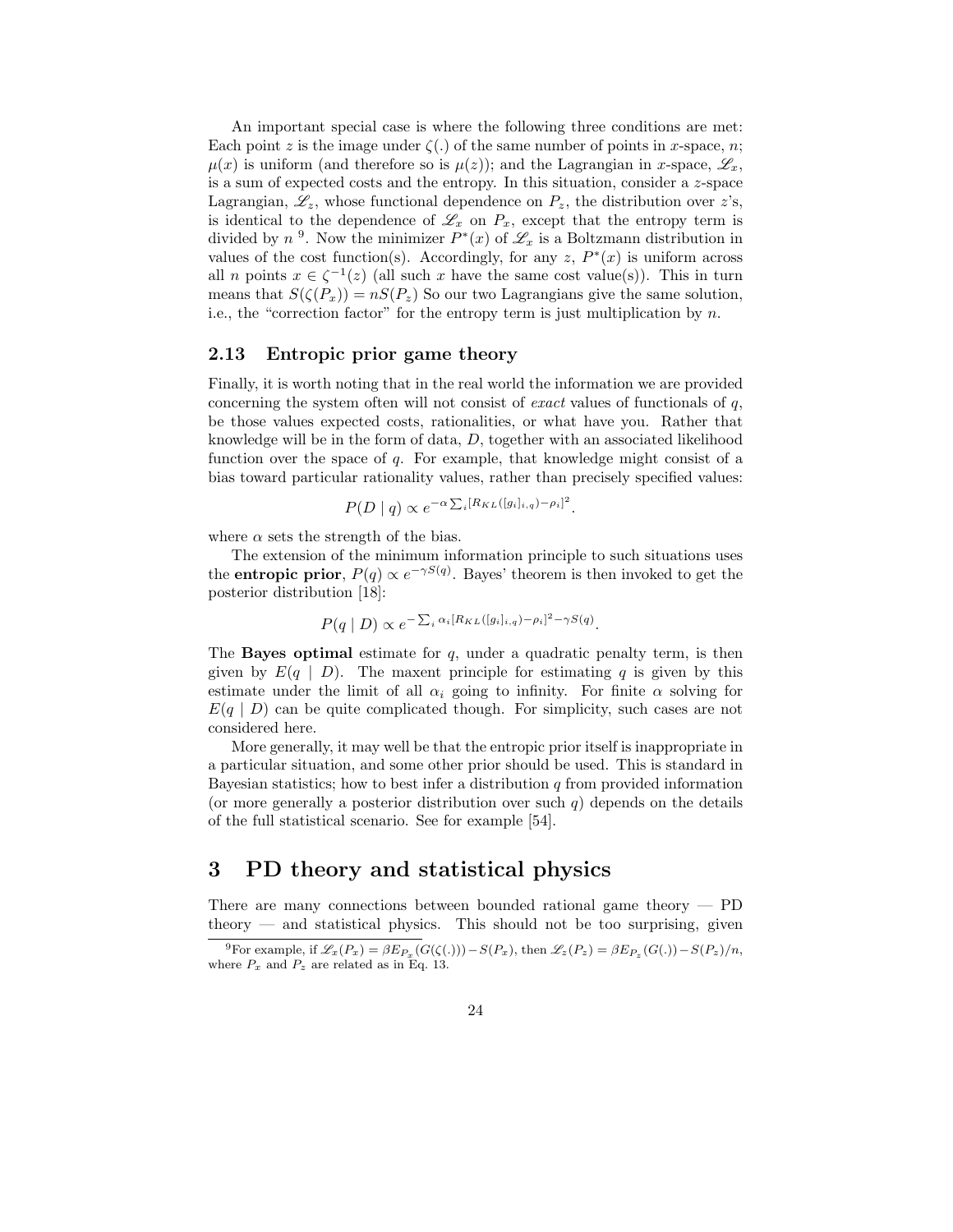that many of the important concepts in bounded rational game theory, like the Boltzmann distribution, the partition function, and free energy, were first explored in statistical physics. This section discusses some of these connections.

## **3.1 Background on statistical physics**

Statistical physics is the physics of systems about which we have incomplete information. An example is knowing only the expected value of a system's energy (i.e., its temperature) rather than the precise value of the energy. The statistical physics of such systems is known as the **canonical ensemble**. Another example is the **grand canonical ensemble** (GCE). There the number of particles of various types in the system is also uncertain. As in the canonical ensemble, in the GCE what knowledge we do have takes the form of expectation values of the quantities about which we are uncertain, i.e., the number of particles of the various types that the system contains, and the energy the system.

Traditionally these kinds of ensembles were analyzed in terms of "baths" of the uncertain variable that are connected to the system. For example, in the canonical ensemble the system is connected to a heat bath. In the GCE the system is also connected to a bath of particles of the various types.

Such analysis showed that for the canonical ensemble the probability of the system being in the particular state  $x$  is given by the Boltzmann distribution over the associated value of the system's energy,  $G(x)$ , with  $\beta$  interpreted as the (inverse) temperature of the system:  $p(x) \propto e^{-\beta G(x)}$ . This result is independent of the details characteristics of the physical system; all that is important is the **Hamiltonian**  $G(x)$ , and temperature  $\beta$ .

Note that once one knows  $p(x)$  and  $G(x)$ , one knows the expected energy of the system. It is  $G(x)$  that is a fixed property of the system, whereas  $\beta$  can vary. Accordingly, specifying  $\beta$  is exactly equivalent to specifying the expected energy of the system.

In the case of the GCE,  $x$  implicitly specifies the number of particles of the various types, as well as their precise state. The analysis for that case showed that  $p(x) \propto e^{-\beta G(x) - \sum_i \mu_i n_i}$ . In this formula  $\beta$  is again the inverse temperature,  $n_i$  is the number of particles of type i, and  $\mu_i > 0$  is the **chemical potential** of each particle of type i.

Jaynes was the first to show that these results of conventional statistical physics could be derived without recourse to artificial notions like "baths", simply by using the maxent principle. In particular, he used the exact reasoning in Sec. 2.6 to derive the fact that the canonical ensemble is governed by the Boltzmann distribution.

## **3.2 Mean field theory and PD theory**

In practice it can be quite difficult to evaluate this Boltzmann distribution, due to difficulty in evaluating the partition function. For example, in a **spin glass**,  $x$ is an *N*-dimensional vector of bits, one per particle, and  $G(x) = \sum_{i,j} H_{i,j} x_i x_j$ . So the partition function is given by  $\int dx e^{-\sum_{i,j} H_{i,j}x_ix_j}$ , where H is a symmetric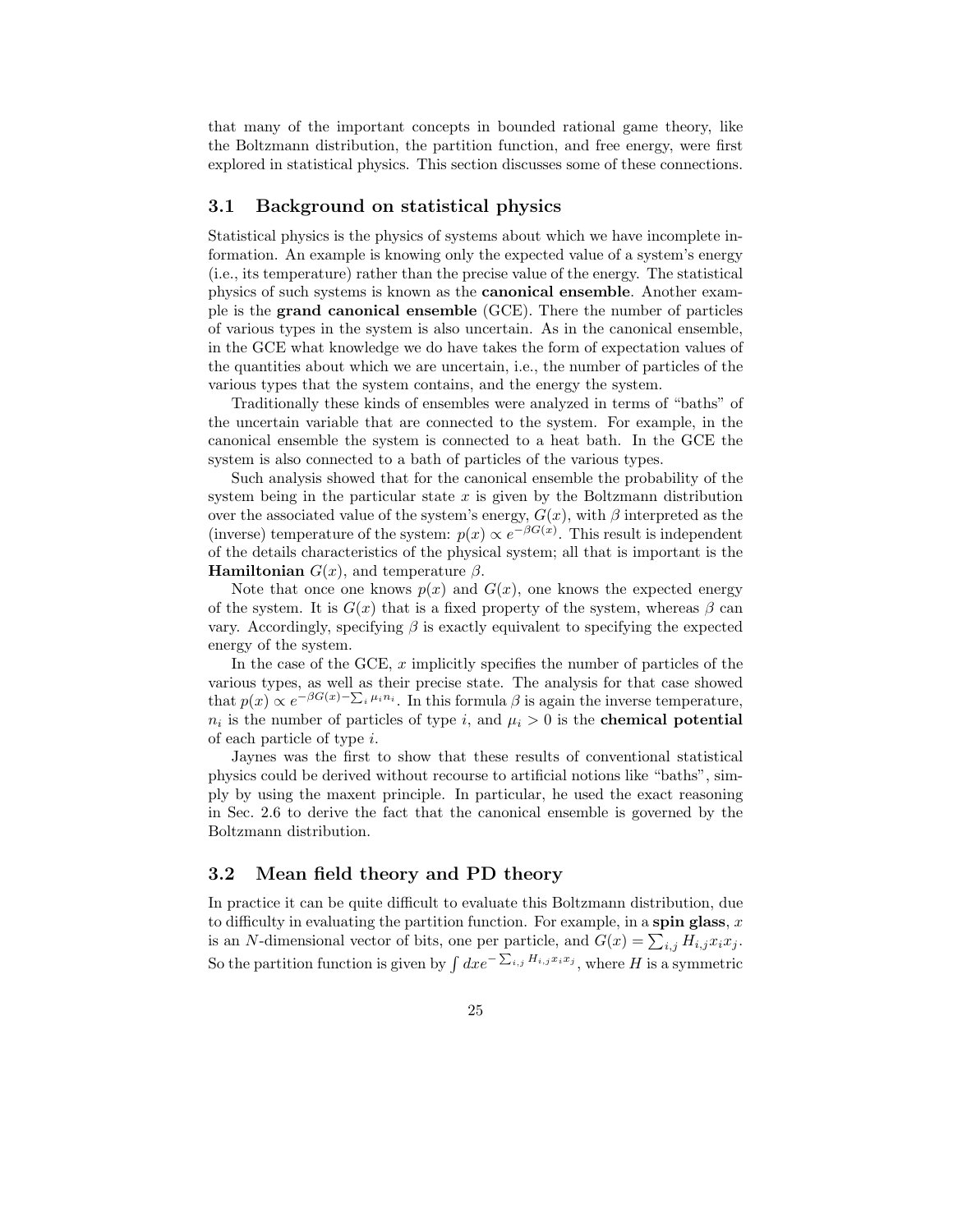real-valued matrix, and as before we use  $\int$  to indicate the integral according to the appropriate measure (here a point-sum measure). In general, evaluating this sum for large numbers of spins cannot be done in closed form.

Mean Field (MF) theory is a technique for getting around this problem by approximating the partition function. Intuitively, it works by treating all the particles as independent. It does this by replacing some of the values of the state of a particle in the Hamiltonian by its average state. For example, in the case of the spin glass, one approximates  $\sum_{i,j} H_{i,j}[x_i - E(x_i)][x_j - E(x_j)] \approx 0$ , where the expectation values are evaluated according to the associated exact where the expectation values are evaluated according to the associated exact Boltzmann distribution, i.e., one assumes that fluctuations about the means are relatively negligible. This then means that

$$
G(x) \approx \sum_{i,j} H_{i,j} 2x_i E(x_j) - \sum_{i,j} H_{i,j} E(x_i) E(x_j),
$$

The second sum in this approximation cancels out when we evaluate the associated approximate Boltzmann distribution, leaving us with the distribution

$$
p^{\beta U}(x) \approx P^{\beta U}(x) \triangleq \frac{e^{-\beta \sum_{i,j} H_{i,j} 2x_i E(x_j)}}{\int dx \, e^{-\beta \sum_{i,j} H_{i,j} 2x_i E(x_j)}}
$$

$$
= \prod_i \frac{e^{-\alpha_i x_i}}{\int dx_i \, e^{-\alpha_i x_i}},
$$

where

$$
\alpha_i \triangleq 2\beta \sum_j H_{i,j} E(x_j).
$$

This approximation  $P^{\beta U}(x)$  is far easier to work with than the exact Boltzmann distribution,  $p^{\beta U}(x) = \frac{e^{-\beta G(x)}}{N(\beta U)}$ , since each term in the product is for a single spin by itself. In particular, if we adopt this approximation we can use single spin by itself. In particular, if we adopt this approximation we can use numerical techniques to solve the associated set of simultaneous equations

$$
E(x_i) = \frac{\partial}{\partial \alpha_i} \left[ \int dx_i \ e^{-\alpha_i x_i} \right] \ \ \forall i
$$

for the  $E(x_i)$  (so that those  $E(x_i)$  are no longer exactly equal to the expected values of the  $\{x_i\}$  under the distribution  $p^{\beta U}(x)$ ). Given those  $E(x_i)$  values, we can then evaluate the associated approximate Boltzmann distribution explicitly.

The mean field approximation to the Boltzmann distribution is a product distribution, and in fact is identical to the product distribution  $q<sup>g</sup>$  of bounded rational game theory, for the team game where  $g_i(x)=2\beta G(x)$   $\forall i$ . Accordingly, the "mean field theory" approximation for an arbitrary Hamiltonian  $U$  can be taken to be the associated team game  $q<sup>g</sup>$ , which is defined for any U.

This bridge between bounded rational game theory and statistical physics means that many of the powerful tools that have been developed in statistical physics can be applied to bounded rational game theory. In particular, much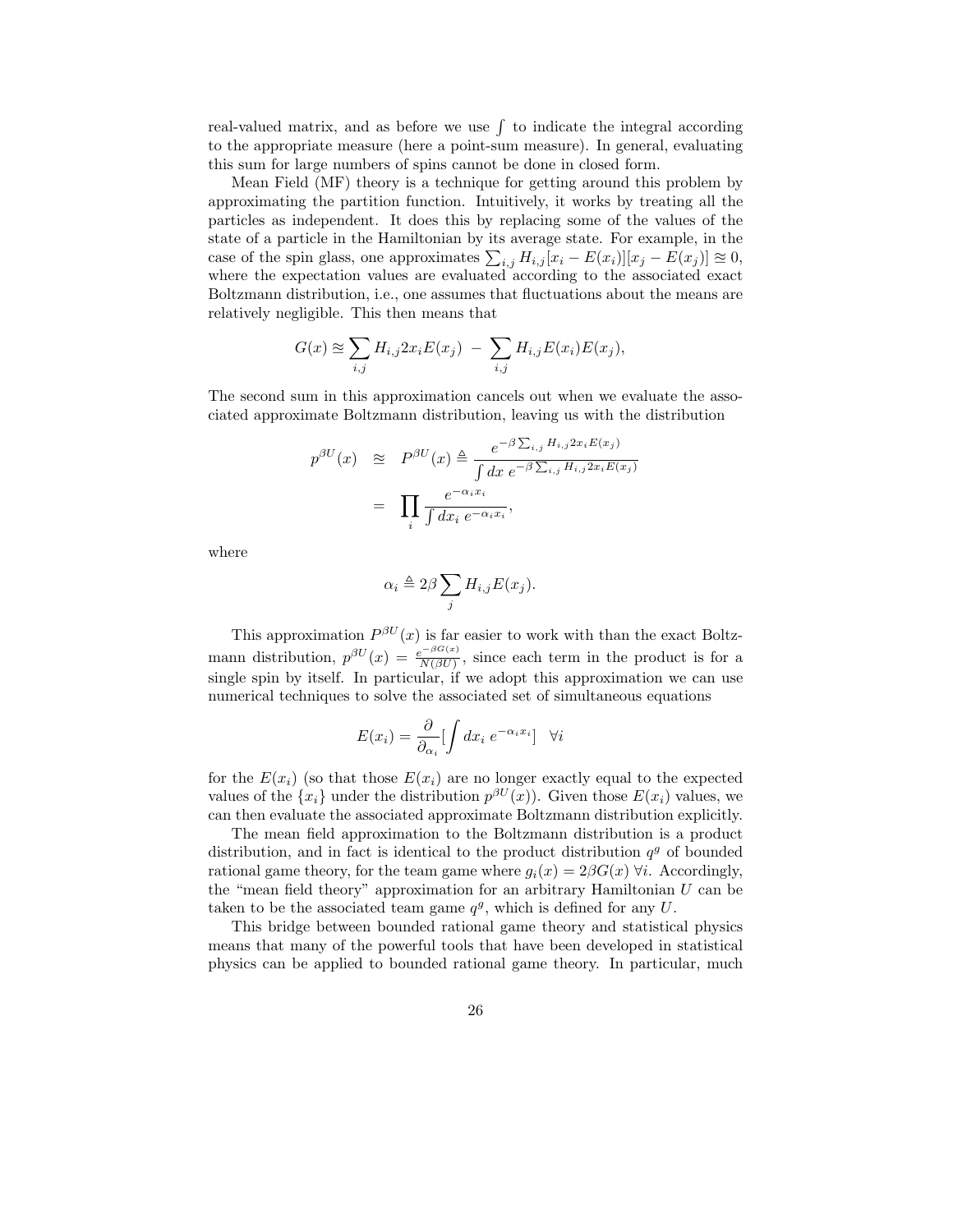work in statistical physics has been done with approximating distributions that are higher order than products, allowing for coupling between the variables. The associated extension of PD theory is a full-blown theory of Probability Lagrangians.

Finally, this bridge can be used to apply PD theoretic techniques in statistical physics rather than vice-versa. In particular, it is shown elsewhere [20, 21] that if one replaces the identical cost function of each player in a team game with different cost functions, then the bounded rational equilibrium of that game can be numerically found far more quickly. In the context of statistical physics, this means that numerically solving for a MF approximation may be expedited by assigning a different Hamiltonian to each particle.

#### **3.3 Information-theoretic misfit measures**

The proper way to approximate a target distribution  $p$  with a distribution from a set  $\mathcal C$  is to first specify a misfit measure saying how well each member of  $\mathcal C$ approximates  $p$ , and then solve for the member with the smallest misfit. This is just as true when  $\mathcal C$  is the set of all product distributions as when it is any other set.

How best to measure distances between probability distributions is a topic of ongoing controversy and research [27]. The most common way to do so is with the infinite limit log likelihood of data being generated by one distribution but misattributed to have come from the other. This is known as the **Kullback-Leibler distance** [16, 28, 17]:

$$
KL(p_1 \mid p_2) \triangleq S(p_1 \mid p_2) - S(p_1) \tag{14}
$$

where  $S(p_1 \parallel p_2) \triangleq -\int dx \ p_1(x) \ln[\frac{p_2(x)}{\mu(x)}]$  is known as the **cross entropy** from  $p_1$ <br>the KI distance is always to  $p_2$  (and as usual we implicitly choose uniform  $\mu$ ). The KL distance is always non-negative, and equals zero iff its two arguments are identical. However it it is far from being a metric. In addition to violating the triangle inequality, it is not symmetric under interchange of its arguments, and in numerical applications has a tendency to blow up. (That happens whenever the support of  $p_1$  includes points outside the support of  $p_2$ .

Nonetheless, this is by far the most popular measure. It is illuminating to use it as our misfit measure. As shorthand, define the "pq distance" as  $KL(p || q)$ , and the "qp distance" as  $KL(q || p)$ , where p is our target distribution and q is a product distribution. Then it is straightforward to show that the  $qp$  distance from q to target distribution  $p^{\beta U}$  is just the maxent Lagrangian, up to irrelevant overall constants. In other words, the  $q$  minimizing the maxent Lagrangian – the distribution arising in MF theory  $-$  is the q with the minimal qp distance to the associated Boltzmann distribution.<sup>10</sup>

<sup>&</sup>lt;sup>10</sup>Note that *any* distribution  $\pi(x)$  can be written as a Boltzmann distribution, simply by identifying  $\beta U(x) = \ln(\pi(x))$ ; the issues involved in approximating the Boltzmann distribution are generic to the general problem of approximating distributions.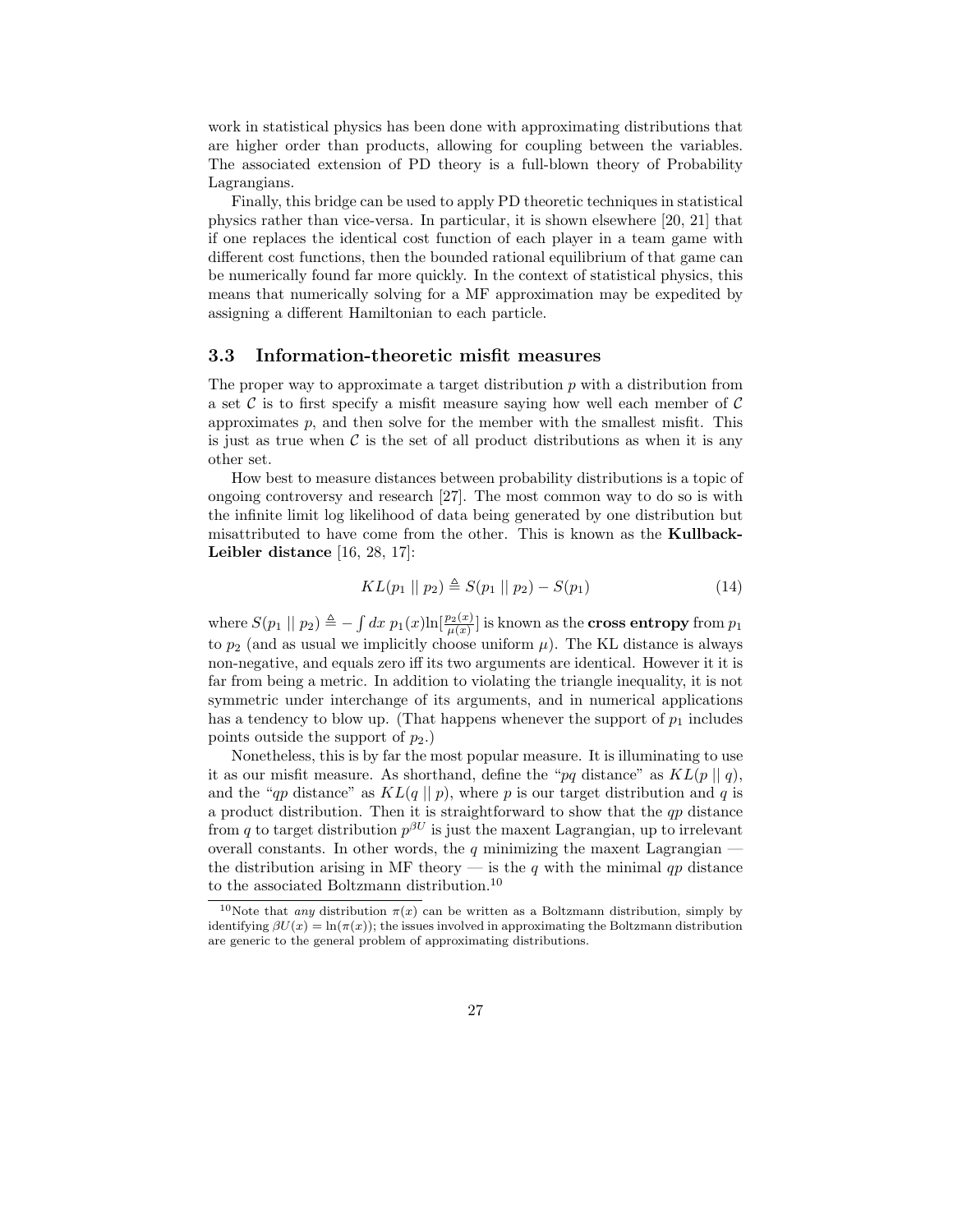However the  $qp$  distance is the (infinite limit of the negative log of the) likelihood that distribution  $p$  would attribute to data generated by distribution q. It can be argued that a better measure of how well q approximates  $p$  would be based on the likelihood that q attributes to data generated by  $p$ . This is the pq distance. Up to an overall additive constant (of the canonical distribution's entropy), the pq distance is

$$
KL(p \mid q) = -\sum_{i} \int dx \ p(x) \ln[q_i(x_i)].
$$

This is equivalent to a team game where each coordinate i has the "Lagrangian"

$$
L_i^*(q) \triangleq -\int dx_i \ p_i(x_i) \ln[q_i(i)],
$$

where  $p_i(x_i)$  is the marginal distribution  $\int dx_{(i)}p(x)$ .<br>The minimizer of this is just  $z = e^{i\pi}$  is a seed

The minimizer of this is just  $q_i = p_i \forall i$ , i.e., each  $q_i$  is set to the associated marginal distribution of  $p$ . So in particular, when our target distribution is the canonical ensemble distribution  $p^{\beta U}$ , the optimal q according to pq distance is the set of marginals of  $p^{\beta U}$ . Note that unlike the solution for qp distance, here the solution for each  $q_i$  is independent of the  $q_{(i)}$ . So we don't have a game theory scenario; we do not need to pay attention to the  $q_{(i)}$  when estimating each separate  $q_i$ . Correspondingly, whereas there are many local minima of the team game Lagrangian studied above,  $q \in \mathcal{Q} \to KL(q \mid p^{\beta U})$ , there is only one, global minimum of  $q \in \mathcal{Q} \to KL(p^{\beta} || q)$ .

Another difference between the two kinds of KL distance is how the associated optimal product distributions are typically calculated numerically. The product distribution that optimizes the maxent Lagrangian is usually found via derivative-based traversal of that Lagrangian, or techniques like (mixed) Brouwer updating[20, 21, 24, 22, 42]. In contrast, the integral giving each marginal distribution of  $p$  is usually found via adaptive importance sampling of the associated integral, with the proposal distribution for the integral to approximate  $p_i$  set adaptively, as  $q_{(i)}[20]$ .

It is possible to motivate yet other choices for the  $q$  that best approximates  $p^{\beta U}$ . To derive one of them, start with Lemma 1, with  $\mathbb{R}^n$  set to the space of real-valued functions over the set of x's (so that n is the number of possible x). Have a single constraint f that restricts us to  $P$ , the unit simplex in  $\mathbb{R}^n$ , i.e., that restricts us to the set of functions that (assuming they are nowhere-negative) are probability distributions. Choose V to be the associated Lagrangian,  $\mathscr{L}(p)$  =  $\beta E_n(G) - S(p)$ , p being a point in our constrained submanifold of  $\mathbb{R}^n$ . Note that this p can be *any* distribution over the x's, including one that couples the components  $\{x_i\}.$ 

Say we are at some current product distribution  $q$ . Then we can apply Lemma 1 with the choices just outlined to tell us what direction to move from  $q$ in  $P$  so as to reduce the Lagrangian. In general, taking a step in that direction will result in a distribution  $p'$  that is not a product distribution. However we can solve for the product distribution that is closest to that  $p'$ , and move to that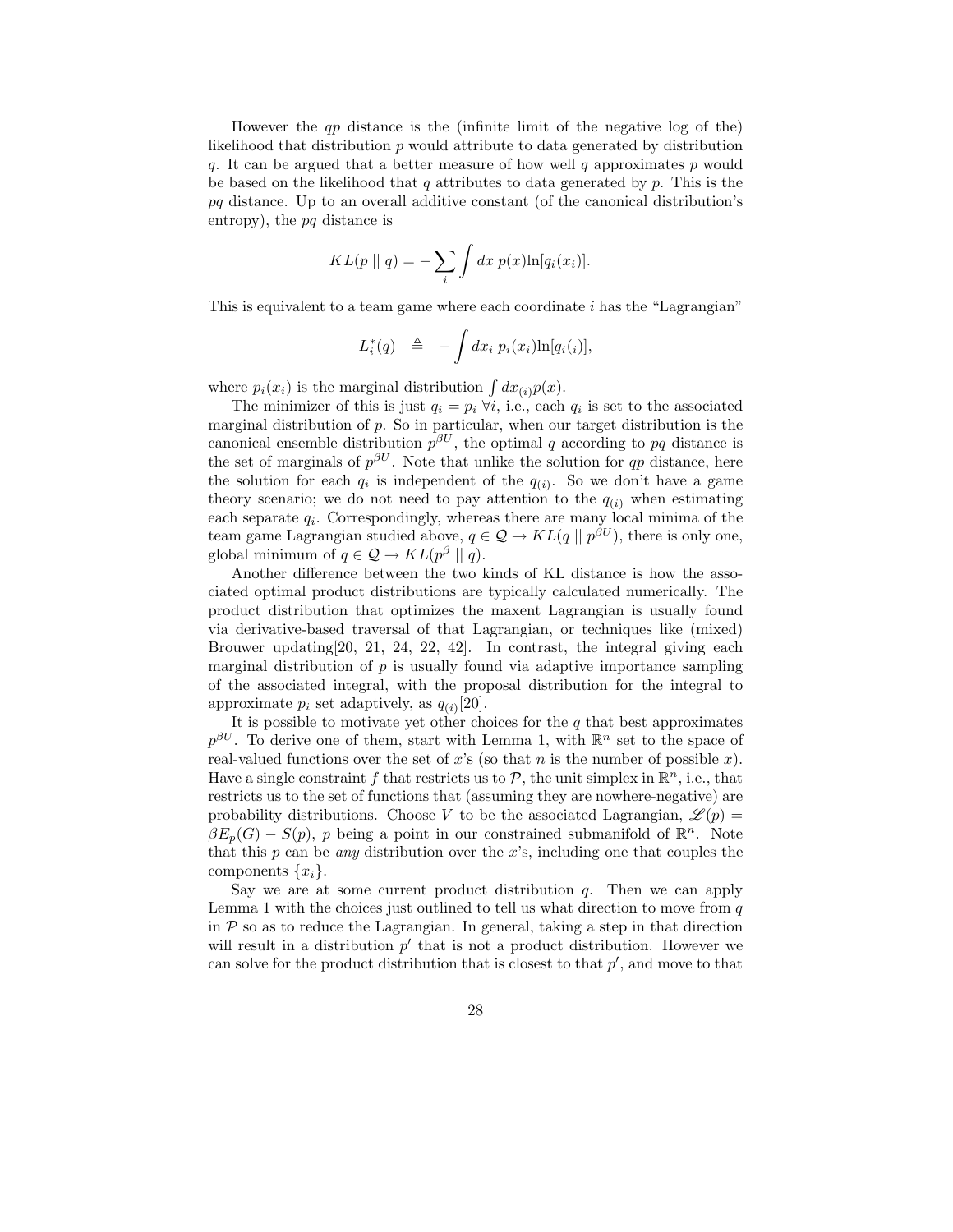product distribution. By iterating this procedure we can define a search over the submanifold of product distributions. We can then solve for the product distribution at which this search will terminate.

To do this, of course, we must define what we mean by "closest". Say that we choose to measure closeness by  $pq$  distance. Then the terminating production distribution is the one for which the marginals of  $\nabla L + \lambda \nabla f$  all equal 0. For each i, this means that

$$
\int dx_{(i)} [\beta G(x) + \ln(p(x)) + 1 + \lambda] = 0
$$

at the equilibrium product distribution p. Writing out  $p = \prod_i q_i$  and evaluating gives gives

$$
q_i(x_i) \propto \exp\left(-\beta \frac{\int dx_{(i)} G(x)}{\int dx_{(i)} 1}\right).
$$
 (15)

This is akin to the  $q^g$  of a bounded rational game, except that each player/particle  $i$  sets its distribution by evaluating conditional expected  $U$  with a uniform distribution over the  $x_{(i)}$ , rather than with  $q_{(i)}$ .

## **3.4 Semi-coordinate transformations**

Let's say there are numerical difficulties with our finding a  $q$  that is local minimization of the maxent Lagrangian. That q might still be a poor fit to  $p(x)$ if it is far from the global minimizer of the Lagrangian. Furthermore, even the global minimizer might be a poor fit, if  $p(x)$  simply can't be well-approximated by a product distribution.

There are many techniques for improving the fit of a product distribution to a target distribution in machine learning and statistics [28]. To give a simple example, say one wishes to approximate the target distribution in  $\mathbb{R}^N$  with a product of Gaussians, one Gaussian for each coordinate. Even if the target distribution is a Gaussian, if it is askew, then one won't be able to do a good job of approximating it with a product of Gaussians. However one can use Principal Components Analysis (PCA) to find how to rotate one's coordinates so that a product of Gaussians fits the target exactly.

Similar techniques can address both the issue of breaking free of local minima of the Lagrangian, and improving the accuracy of the best product distribution approximation to p. More precisely, identify x with the variables  $z$  discussed in Sec. 2.12. Then consider changing the map  $\zeta(.) : x \to z$  from the identity map. This will in general change the mapping from  $P_x$  to  $\mathscr{L}_z(\zeta(P_x))$ . So if  $\mathscr{L}_z$  is the Lagrangian we are interested in, the mapping from product distributions over x can be changed by changing  $\zeta(.)$ , in general.

As an example, consider the case where the space of x's is identical to the space of z's, and consider all possible bijective transformations  $\zeta(.)$ . Entropy is the same in both spaces for any  $\zeta$ , i.e.,  $S(P_z) = S(\zeta(P_x)) = S(P_x)$ . So for fixed  $P_x$ , the entropy in z-space is independent of  $\zeta(.)$ . However if we fix  $P_x$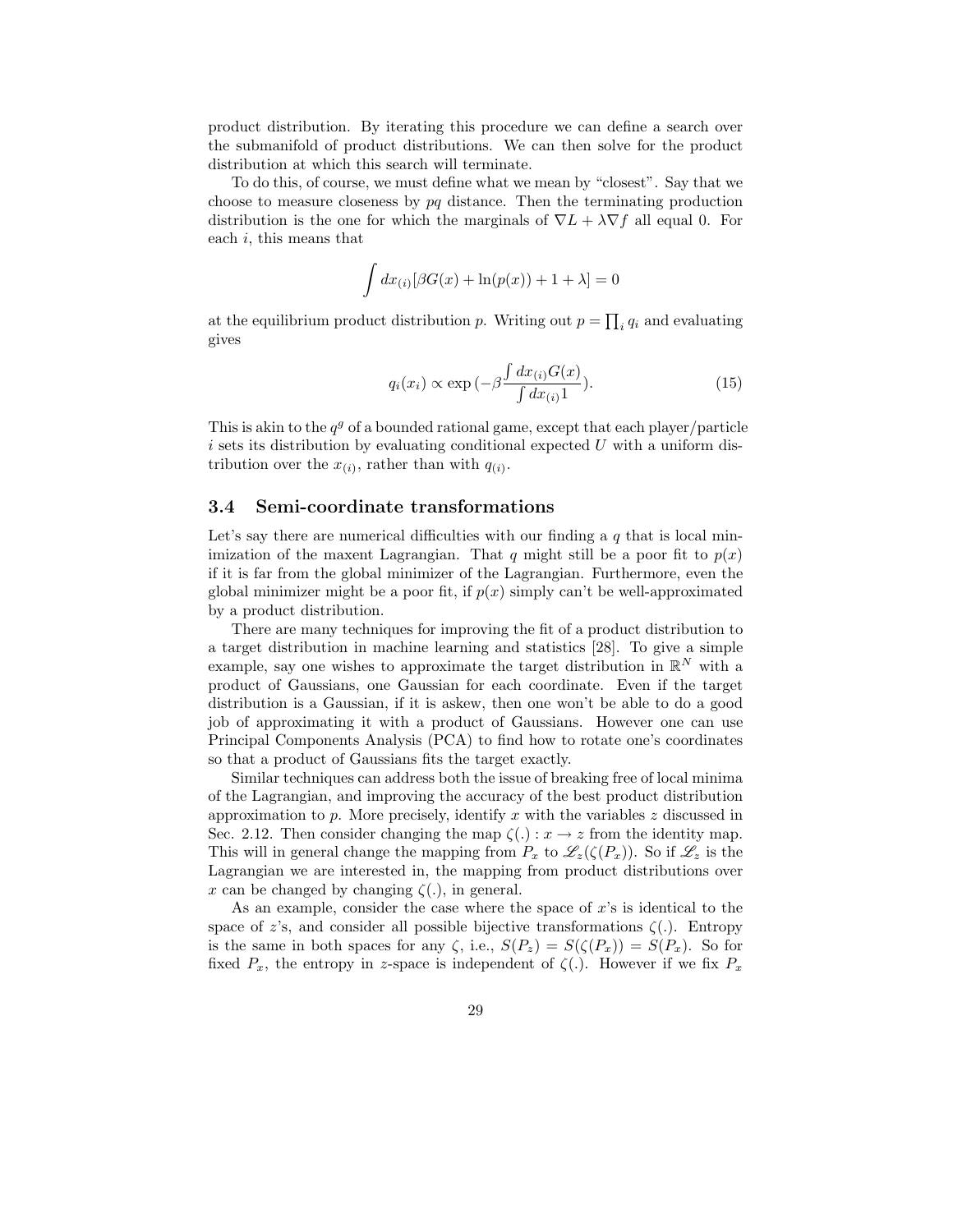and change  $\zeta(.)$  the expected values of utilities will change. So  $\mathscr{L}_z(\zeta(P_x))$  does depend on  $\zeta(.)$ , as claimed.

This means that by changing  $\zeta(.)$  while leaving  $q_x$  unchanged, we will in general change whether we are at a local minimum of  $\mathscr{L}_z(\zeta(q_x))$ . Furthermore, such a change will change how closely the global minimizer of  $\mathscr{L}_z(\zeta(q_x))$  approximates any particular target distribution. Indeed, some such transformation will always transform a team game to have a strictly convex maxent Lagrangian, with only one (bounded rational) equilibrium, an equilibrium that is in the interior of the region of allowed  $q$  and that has the lowest possible value of the Lagrangian. In the worst case, we can get this behavior by transforming to the semi-coordinate system in which x is one-dimensional, so that any  $p(z)$  coupling its variables or not — can be expressed as a  $q(x) = q_1(x_1)$ .

Note that unlike with PCA, semi-coordinate transformations can be used for non-Euclidean semi-coordinates (i.e., when neither x's nor  $z$ 's are Euclidean vectors). They also can be guided by numerous measures of the goodness of fit to the target distribution (e.g., KL distance), in contrast to PCA's restriction to assuming a Gaussian likelihood.

## **3.5 Bounded rational game theory for variable number of players**

The bridge between statistical physics and bounded rational game theory have many uses beyond the practical ones alluded to the previous subsection. In particular, it suggests extending bounded rational game theory to ensembles other than the canonical ensemble. As an example, in the GCE the number of particles of the various allowed types is uncertain and can vary. The bounded rational game theory version of that ensemble is a game in which the number of players of various types can vary.

We can illustrate this by extending a simple instance of evolutionary game theory [6] to incorporate bounded rationality and allow for a finite total number of players. Say we have a finite population of players, each of which has one of  $m'$ possible **types**. (These are sometimes called **feature vectors** in the literature.) Each player i in the population is randomly paired with a different player  $j$ , and they each choose a strategy for a two-person game. The set of strategies each of those players can choose among is fixed by its respective attribute vector. In addition the cost player i receives depends on the attribute vectors of itself and of  $j$ , in addition to their joint strategy. Finally, to reflect this dependence, we allow each player to vary its strategy depending on the attribute vector of its opponent; we call player i's **meta-strategy** the mapping from its opponent's attribute vector to *i*'s strategy.  $11$ .

We encode an instance of this scenario in an  $x$  with a countably infinite number of dimensions.  $x_{i,0} \triangleq n_i(x)$  specifies the number of players of type i,

 $11$ Note that it is trivial to replace meta-strategies with strategies throughout the analysis below: simply restrict attention to meta-strategies that do not vary with the opponent's attribute vector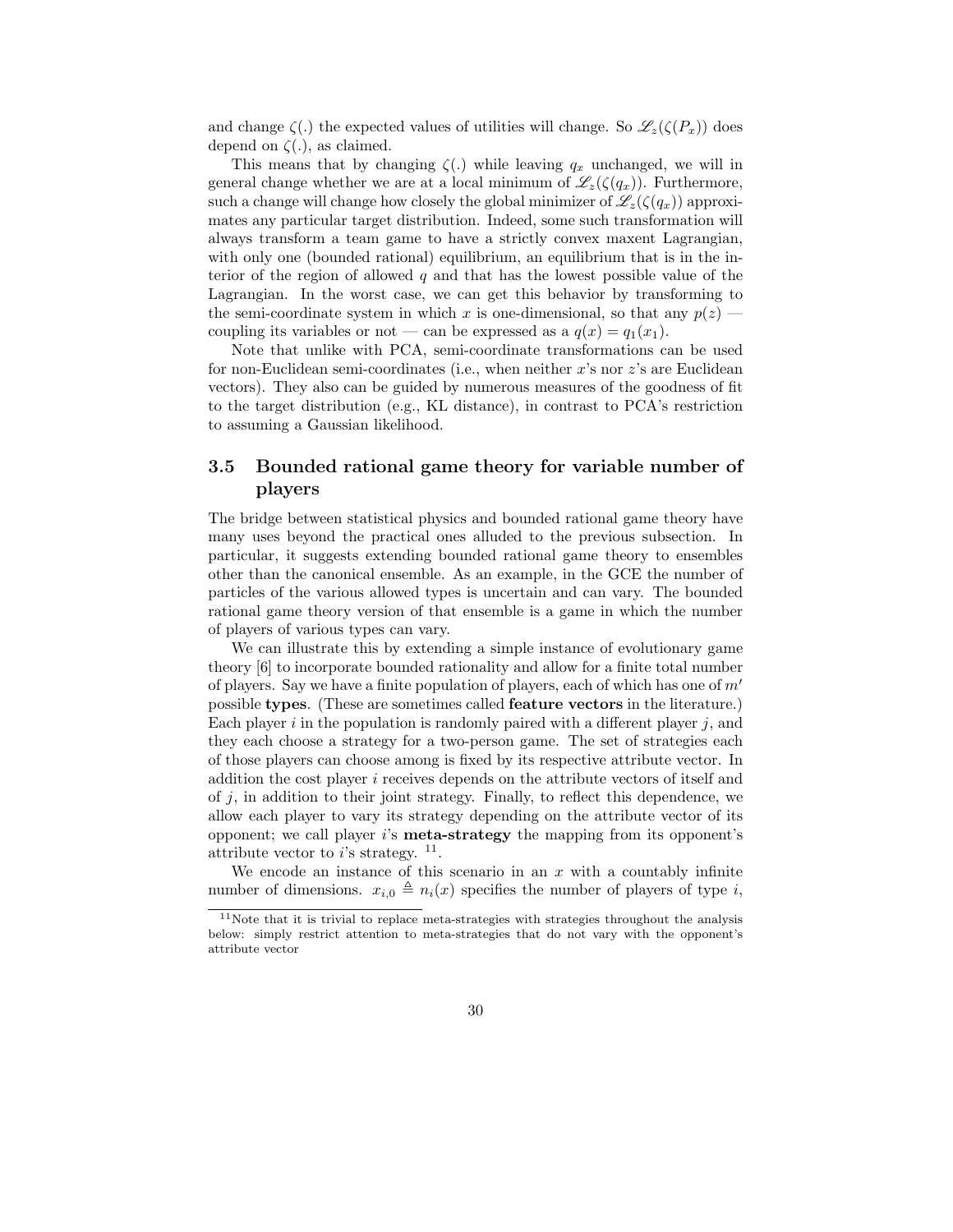with  $\vec{n}(x)$  being the vector of the number of players of all types. For  $1 < j \leq$  $x_{i,0}, x_{i,j} \triangleq s_{i,j}(x)$  the meta-strategy selected by the j'th player of type i. If its opponent is the j'th player of type  $T'$ , the cost to the *i*'th player of type T is  $g_{T,i,T',j}(x) \triangleq g_{T,i,T',j}(s, s', n_T, n_{T'})$ , where s and s' are the two players' respective meta-strategy. To enforce consistency between the index numbers *i*, *j* and the associated numbers of players, we set  $g_{T,i,T',j}(s, s', \vec{n}) = 0$  if either  $i>n_T$  or  $j>n_{T'}$ .

To start we parallel the GCE, and presume that for each type we know the expected number of players having that type, and the expected cost averaged over all players having that type. Also stipulate that the distribution over  $x$  is a product distribution, q. Then our prior information specifies the values of

 $\sum_{k>0} k q_{T,0}(k) = \sum_{x_{T,0}}$  $x_{T,0}$   $q_{T,0}(x_{T,0})$ 

and

=

$$
\begin{split} \sum_{\vec{n}:n_T>0} & \ q(\vec{n}) \sum_{T':n_{T'}>0}[\frac{n_{T'}}{\sum_{T''}n_{T''}}]\sum_{j,k} \int ds_T ds_{T'} \\ & \qquad [1-\delta_{T,T'}\delta_{j,k}] \frac{q_{T,j}(s_T)q_{T',k}(s_{T'})g_{T,j,T',k}(s_T,s_{T'},\vec{n})}{n_{T}n_{T'}} \\ \end{split}
$$

$$
\sum_{x_{1,0}} \cdots \sum_{x_{T,0} > 0} \cdots \sum_{x_{m',0}} \sum_{\tau'} \sum_{j,k} \int dx_{T,j} dx_{T',k}
$$
\n
$$
\{ [1 - \delta_{T,T'} \delta_{j,k}] \prod_{i=1}^{m'} q_{i,0}(x_{i,0})] \times \frac{q_{T,j}(x_{T,j}) q_{T',k}(x_{T',k}) g_{T,j,T',k}(x)}{x_{T,0} \sum_{T''} x_{T'',0}} \}
$$

respectively, for all types  $T$ . (The sums over  $j$  and  $k$  all implicitly extend from 1 to  $\infty$ , and the delta functions are Kronecker deltas that prevent a player from playing itself.)

We can write these expressions as expectation values, over x, of  $2m'$  functions. These functions are the m' functions  $n_T(x) = x_{T,0}$  (one function for each  $T$ ) and the m' functions T) and the  $m'$  functions

$$
c_T(x) \triangleq \frac{\sum_{T',j,k} \{ [1 - \delta_{T,T'} \delta_{j,k}] g_{T,j,T',k}(x) \}}{x_{T,0} \sum_{T''} x_{T'',0}} \Theta(x_{T,0})
$$

respectively, where  $\Theta$  is the Heaviside theta function that equals 1 if its argument exceeds 0, and equals 0 otherwise. Accordingly, the maxent principle directs us to minimize the Lagrangian

$$
\mathscr{L}(q) = -\sum_{T} [\mu_T (E(n_T) - N_T) + \beta_T (E(c_T) - C_T)] - S(q)
$$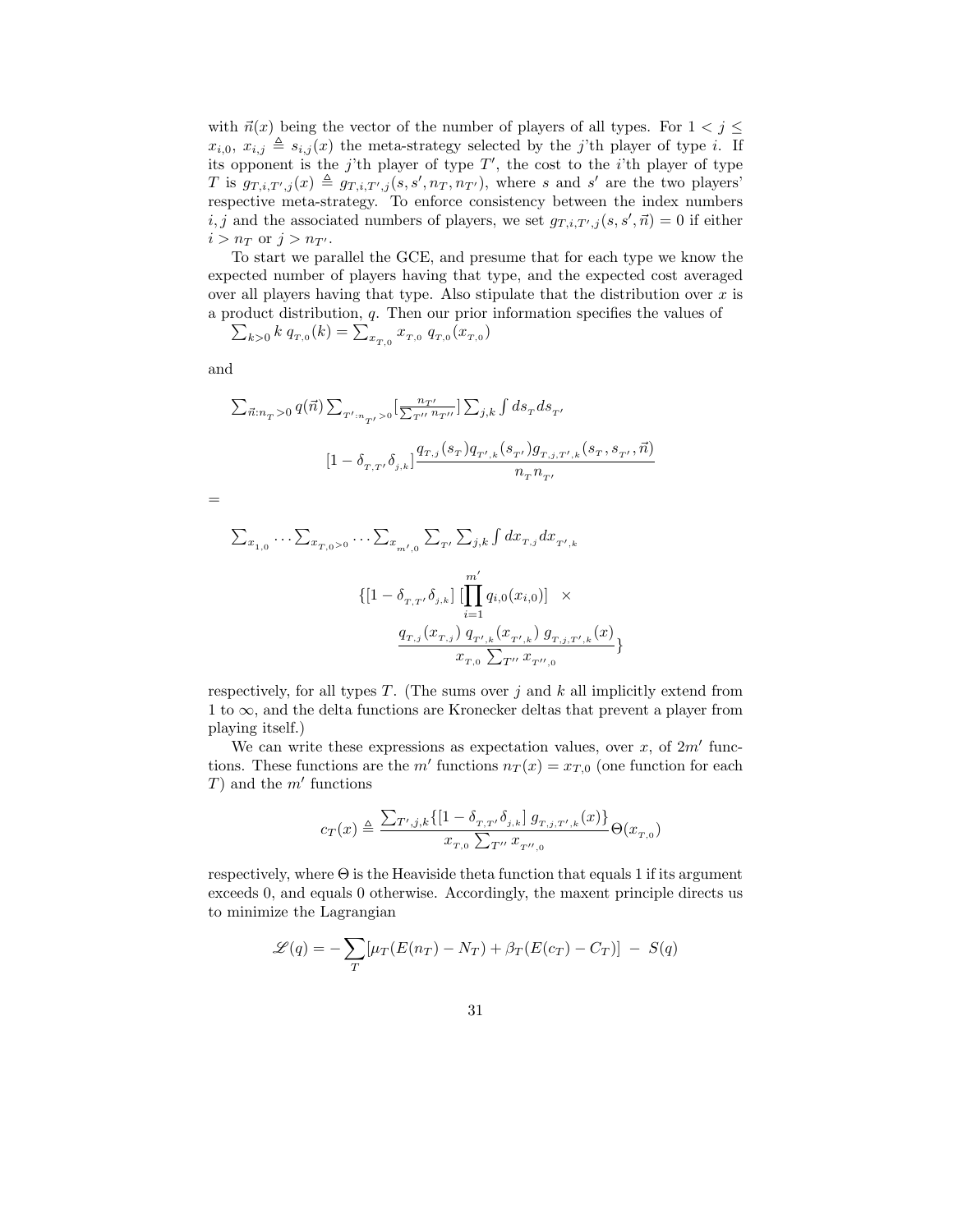where the integers  $\{N_T\}$  and real numbers  $\{C_T\}$  are our prior information. In the usual way, the solution for each pair  $(i \in \{1, \ldots, m'\}, j \ge 0)$  is

$$
q_{i,j}(x_{i,j}) \propto e^{-E([\sum_{T'} \mu_{T'} n_{T'} - \beta_{T'} c_{T'}] + x_{i,j})},
$$

where the values of the Lagrange parameters are all set by our prior information.

This distribution is analogous to the one in the GCE. As usual, one can consider variants of it by focusing on one variable at a time, having prior knowledge in the form of rationality values, etc. In addition, even if we stay in this random-2-player games scenario, there is no reason for us to restrict attention to prior information paralleling that of the GCE. As with bounded rational game theory with a fixed number of players, our prior information can concern nonlinear functions of q, couple the cost functions, etc.

In particular, in evolutionary game theory we do not know the expected number of players having each type, nor their average costs. In addition, the equilibrium concept stipulates that all players will have type  $T$  if a particular condition holds. That condition is that the addition of a player of type other than T to the population results in an expected cost to that added player that is greater than the associated expected cost to the players having type  $T$ . This provides a model of the phenotypic interactions underlying natural selection.

We can encapsulate evolutionary game theory in a Lagrangian by appropriately replacing each pair of GCE-type constraints (one pair for each type) with a single constraint. As an example, we could have the (single) constraint for type T be that

$$
E\left(\frac{n_{\scriptscriptstyle T}}{\sum_{\scriptscriptstyle T'} n_{\scriptscriptstyle T'}}\right) = E\left(\left[\frac{\max_{\scriptscriptstyle T'} c_{\scriptscriptstyle T'} - c_{\scriptscriptstyle T}}{\max_{\scriptscriptstyle T'} (c_{\scriptscriptstyle T'}) - \min_{\scriptscriptstyle T'} (c_{\scriptscriptstyle T'})}\right]^{\gamma}\right) \tag{16}
$$

for some positive real value  $\gamma$ . For finite  $\gamma$ , the entropy term in the Lagrangian ensures that for no  $T$  is the expectation value in the lefthand side of this constraint exactly 0.

In the limit of infinite  $\gamma$ , the distribution minimizing this Lagrangian is noninfinitesimal only for the **evolutionarily stable strategies** of conventional evolutionary game theory. These are the (type, strategy) pairs that are best performing, in the sense that no other pair has a lower cost function value. The distribution for finite  $\gamma$  can be viewed as a "bounded rational" extension of conventional evolutionary game theory. In that extension (type, strategy) pairs are allowed even if they don't have the lowest possible cost, so long as their cost is close to the lowest possible  $^{12}$ .

There is always a solution to this Lagrangian (unlike the case in conventional full rationality evolutionary game theory). The technique of Lagrange parameters provides that solution for each pair  $(i \in \{1, ..., m'\}, j \ge 0)$  in the usual way:

$$
q_{_{i,j}}(x_{_{i,j}}) \propto e^{-E(\sum_{_{T'}} \alpha_{_{T'}} f_{_{T'}}(x) \; | \; x_{_{i,j}})}
$$

<sup>12</sup>Many other parameterized constraints will result in this kind of relation between the parameter value and the resultant Lagrangian-minimizing distribution. The one in Eq. 16 was chosen simply for pedagogical clarity.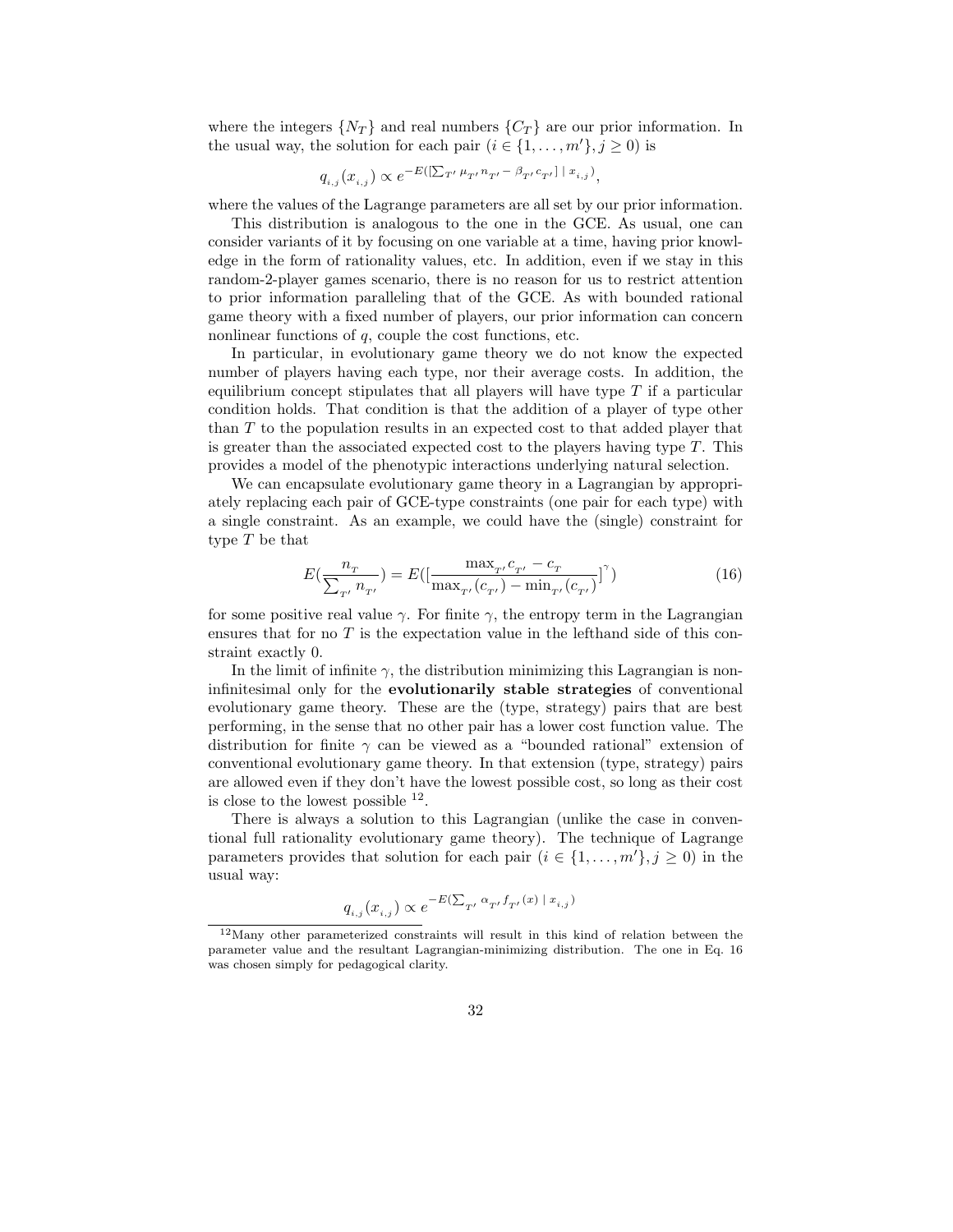where the Lagrange parameters enforce our constraint, and

$$
f_{T'}(x) \triangleq \frac{n_{T'}}{\sum_{T''} n_{T''}} - \left[\frac{\max_{T''} c_{T''} - c_{T''}}{\max_{T''} (c_{T''}) - \min_{T''} (c_{T''})}\right]^{\gamma}.
$$

More general forms of evolutionary game theory allow games with more than two players, and localization via network structures delineating how players are likely to be grouped to play a game. Other elaborations have each player not know the exact attribute vectors of all its opponents, but only an "information structure" providing some information about those opponents' attribute vectors. All such extensions can be straightforwardly incorporated into the current analysis. Many other extensions are simple to make as well. For example, since the cost functions have all components of  $\vec{n}$  in their argument lists, they can depend on the total size of the population. This allows us to model the effect on population size of finite environmental resources.

Note that if we change how we encode the number of players of the various types and their joint meta-strategy in  $x$ , we change the form of the expectations in Eq. 16. This reflects the fact that by changing the encoding we change the implication of using a product distribution. Formally, such a change in the encoding is a change in the semi-coordinate system. See Sec. 2.12.

## **4 Appendix**

This appendix provides proofs absent from the main text.

# **4.1**  $\beta \sum_i [E_p(g_i)]^2 - S(p)$  is convex over the unit simplex

**Proof:** Since  $S(p)$  is concave over the unit simplex, and the unit simplex is a hyperplane, it suffices to prove that  $\sum_i [E_p(g_i)]^2$  is convex over all of Euclidean space. Since a weighted average of convex functions is convex, we only need to prove that any single function of the form  $\int dx p(x)f(x)|^2$  is convex. The Hessian of this function is  $2f(x)f(x')$ . Rotate coordinates so that f is a basis vector, i.e., so that  $f$  is proportional to a delta function. This doesn't change the eigenvalues of the Hessian. After this change though, the Hessian is diagonal, with one non-zero entry on the diagonal, which is non-negative. So its eigenvalues are zero and a non-negative number. **QED.**

## **4.2**  $R_{KL}$  is a rationality operator

**Proof:** Since KL distance only equals 0 when its arguments match and is never negative, requirement (1) of rationality operators holds for  $R_{KL}$ . Next, since  $R_{KL} = \operatorname{argmin}_{\beta} [\beta \int dy \ p(y)U(y) + \ln(N(\beta U))],$  we know that  $E_p(U) =$  $-\frac{1}{N(\beta U)}$  $\frac{\partial N(\beta U)}{\partial \beta} |_{\beta=R_{KL}(U,p)}$ . Accordingly, all p with the same rationality have the same expected value  $E_p(U)$ . Using the technique of Lagrange parameters then readily establishes that of those distributions having the same expected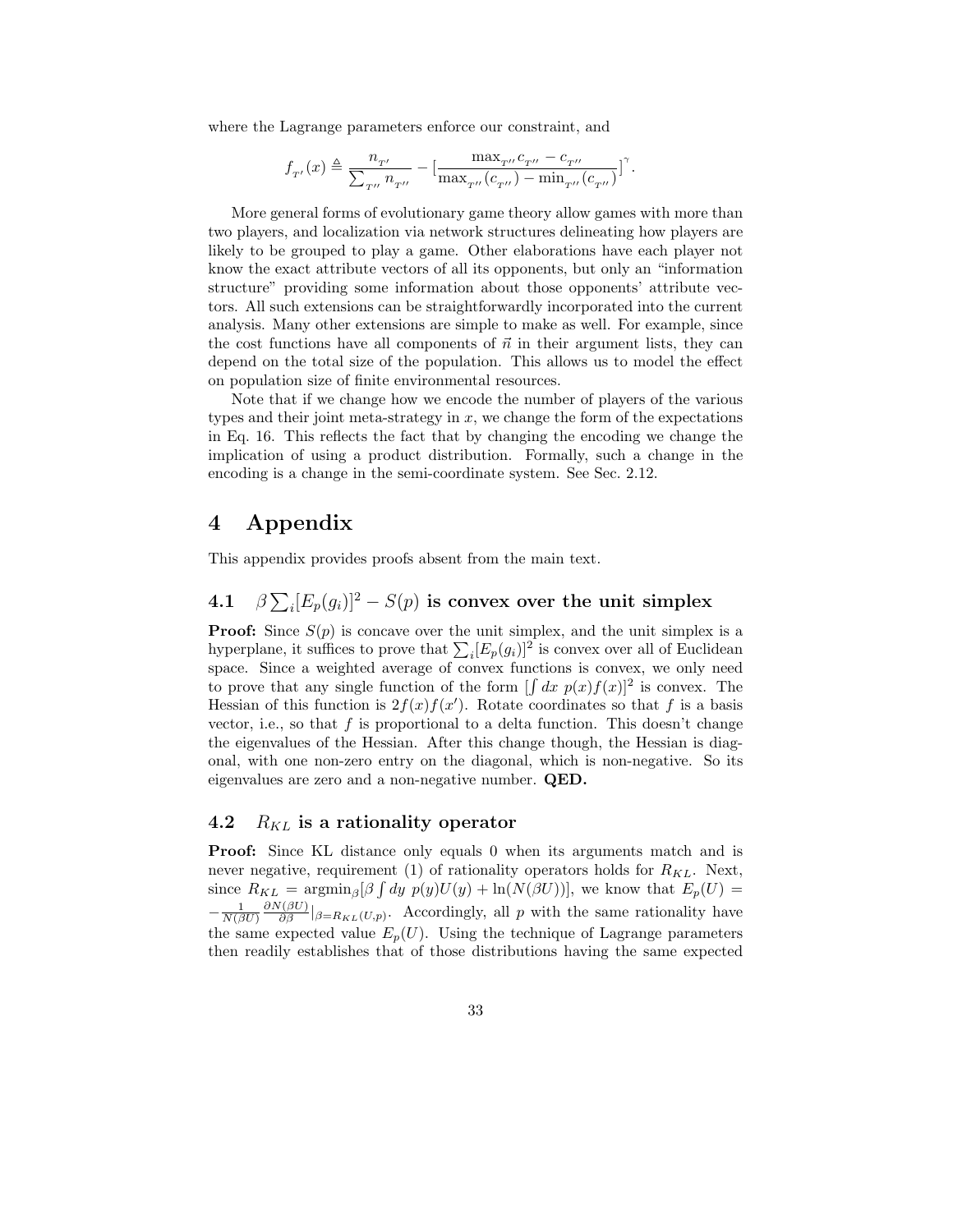$U$ , the one with maximal entropy is a Boltzmann distribution. Furthermore, by requirement (1), we know that for a Boltzmann distribution the exponent  $\beta$ must equal the rationality of that distribution. **QED.**

## **4.3** Alternative form of a constraint on  $R_{KL}$

**Proof:** Let  $f\{\alpha, v\}$  be any function that is monotonically decreasing in its (realvalued) first argument. Then any constraint  $R([g_i]_{i,q}, q_i) - \rho_i = 0$  is satisfied iff the constraint  $f\{R([g_i]_{i,q}, q_i), q_{(i)}\} - f\{\rho_i, q_{(i)}\} = 0$  is satisfied. Choose

$$
f\{\alpha, q_{(i)}\} = -\frac{\partial \ln(N(\beta[g_i]_{i,q}))}{\partial \beta}|_{\beta=\alpha}
$$
  
= 
$$
\frac{\int dx_i[g_i]_{i,q}e^{-\alpha[g_i]_{i,q}(x_i)}N(\alpha[g_i]_{i,q})}.
$$

Differentiating this quantity with respect to  $\alpha$  gives the negative of the variance of  $[g_i]_{i,q}$  under the Boltzmann distribution  $\frac{e^{-\alpha[g_i]_{i,q}}}{N(\alpha[g_i]_{i,q})}$ . Since variances are non-negative, this derivative is non-positive, which establishes that f is monotonically decreasing in its first argument.

Evaluating,

$$
f\{\rho_i, q_{(i)}\} = \int dx \ g_i(x) \frac{e^{-\rho_i E(g_i|x_i)}}{N(\rho_i g_i)} q_{(i)}(x_{(i)}).
$$

In addition, from the equation defining  $R_{KL}$ , we know that

$$
-\frac{\ln(N(\beta U(x_i)))}{\partial \beta}|_{\beta=R_{KL}(U,q_i)} = \int dx_i q_i(x_i) U(x_i)
$$

for any function U. Plugging in  $U = [g_i]_{i,q}$ , we see that

$$
f\{R([g_i]_{i,q}, q_i), q_{(i)}) = \int dx_i q_i(x_i)[g_i]_{i,q}(x_i)
$$
  
=  $E_q(g_i).\text{QED}.$ 

## **4.4**  $q^g$  minimizes the Lagrangians of Eq. 8

**Proof:** Following Nash, we can use Brouwer's fixed point theorem to establish that for any non-negative  $\{\rho_i\}$ , there must exist at least one product distribution solving the equation for  $q^g$ . The constraint terms in all the  $\mathscr{L}_i$  of Eq. 8 are zero for this distribution. By requirement (2), we also know that given  $q_{(i)}^g$  (and therefore [c,] therefore  $[g_i]_{i,qg}$ , there is no  $q_i$  with rationality  $\rho_i$  that has lower entropy than  $q_i^g$ . Accordingly, no  $q_i$  will have a lower value of  $\mathscr{L}_i$  than  $q_{(i)}$ . Since this holds for all *i*,  $q_i^g$  minimizes all the Lagrangians in Eq. 8 simultaneously. **OED** for all i,  $q<sup>g</sup>$  minimizes all the Lagrangians in Eq. 8 simultaneously. **QED.**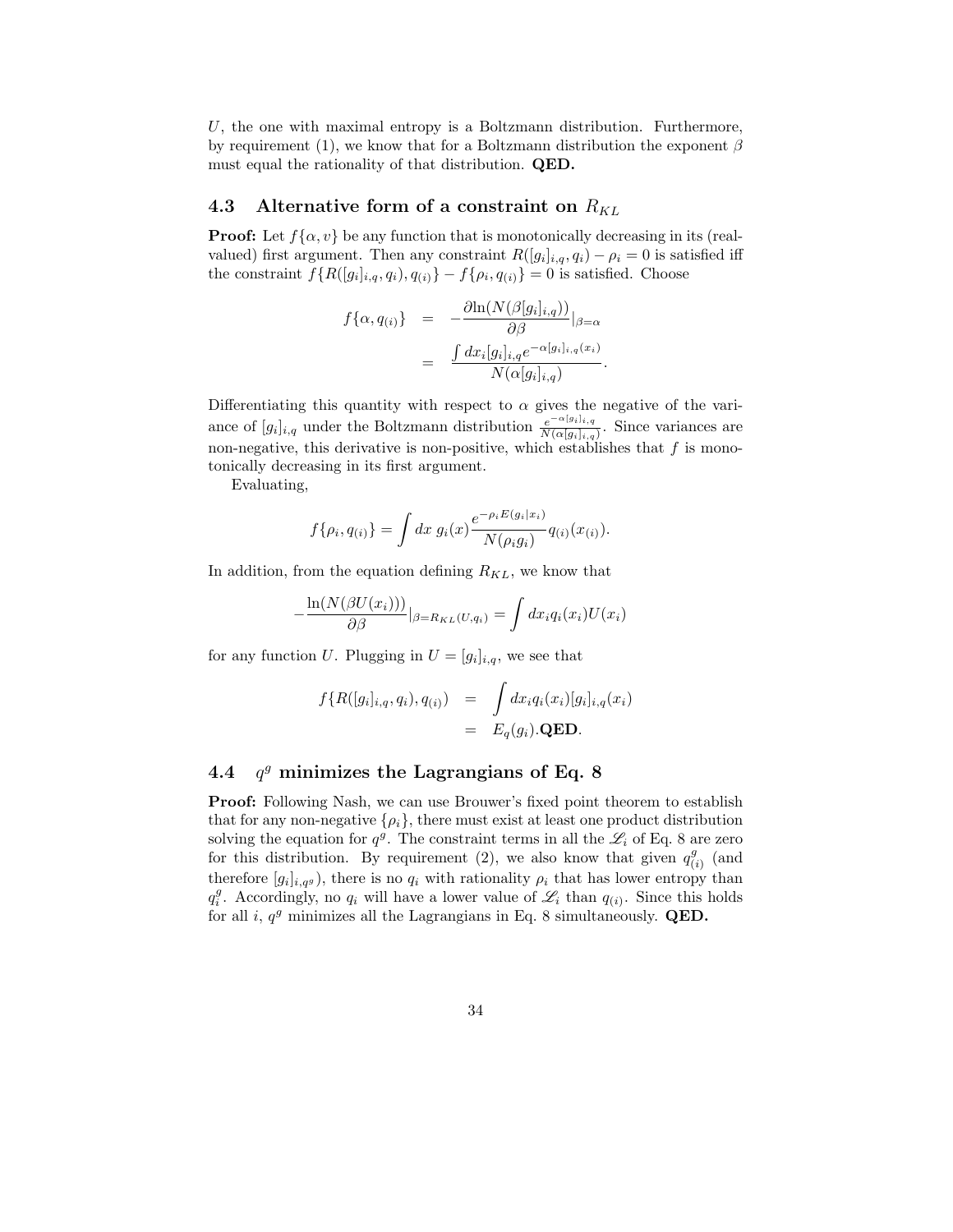### **4.5 Derivation of Lemma 1**

**Proof:** Consider the set of  $\vec{u}$  such that the directional derivatives  $D_{\vec{u}}f_i$  evaluated at  $x'$  all equal 0. These are the directions consistent with our constraints to first order. We need to find the one of those  $\vec{u}$  such that  $D_{\vec{u}}g$  evaluated at  $x'$  is maximal. maximal.

To simplify the analysis we introduce the constraint that  $|\vec{u}| = 1$ . This means that the directional derivative  $D_{\vec{u}}V$  for any function V is just  $\vec{u} \cdot \nabla V$ . We then use Lagrange parameters to solve our problem. Our constraints on  $\vec{u}$ are  $\sum_j u_j^2 = 1$  and  $D_{\vec{u}} f_i(x') = \vec{u} \cdot \nabla f_i(x') = 0$   $\forall i$ . Our objective function is  $D_{-V}(x') = \vec{u} \cdot \nabla V(x')$  $D_{\vec{u}}V(x') = \vec{u} \cdot \nabla V(x').$ <br>Differentiating the

Differentiating the Lagrangian gives

$$
2\lambda_0 u_i + \sum_i \lambda_i \nabla f = \nabla V \ \forall i.
$$

with solution

$$
u_i = \frac{\nabla V - \sum_i \lambda_i \nabla f}{2\lambda_0}.
$$

 $\lambda_0$  enforces our constraint on  $|\vec{u}|$ . Since we are only interested in specifying  $\vec{u}$ up to a proportionality constant, we can set  $2\lambda_0 = 1$ . Redefining the Lagrange parameters by multiplying them by −1 then gives the result claimed. **QED.**

## **4.6 Proof of claims following Lemma 1**

**i)** Define  $f_i(q) \triangleq \int dx_i q_i(x_i)$ , i.e.,  $f_i$  is the constraint forcing  $q_i$  to be normalized. Now for any q that equals zero for some joint move there must be an i and an  $x_i'$ such that  $q_i(x'_i) = 0$ . Plugging into Lemma 1, we can evaluate the component<br>of the direction of steepest descent along the direction of player i's probability of the direction of steepest descent along the direction of player  $i$ 's probability of making move  $x_i'$ :

$$
\frac{\partial \mathcal{L}_i}{\partial q_i(x_i)} + \lambda \frac{\partial f_i}{\partial q_i(x_i)} =
$$
  

$$
\beta E(g_i \mid x_i) + \ln(q_i(x_i)) - \frac{\int dx_i''[\beta E(g_i \mid x_i'') + \ln(q_i(x_i''))]}{\int dx_i''}
$$

Since there must some  $x_i''$  such tha  $q_i(x_i'') \neq 0$ ,  $\exists x_i$  such that  $\beta E(q_i \mid x_i'') +$ <br> $\ln(a_i(x_i''))$  is finite. Therefore our component is positive infinite. So  $\mathscr{L}$  can be  $\ln(q_i(x''_i))$  is finite. Therefore our component is negative infinite. So  $\mathcal{L}_i$  can be reduced by increasing  $a(x')$ . Accordingly, no a baying zero probability for some reduced by increasing  $q_i(x'_i)$ . Accordingly, no q having zero probability for some<br>ioint move x can be a minimum of  $i$ 's I agrangian joint move  $x$  can be a minimum of  $i$ 's Lagrangian.

**ii)** To construct a bounded rational game with multiple equilibria, note that at any (necessarily interior) local minimum  $q$ , for each  $i$ ,

$$
\beta E(g_i \mid x_i) + \ln(q_i(x_i)) =
$$
  

$$
\beta \int dx_{(i)} g_i(x_i, x_{(i)}) \prod_{j \neq i} q_j(x_j) + \ln(q_i(x_i))
$$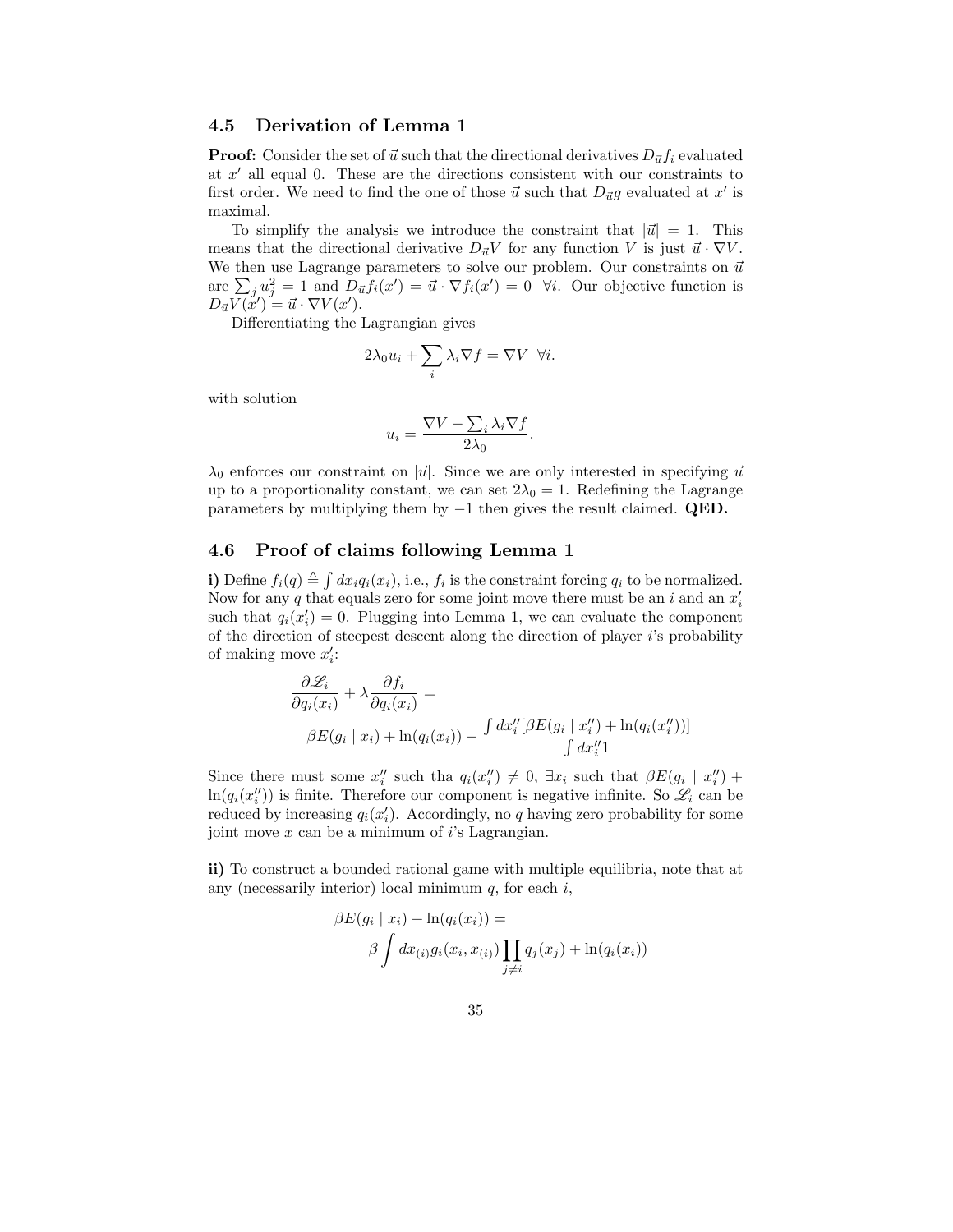must be independent of  $x_i$ , by Lemma 1. So say there is a component-bycomponent bijection  $T(x) \triangleq (T_1(x_1), T_2(x_2),...)$  that leaves all the  $\{g_i\}$  unchanged, i.e., such that  $g_j(x) = g_j(T(x)) \forall x, j$  <sup>13</sup>.

Define q' by  $q'(x) = q(T(x)) \forall x$ . Then for any two values  $x_i^1$  and  $x_i^2$ ,

$$
\beta E_{q'}(g_i | x_i^1) + \ln(q'_i(x_i^1))
$$
  
\n
$$
- \beta E_{q'}(g_i | x_i^2) + \ln(q'_i(x_i^2))
$$
  
\n
$$
=
$$
  
\n
$$
\beta \int dx_{(i)} g_i(x_i^1, x_{(i)}) \prod_{j \neq i} q_j(T(x_j)) + \ln(q_i(T(x_i^1)))
$$
  
\n
$$
- \beta \int dx_{(i)} g_i(x_i^2, x_{(i)}) \prod_{j \neq i} q_j(T(x_j))) + \ln(q_i(T(x_i^2)))
$$
  
\n
$$
=
$$
  
\n
$$
\beta \int dx_{(i)} g_i(x_i^1, T^{-1}(x_{(i)})) \prod_{j \neq i} q_j(x_j) + \ln(q_i(T(x_i^1)))
$$
  
\n
$$
- \beta \int dx_{(i)} g_i(x_i^2, T^{-1}(x_{(i)})) \prod_{j \neq i} q_j(x_j)) + \ln(q_i(T(x_i^2)))
$$
  
\n
$$
=
$$
  
\n
$$
\beta \int dx_{(i)} g_i(T(x_i^1), x_{(i)})) \prod_{j \neq i} q_j(x_j) + \ln(q_i(T(x_i^1)))
$$
  
\n
$$
- \beta \int dx_{(i)} g_i(T(x_i^2), x_{(i)})) \prod_{j \neq i} q_j(x_j)) + \ln(q_i(T(x_i^2)))
$$
  
\n
$$
=
$$
  
\n
$$
\beta E_q(g_i | T(x_i^1)) + \ln(q_i(T(x_i^1)))
$$
  
\n
$$
- \beta E_q(g_i | T(x_i^2)) + \ln(q_i(T(x_i^2)))
$$

where the invariance of  $g_i$  was used in the penultimate step. Since  $q$  is a local minimum though, this last difference must equal 0. Therefore  $q'$  is also a local minimum.

Now choose the game so that  $\forall i, x_i, T(x_i) \neq x_i$ . (Our congestion game example has this property.) Then the only way the transformation  $q \to q(T)$ can avoiding producing a new product distribution is if  $q_i(x_i) = q_i(x'_i) \forall i, x_i, x'_i$ ,<br>i.e.,  $q_i$  is uniform. Say the Hossians of the players' Lagrangians, are not all i.e., q is uniform. Say the Hessians of the players' Lagrangians are not all positive definite at the uniform q. (For example have our congestion game be biased away from uniform multiplicities.) Then that  $q$  is not a local minimum of the Lagrangians. Therefore at a local minimum,  $q \neq q(T)$ . Accordingly, q and  $q(T)$  are two distinct equilibria.

<sup>13</sup>As an example, consider a congestion team game in which all players have the same set of possible moves, G being a function only of the bit string indexed by  $k \in \mathbb{N}$ ,  $\{N(x, k)\}\$ , where  $N(x, k) = 1$  iff there is a move that is shared by exactly k of the players when the joint move is x. In this case T just permutes the set of possible moves in the same way for all players.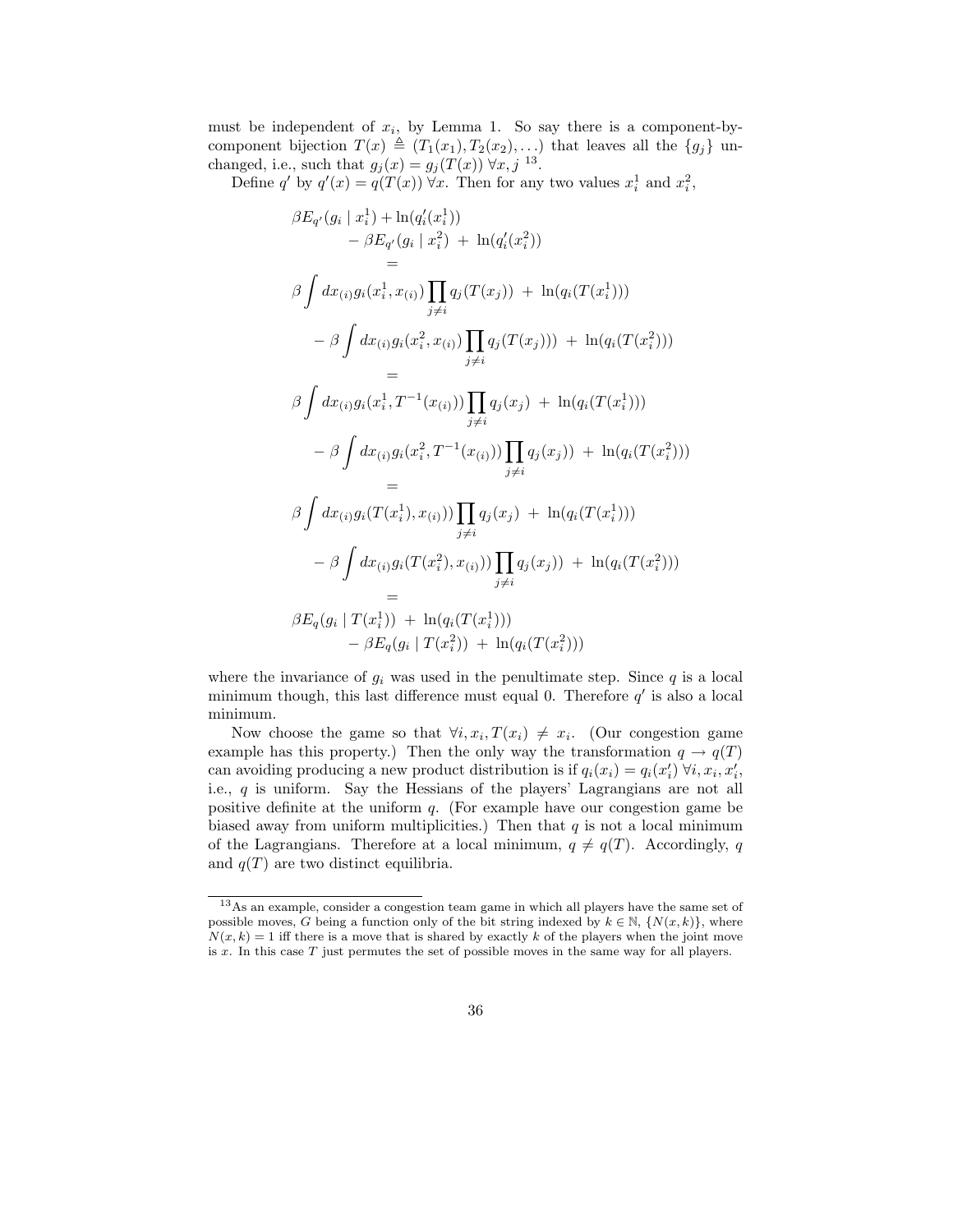**iii)** To establish that at any q there is always a direction along which any player's Lagrangian is locally convex, fix all but two of the  $\{q_i\}$ ,  $q_0$  and  $q_1$ , and fix both  $q_0$  and  $q_1$  for all but two of their respective possible values, which we can write as  $q_0(0), q_0(1), q_1(0)$ , and  $q_1(1)$ , respectively. So we can parameterize the set of q we're considering by two real numbers,  $x \triangleq q_0(0)$  and  $y \triangleq q_1(0)$ . The  $2 \times 2$ Hessian of  $\mathscr{L}_i$  as a function of x and y has the entries

$$
\frac{1}{x} + \frac{1}{a-x} \qquad \alpha
$$
  

$$
\alpha \qquad \frac{1}{y} + \frac{1}{b-y}
$$

where  $a \triangleq 1 - q_0(0) - q_0(1)$  and  $b \triangleq 1 - q_1(0) - q_1(1)$ , and  $\alpha$  is a function of  $g_i$ <br>and  $\prod_{j \neq 0,1} q_j$ . Defining  $s \triangleq \frac{1}{x} + \frac{1}{a-x}$  and  $t \triangleq \frac{1}{y} + \frac{1}{b-y}$ , the eigenvalues of that Hessian are

$$
\frac{s+t\pm\sqrt{4\alpha^2+(s-t)^2}}{2}.
$$

The eigenvalue for the positive root is necessarily positive. Therefore along the corresponding eigenvector,  $\mathscr{L}_i$  is convex at q. **QED.** 

**iv)** There are several ways to show that the value of  $E_{q_i^B}([g_i]_{i,q_{(i)}})$  must shrink as  $\beta$ , grows. Here we do so by evaluating the associated derivative with respect as  $\beta_i$  grows. Here we do so by evaluating the associated derivative with respect to  $\beta_i$ .

Define  $N(U) \triangleq \int dy \, e^{-U(y)}$ , the normalization constant for the distribution proportional to  $e^{-U(y)}$ . View the  $x_i$ -indexed vector  $q_i^B$  as a function of  $\beta_i, g_i$ <br>and  $g_{\mu\nu}$ . So we can somewhat independently write  $F(g_i) = F_{i, B_i}$ . and  $q_{(i)}$ . So we can somewhat inelegantly write  $E(g_i) = E_{q_i^B(\beta_i, g_i, q_{(i)}), q_{(i)}}(g_i)$ .<br>Then one can expand Then one can expand

$$
\frac{\partial E(g_i)}{\partial \beta_i} = -\frac{\partial^2 \ln(N(\beta_i[g_i]_{i,q_{(i)}^B}))}{\partial \beta_i^2}
$$
  
= -Var([g\_i]\_{i,q\_{(i)}^B})

where the variance is over possible  $x_i$ , sampled according to  $q_i^B(x_i)$ . **QED.** 

**Acknowledgements:** I would like to thank Stefan Bieniawski, Bill Macready, Stephane Airiau, Chiu Fan Lee, George Judge, Chris Henze, and Ilan Kroo for helpful discussion.

## **References**

- [1] D. Challet and N. F. Johnson, "Optimal combinations of imperfect objects," *Phys. Rev. Let.*, vol. 89, p. 028701, 2002.
- [2] G. K. et al., *Science*, vol. 299, p. 677, 2003.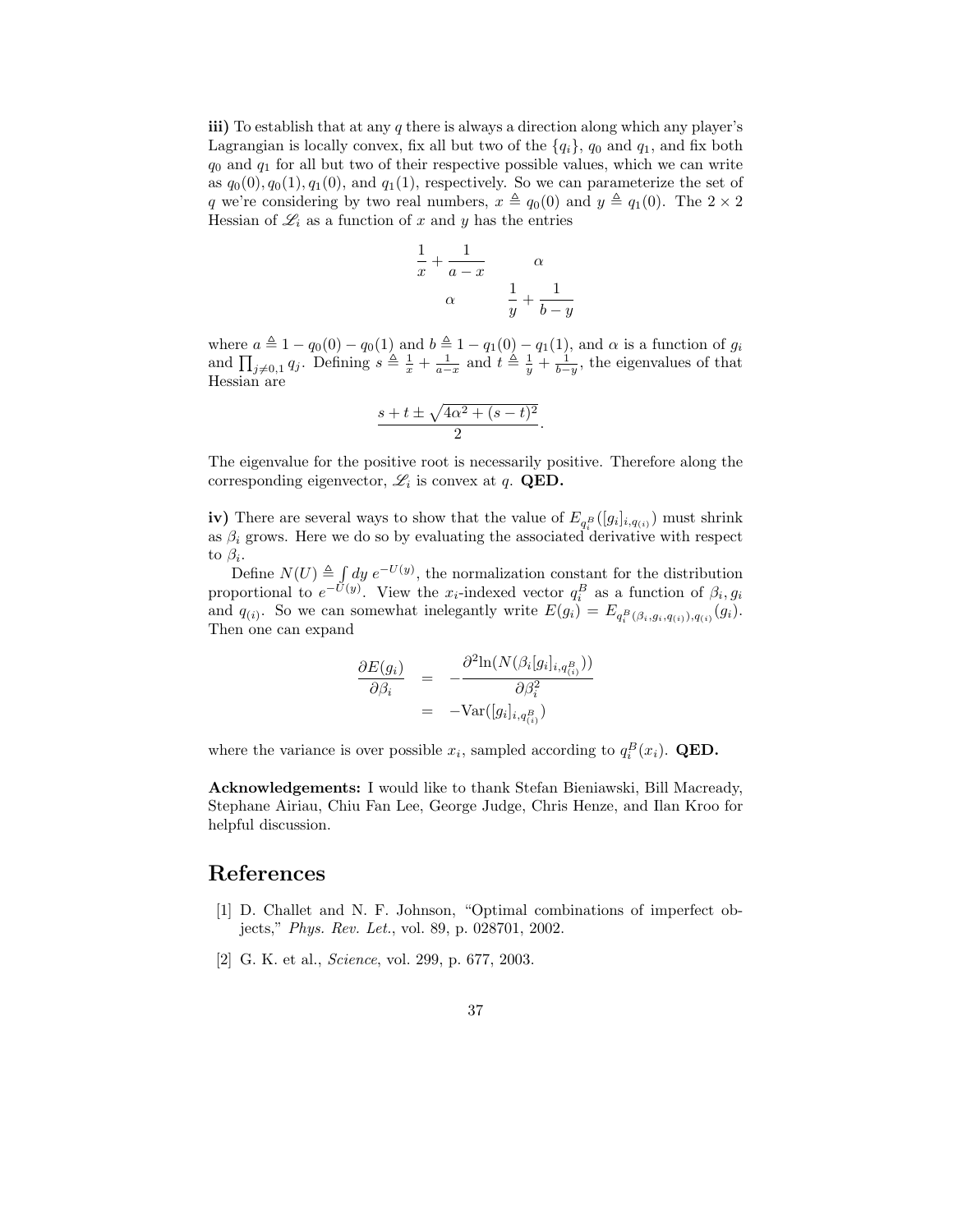- [3] D. Fudenberg and J. Tirole, *Game Theory*. Cambridge, MA: MIT Press, 1991.
- [4] T. Basar and G. Olsder, *Dynamic Noncooperative Game Theory*. Philadelphia, PA: Siam, 1999, second Edition.
- [5] M. Osborne and A. Rubenstein, *A Course in Game Theory*. Cambridge, MA: MIT Press, 1994.
- [6] R. Aumann and S. Hart, *Handbook of Game Theory with Economic Applications*. North-Holland Press, 1992.
- [7] R. Axelrod, *The Evolution of Cooperation*. NY: Basic Books, 1984.
- [8] T. Sandholm and V. R. Lesser, "Coalitions among computationally bounded agents," *Artificial Intelligence*, vol. 94, pp. 99–137, 1997.
- [9] A. Neyman, "Bounded complexity justifies cooperation in the finitely repeated prisoner's dilemma," *Economics Letters*, vol. 19, pp. 227–230, 1985.
- [10] D. Fudenberg and D. K. Levine, *The Theory of Learning in Games*. Cambridge, MA: MIT Press, 1998.
- [11] W. B. Arthur, "Complexity in economic theory: Inductive reasoning and bounded rationality," *The American Economic Review*, vol. 84, no. 2, pp. 406–411, May 1994.
- [12] C. Boutilier, Y. Shoham, and M. P. Wellman, "Editorial: Economic principles of multi-agent systems," *Artificial Intelligence Journal*, vol. 94, pp. 1–6, 1997.
- [13] N. I. Al-Najjar and R. Smorodinsky, "Large nonanonymous repeated games," *Game and Economic Behavior*, vol. 37, no. 26-39, 2001.
- [14] A. Tversky and D. Kahneman, "Advances in prospect theory: Cumulative representation of uncertainty," *Journal of Risk and Uncertainty*, vol. 5, pp. 297–323, 1992.
- [15] D. Kahneman, "A psychological perspective on economics," *American Economic Review (Proceedings)*, vol. 93:2, pp. 162–168, 2003.
- [16] T. Cover and J. Thomas, *Elements of Information Theory*. New York: Wiley-Interscience, 1991.
- [17] D. Mackay, *Information theory, inference, and learning algorithms*. Cambridge University Press, 2003.
- [18] E. T. Jaynes and G. L. Bretthorst, *Probability Theory : The Logic of Science*. Cambridge University Press, 2003.
- [19] D. H. Wolpert, "Factoring a canonical ensemble," 2003, cond-mat/0307630.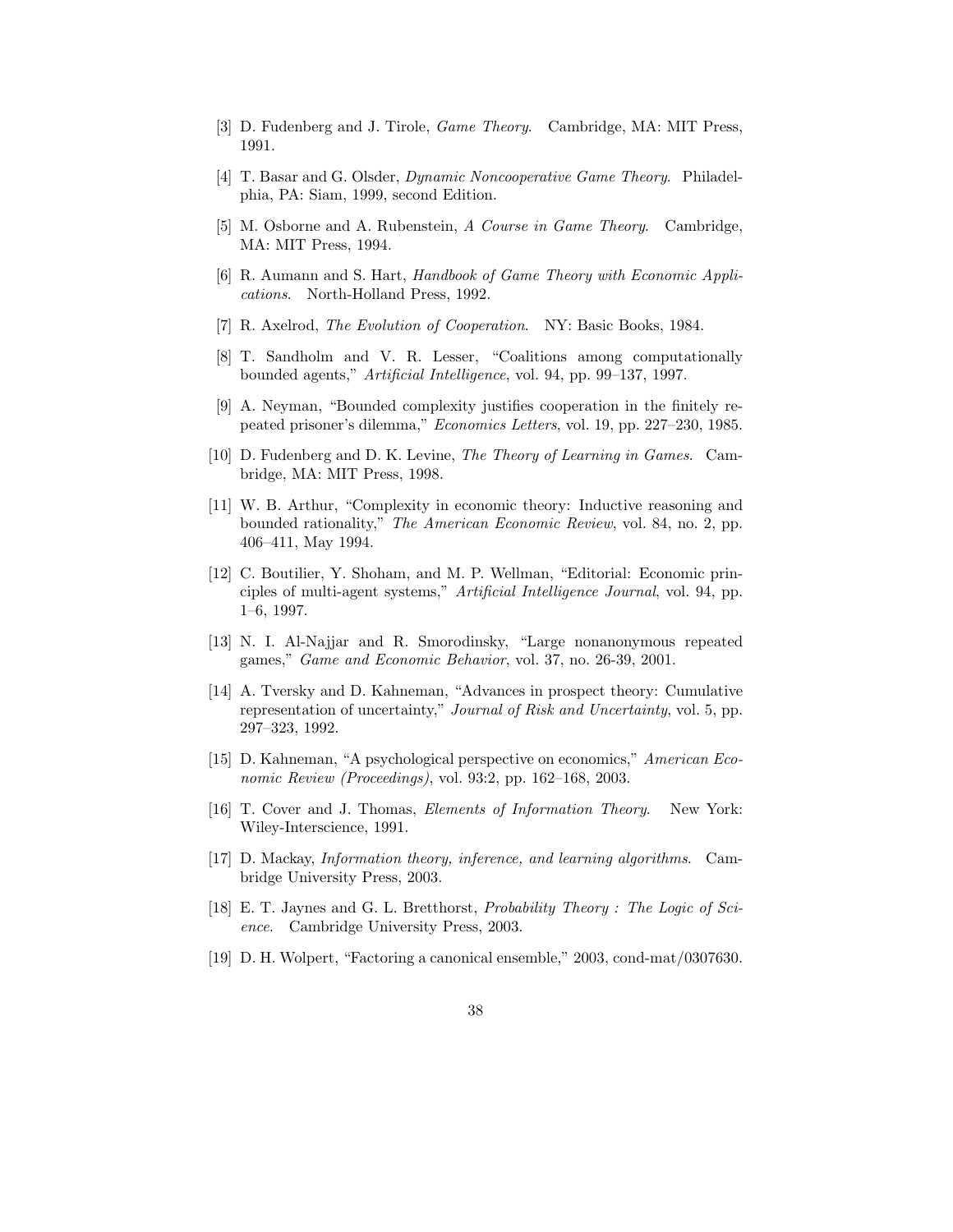- [20] ——, "Bounded rationality game theory and information theory," 2004, submitted.
- [21] W. Macready, S. Bieniawski, and D. Wolpert, "Adaptive multi-agent systems for constrained optimization," 2004, technical report IC-04-123.
- [22] C. F. Lee and D. H. Wolpert, "Product distribution theory for control of multi-agent systems," in *Proceedings of AAMAS 04*, 2004.
- [23] S. Bieniawski and D. H. Wolpert, "Adaptive, distributed control of constrained multi-agent systems," in *Proceedings of AAMAS04*, 2004.
- [24] S. Bieniawski, D. H. Wolpert, and I. Kroo, "Discrete, continuous, and constrained optimization using collectives," in *Proceedings of 10th AIAA/ISSMO Multidisciplinary Analysis and Optimization Conference, Albany, New York*, 2004, in press.
- [25] E. T. Jaynes, "Information theory and statistical mechanics," *Physical Review*, vol. 106, p. 620, 1957.
- [26] M. Opper and D. Saad, *Advanced Mean Field Methods: Theory and Practice (Neural Information Processing)*. MIT Press, 2001.
- [27] D. H. Wolpert and W. Macready, "Self-dissimilarity as a high dimensional complexity measure," in *Proceedings of the International Conference on Complex Systems, 2004*, 2004, in press.
- [28] R. O. Duda, P. E. Hart, and D. G. Stork, *Pattern Classification (2nd ed.)*. Wiley and Sons, 2000.
- [29] M. Mezard and G. Parisi, "The cavity method at zero temperature," 2002, cond-mat/0207121.
- [30] R. S. Sutton and A. G. Barto, *Reinforcement Learning: An Introduction*. Cambridge, MA: MIT Press, 1998.
- [31] L. P. Kaelbing, M. L. Littman, and A. W. Moore, "Reinforcement learning: A survey," *Journal of Artificial Intelligence Research*, vol. 4, pp. 237–285, 1996.
- [32] R. H. Crites and A. G. Barto, "Improving elevator performance using reinforcement learning," in *Advances in Neural Information Processing Systems - 8*, D. S. Touretzky, M. C. Mozer, and M. E. Hasselmo, Eds. MIT Press, 1996, pp. 1017–1023.
- [33] J. Hu and M. P. Wellman, "Multiagent reinforcement learning: Theoretical framework and an algorithm," in *Proceedings of the Fifteenth International Conference on Machine Learning*, June 1998, pp. 242–250.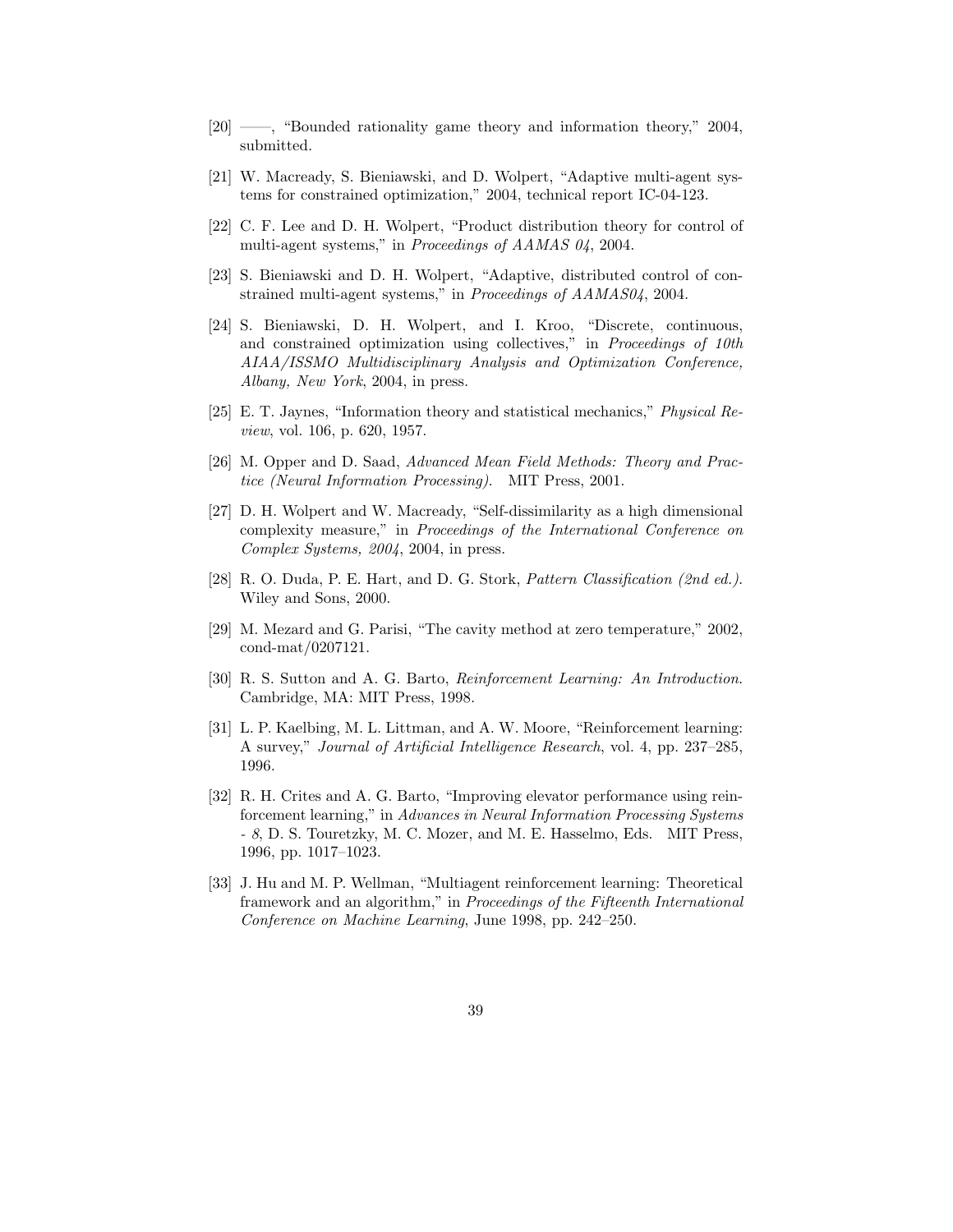- [34] D. H. Wolpert, K. Tumer, and J. Frank, "Using collective intelligence to route internet traffic," in *Advances in Neural Information Processing Systems - 11*. MIT Press, 1999, pp. 952–958.
- [35] D. H. Wolpert and K. Tumer, "Optimal payoff functions for members of collectives," *Advances in Complex Systems*, vol. 4, no. 2/3, pp. 265–279, 2001.
- [36] ——, "Collective intelligence, data routing and braess' paradox," *Journal of Artificial Intelligence Research*, 2002.
- [37] D. H. Wolpert, "Theory of collective intelligence," in *Collectives and the Design of Complex Systems*, K. Tumer and D. H. Wolpert, Eds. New York: Springer, 2003.
- [38] C. Watkins and P. Dayan, "Q-learning," *Machine Learning*, vol. 8, no. 3/4, pp. 279–292, 1992.
- [39] J. Shamma and G. Arslan, "Dynamic fictitious play, dynamic gradient play, and distributed convergence to nash equilibria," 2004, submitted.
- [40] D. Fudenberg and D. Kreps, "Learning mixed equilibria," *Game and Economic Behavior*, vol. 5, pp. 320–367, 1993.
- [41] S. Durlauf, "How can statistical mechanics contribute to social science?" *Proc. Natl. Acad. Sci. USA*, vol. 96, pp. 10 582–10 584, 1999.
- [42] S. Airiau and D. H. Wolpert, "Product distribution theory and semicoordinate transformations," 2004, submitted to AAMAS 04.
- [43] D. H. Wolpert and S. Bieniawski, "Distributed control by lagrangian steepest descent," in *Proceedings of CDC04*, 2004.
- [44] N. Antoine, S. Bieniawski, I. Kroo, and D. H. Wolpert, "Fleet assignment using collective intelligence," in *Proceedings of 42nd Aerospace Sciences Meeting*, 2004, aIAA-2004-0622.
- [45] D. H. Wolpert and C. F. Lee, "Adaptive metropolis hastings sampling using product distributions," in *Proceedings of ICCS 04*, 2004.
- [46] D. H. Wolpert, "What information theory says about best response, binding contracts, and collective intelligence," in *Proceedings of WEHIA04*, A. N. et al, Ed. Springer Verlag, 2004.
- [47] D. H. Wolpert and S. Bieniawski, "Adaptive distributed control: beyond single-instant categorical variables," in *Proceedings of MSRAS04*, A. S. et al, Ed. Springer Verlag, 2004.
- [48] A. Greif, "Economic history and game theory: A survey," in *Handbook of Game Theory with Economic Applications*, R. J. Aumann and S. Hart, Eds. Amsterdam: North Holland, 1999, vol. 3.